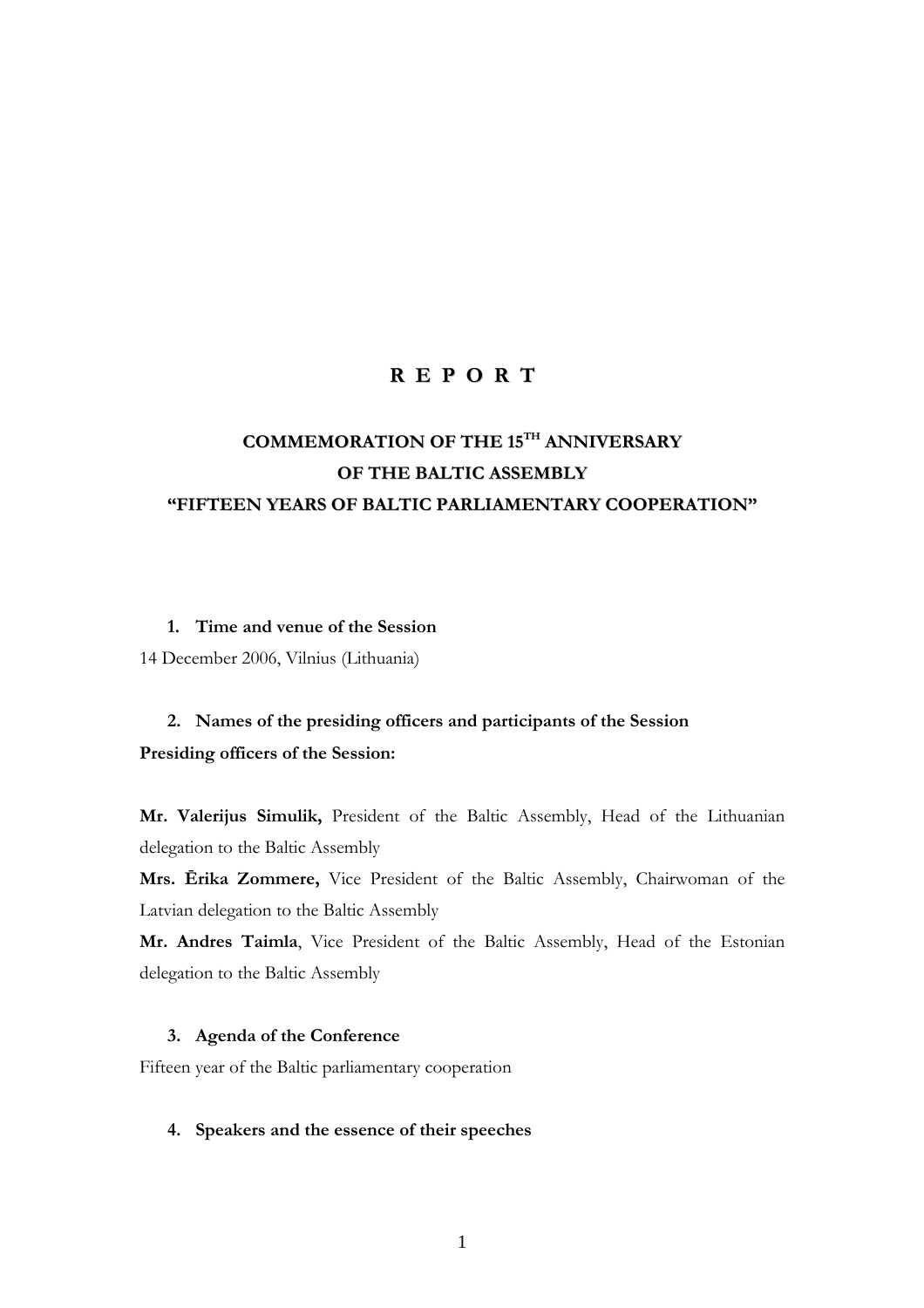# • **H. E. Mr. Viktoras Muntianas**, Speaker of the Seimas of the Republic of Lithuania

In the opening speech, Mr. Muntianas underlined that Lithuania had benefited from 15 years of cooperation of the Baltic States and there are no doubts that forum of parliamentary socialization, exchange of ideas and declaration of trilateral objectives should be continued in future. Mr. Muntianas particularly highlighted necessity to continue cooperation of the Baltic States within the framework of the EU and NATO. Coordination of activities, lobbyism, and common position of the Baltic States in multilateral structures, is indispensable in order to make the Baltic States more prominent and influential internationally. Speaker of Lithuania's Seimas emphasized energy security and independence as main area of cooperation among the Baltic States, and expressed his support to the Baltic Assembly for its efforts addressing energy problems. In conclusion, Mr. Muntianas wished fruitful discussions during the summit of the Baltic Assembly and Nordic Council where parliamentarians would discuss different aspects of the energy in the Baltic Sea region.

• Video greeting speech of **H. E. Mr. Indulis Emsis**, Speaker of the Saeima of the Republic of Latvia

Mr. Emsis emphasized that fifteen years of cooperation is just an instant flow of history, but for the Baltic region this has been a time of significant and fundamental changes. Formed during the Singing Revolution at the beginning of the struggle for our statehoods, when a need for a united and strong force was decisive for our future, the Baltic Assembly has managed to survive and transform itself along with the times. Speaker of Latvia's parliament emphasized that it was difficult to remain isolated in a modern, closely interlinked global environment. Whether we like it or not, the world perceives Estonia, Latvia and Lithuania as one whole – the Baltic States. And that is good because the story of regaining of independence and rapid development of the Baltic States is one of the world's success stories. Our achievements serve as an encouraging example for others. Diversity of our cooperation is based not just on geographical but also logical factors: our common history, development, growth and future goals. When analyzing the work of the Baltic Assembly it is necessary to admit that regarding many foreign policy issues and interparliamentary cooperation, the Baltic Assembly is the only institution which voices a joint position. In conclusion, Mr. Emsis stressed that while strictly respecting the national interests of each of our states and keeping in mind the fact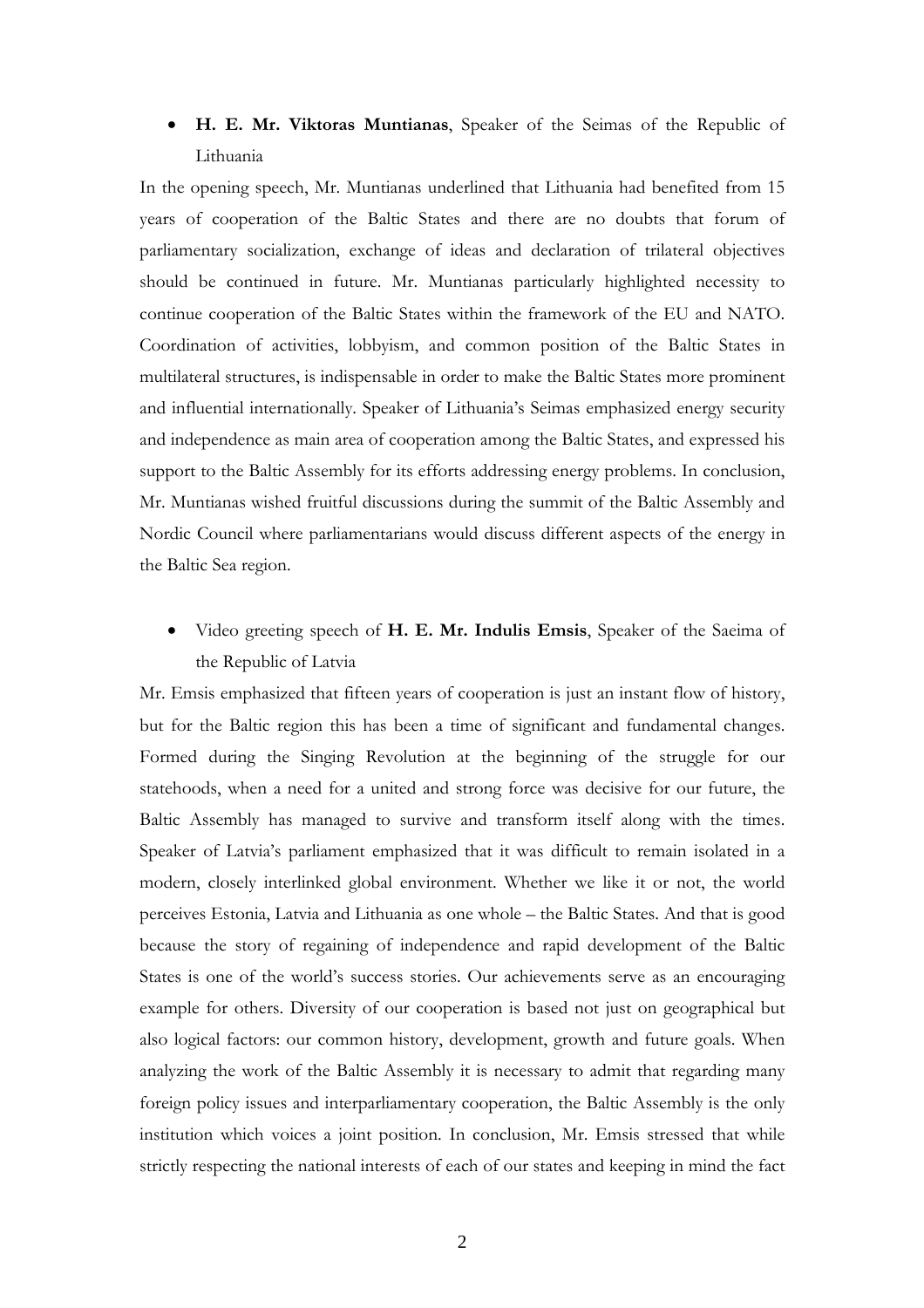that we are competitors in some fields, we have to preserve, cultivate and subsequently seek to perfect our joint discussions and cooperation, because only through joint effort we will be able to draft and implement the most appropriate development strategy for our cooperation.

# • Greeting letter from **H.E. Mr. Toomas Hendrik Ilves,** President of the Republic of Estonia

In the greeting letter, President of Estonia reaffirmed his sincere conviction that the Baltic Assembly had acted as the backbone of the unity of the Baltic nations. From the very establishment of the Baltic Assembly in 1991 members of parliaments of Estonia, Latvia and Lithuania have gathered to discuss the most important issues of trilateral cooperation that could serve the best interest of the Baltic States. As members of the EU and NATO, Estonia, Latvia and Lithuania face new challenges in global, European and regional level. Nevertheless, a few rules should be bear in mind; first, we have to work closely with nations which share common values and similar traditions; secondly, we need to concentrate on a limited number of vital issues of common Baltic interest; and in doing so, we should never forget the spirit of the parliamentary. This would mean taking into account both common goals and also the differences in opinions when it comes to making joint decisions.

### • **Mr. Ole Stavad**, President of the Nordic Council

In his greeting speech Mr. Stavad touched upon historical aspects of the Nordic-Baltic cooperation, as common history of our countries should never be forgotten. In late 1980's and early 1990's members of the Nordic Council were active participants in the founding of the Baltic Assembly, although official relations between the Baltic Assembly and Nordic Council were established in November 1991. Late 1980's was particularly active and challenging time both for Baltics and Scandinavians too, as Nordic countries took an active part in support of the independence of the Baltic countries. Back in late 1980's even many Scandinavians were sceptical about "intervention" in the Baltic countries' "internal affairs". However, Nordic countries were unanimous that Baltic people deserve to be free and didn't hesitated take a challenge and stand up for "rebels" in the Baltic countries. Ever since then the Nordic and Baltic cooperation is becoming stronger. In conclusion, Mr. Stavad reaffirmed that Nordic-Baltic cooperation was rooted in a strong sense of historical, cultural and political ties; therefore, joint experiences, joint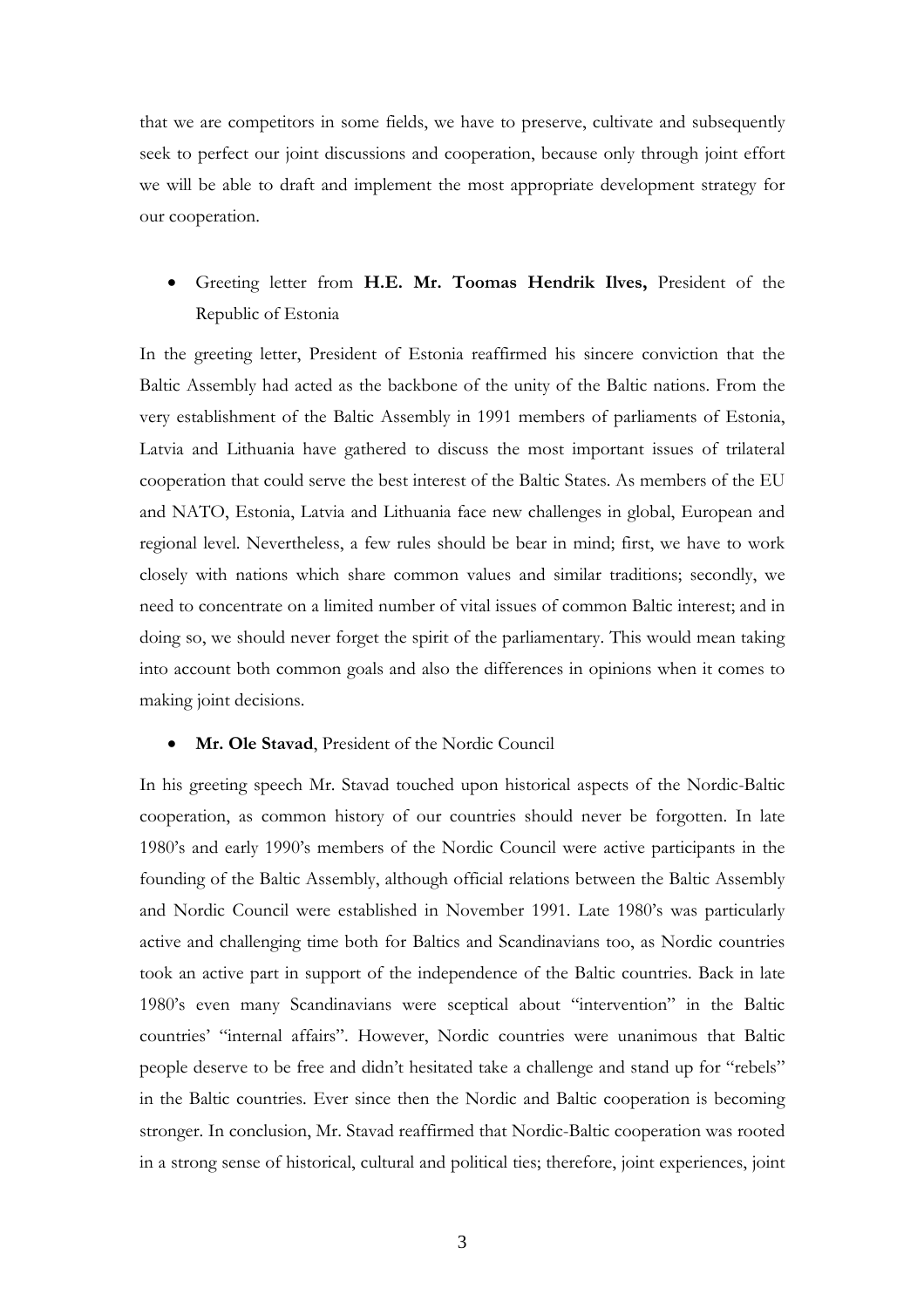challenges, joint approaches and joint resources had always been traditional pillars of the mutual cooperation.

• **Mr. Frans de Nerée tot Babberich**, President of the Benelux Interparliamentary Consultative Council

As a representative of Benelux parliament, Mr. Babberich shared experience of Benelux countries in collaboration of three Benelux countries within the European Union. Benelux countries had gained many experiences in field of integration, and some of their experiences are relevant to the Baltic countries. Mr. Babberich pointed out that Benelux countries have always supported Baltic States in their aspirations to join the European and Euroatlantic structures, and pursuing further cooperation of countries within the EU and NATO. Mr. Babberich highlighted that Benelux countries had learned a lot from cooperation with Baltic States too. Initially, Benelux underestimated the sacrifices the Baltic Sates had to make for their integration. Rebuilding democracy and the economy, more specifically implementing the juridical and institutional frameworks, was a necessary condition to bring about integration. This had become an evident today. When speaking about future cooperation of countries, Mr. Babberich pointed out main cooperation areas. Firstly, attention should be given to collaboration in sub-areas of integration, so to speak, vertical rather than horizontal integration. For instance, parliamentarians could extend cooperation in fields like town and country planning, environmental and infrastructural policy. Secondly, there is a great potential of direct bilateral cooperation between individual institutes, public as well as private organisations.

• **Mr. Česlovas Juršėnas**, First Deputy Speaker of the Seimas of the Republic of Lithuania, Chairman of the Seimas delegation to the Assembly of the Seimas of the Republic of Lithuania and the Sejm of the Republic of Poland

Mr. Juršėnas congratulated the Baltic Assembly on the festive event and highlighted that the Baltic Assembly as a parliamentary cooperation body could teach a lot to other parliamentary working groups, as during 15 years of cooperation the Baltic States have proved that despite diverse opinions now and then, there is something more essential in the cooperation - active dialogue and exchange of ideas. Mr. Juršėnas praised the Baltic Assembly for being a forum for ideas to understand better each other and bring closer Baltic nations. Referring to speech of Mr. Emsis, Mr. Juršėnas underlined that strength of the Baltic cooperation reveals not in the unanimity of opinions but in capacity to make a consensus and respect each others opinion.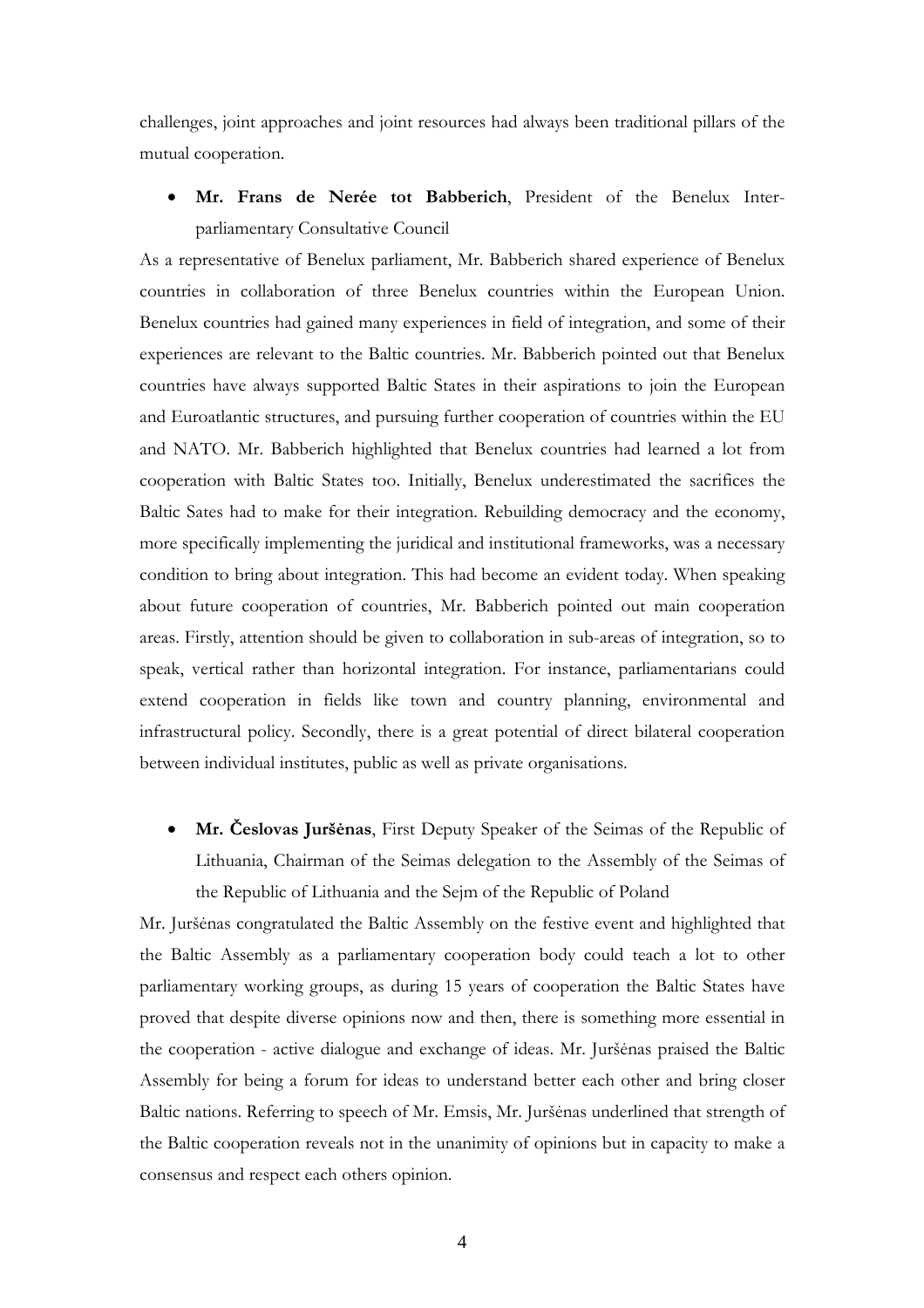• **Mr. Jonas Jagminas**, Chairman of the Assembly of the Seimas of the Republic of Lithuania and Verkhovna Rada of Ukraine

Referring to previous speaker, Mr. Jagminas noted that approach of the Baltic States in dealing with issues which often are politically sensitive, is a good 'lesson-to-be-learned' for other international organizations. As a representative of parliamentary cooperation Assembly between Lithuania and Ukraine, Mr. Jagminas outlined that the Assembly finds Baltic cooperation highly valuable and effective and whished all the best for further cooperation of three Baltic countries.

• **Mr. Bronius Kuzmickas**, Signatory the Resolution on the formation the Baltic Assembly, Lithuania

Mr. Kuzmickas, as a former member of the Baltic Assembly and signatory of the decision on establishing the Baltic Assembly, shared his memories from the very beginning of the Baltic cooperation.  $31<sup>st</sup>$  Session of the Nordic Council was the first time when the common voice of the Baltic States was raised at the international fora. A huge resonance in mass media and in Kremlin followed; nevertheless, the mechanism of the Baltic cooperation was activated. Mr. Kuzmickas remembered that support of the Nordic Council in the beginning of 1990's was indispensable. Despite carping criticism from Moscow the Nordic countries expressed firm support for the independence of the Baltic States. Mr. Kuzmickas once again reaffirmed necessity of the Baltic cooperation as an instrument to express common position in the European Union and internationally, and wished all the best in cooperation with the Baltics' counterparts in Nordic and Benelux countries.

• **H. E. Mr. Aurimas Taurantas**, former Head of the Lithuanian delegation to the Baltic Assembly

In his address, Mr. Taurantas underlined that one of the main characteristics of the Baltic cooperation is everlasting development and ability to undertake challenges. In order to retain the speed of the Baltic cooperation in future, it is necessary to answer the question where we are and what we should do in future. Nowadays, cooperation context is totally different as it was 15 years ago; therefore, it is essential to adjust the situation and new challenges. However, Mr. Taurantas disagreed that along with the changes of international context the forms of cooperation should be changed. He noted that there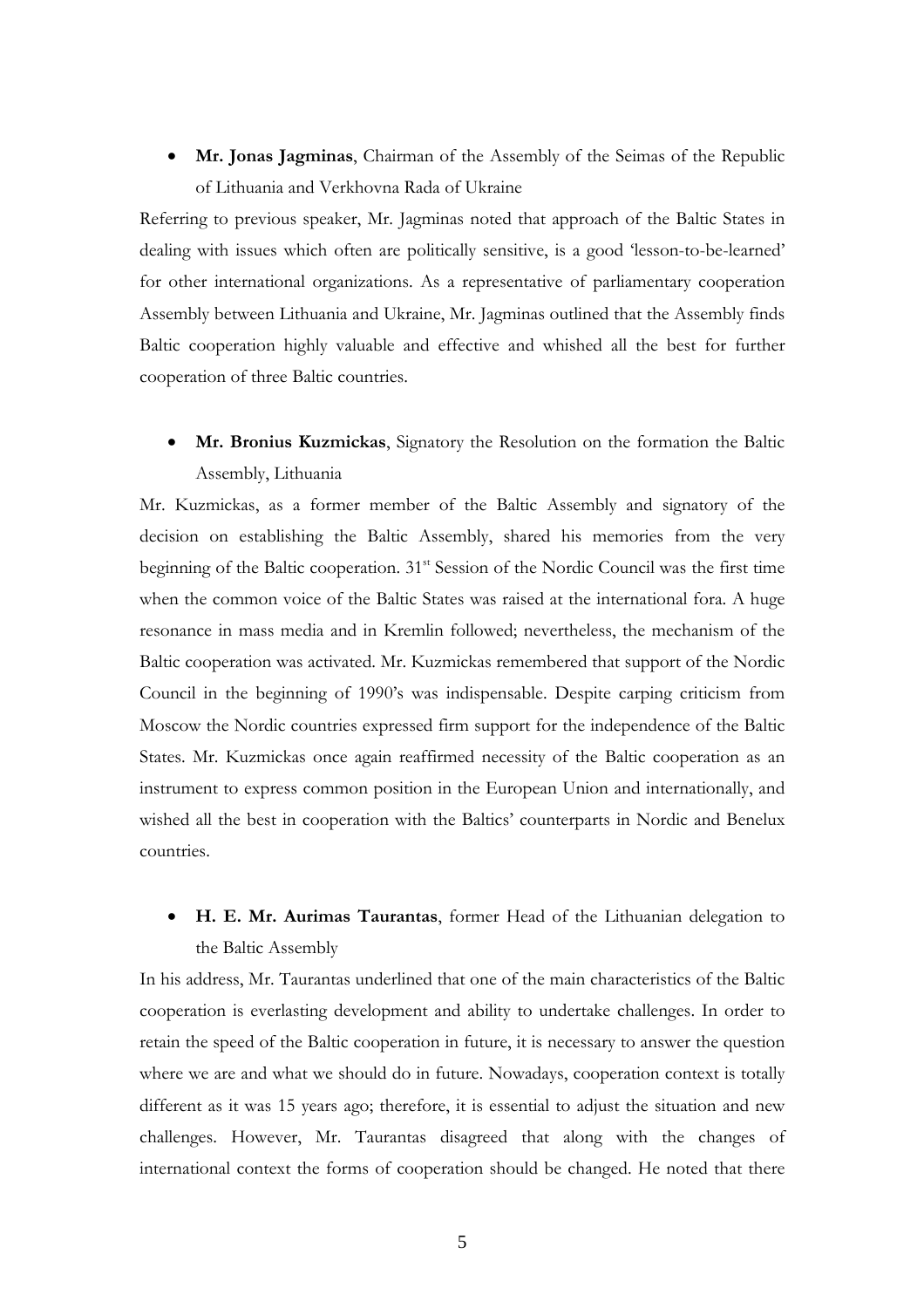are two different views on Baltic cooperation, optimistic and pessimistic; nevertheless, the one should never forget that in a long term perspective the cooperation of the Baltic States is necessary. Because, failure of one state is a failure of all states and success of one state is a success for others too. 15 years of the Baltic cooperation has proved that even small countries like Estonia, Latvia and Lithuania together can reach great aims.

• **Mr. Ülo Nugis**, former Head of the Estonian delegation to the Baltic Assembly Mr. Nugis in his greeting speech recalled trials Baltics went through together and how the idea of an interparliamentary assembly of the three states became real. "There is the right time for everything, and all politicians have to do be aware of the development of the society and recognize right conditions for future decisions", with those words Mr. Nugis addressed parliamentarians 13 years ago at the 3rd Session of the Baltic Assembly, and repeated those words today. "Importance of right long-term decisions is still the most important prerequisite for successful and mutually rewarding cooperation", he stressed. He also expressed his belief that the Baltic Assembly has made right decisions up to now. It was first proved during the withdrawal of Russian troops from the Baltic States. Secondly, members of the Baltic Assembly made right decision to joint their efforts in meeting the EU requirements and harmonizing legislation of the Baltic States with the *acquis communitaire*. However, there are many important decisions to be taken in near future. Namely, what strategy will they choose in an enlarged Europe and what is the role of the Baltic Assembly in it. The right time has arrived!

# • **Mrs. Ērika Zommere**, Chairwoman of the Latvian delegation to the Baltic Assembly

Mrs. Zommere thanked all previous speakers for their outstanding contribution in the cooperation of the Baltic States. If looking back to 1980's and beginning of 1990's the one might see number of examples of joint trilateral cooperation in dealing with problems of utmost importance for the Baltic States, such as regaining of the independence and sovereignty, stopping the migration flow from the USSR, and demilitarisation of the Baltic States. At that point the Baltic States were unanimous that only by joint efforts we could solve our problems and achieve our goals. Apart from different international context, nothing much has changed since then. The Baltic States still have to act jointly in dealing with various challenges, like being small countries in the EU, being an Eastern border of the EU, developing relations with new EU neighbour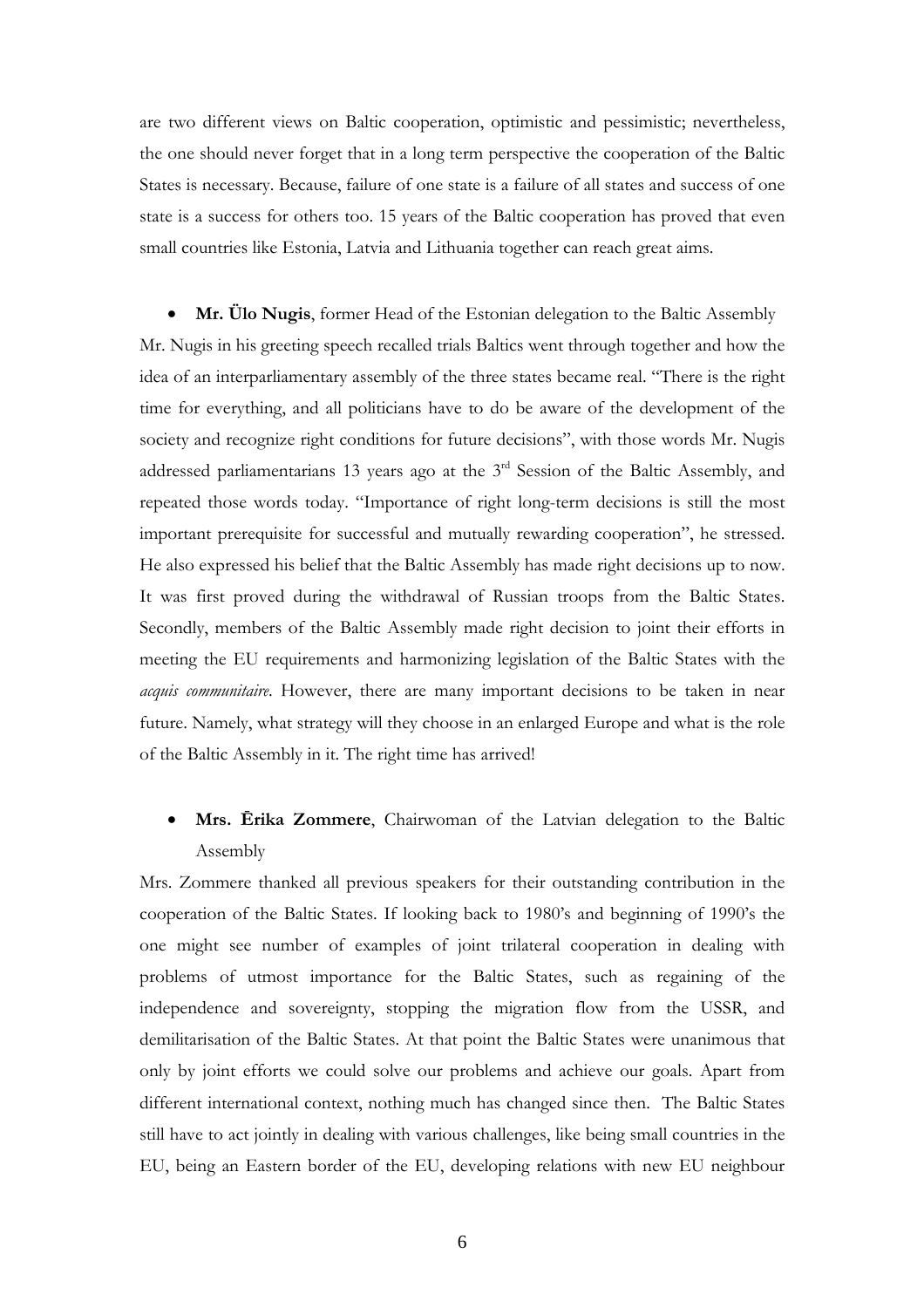states and other. Therefore, we still have to face our fears and show firm political will not only in the EU context but at the international level.

# **R E P O R T**

# **ANNUAL SUMMIT OF THE BALTIC ASSEMBLY AND NORDIC COUNCIL "ENERGY ISSUES IN THE BALTIC SEA REGION"**

On 15 December the Baltic Assembly and Nordic Council held the joint summit on energy in the Baltic Sea region. Together with invited experts, Nordic and Baltic parliamentarians discussed different aspects of energy policy; however the main focus was sustainable and secure energy supply in the Baltic Sea region. The summit was also remarkable for adopting Joint Action Plan of the Baltic Assembly and Nordic Council. The overall aim of the document is to provide a framework and a general direction for the Baltic – Nordic parliamentary cooperation in 2007. The Action Plan is the basis for implementing the Report of the Joint Baltic Assembly – Nordic Council Ad Hoc Group, which was adopted during the 5<sup>th</sup> Joint Meeting on 28 April 2005. As an outcome of the discussion, both organizations issued the Joint Press Statement. In the statement parliamentarians reassured their great interest in implementation of joint energy and infrastructure projects. It was unanimously agreed that the main aim of Baltic–Nordic cooperation on energy is to promote efficient, competitive, safe and sustainable supply energy. In regard to the planned Russian–German gas pipeline, parliamentarians recalled previous statements from the Baltic Assembly in Tallinn of 26 November 2005 and that of the Baltic Sea Parliamentary Conference on 5 September in Reykjavik. They reaffirmed that that the construction of the gas pipeline must not damage the ecosystems of the Baltic Sea and cause irrecoverable environmental problems to separate states of the region.

\* \* \*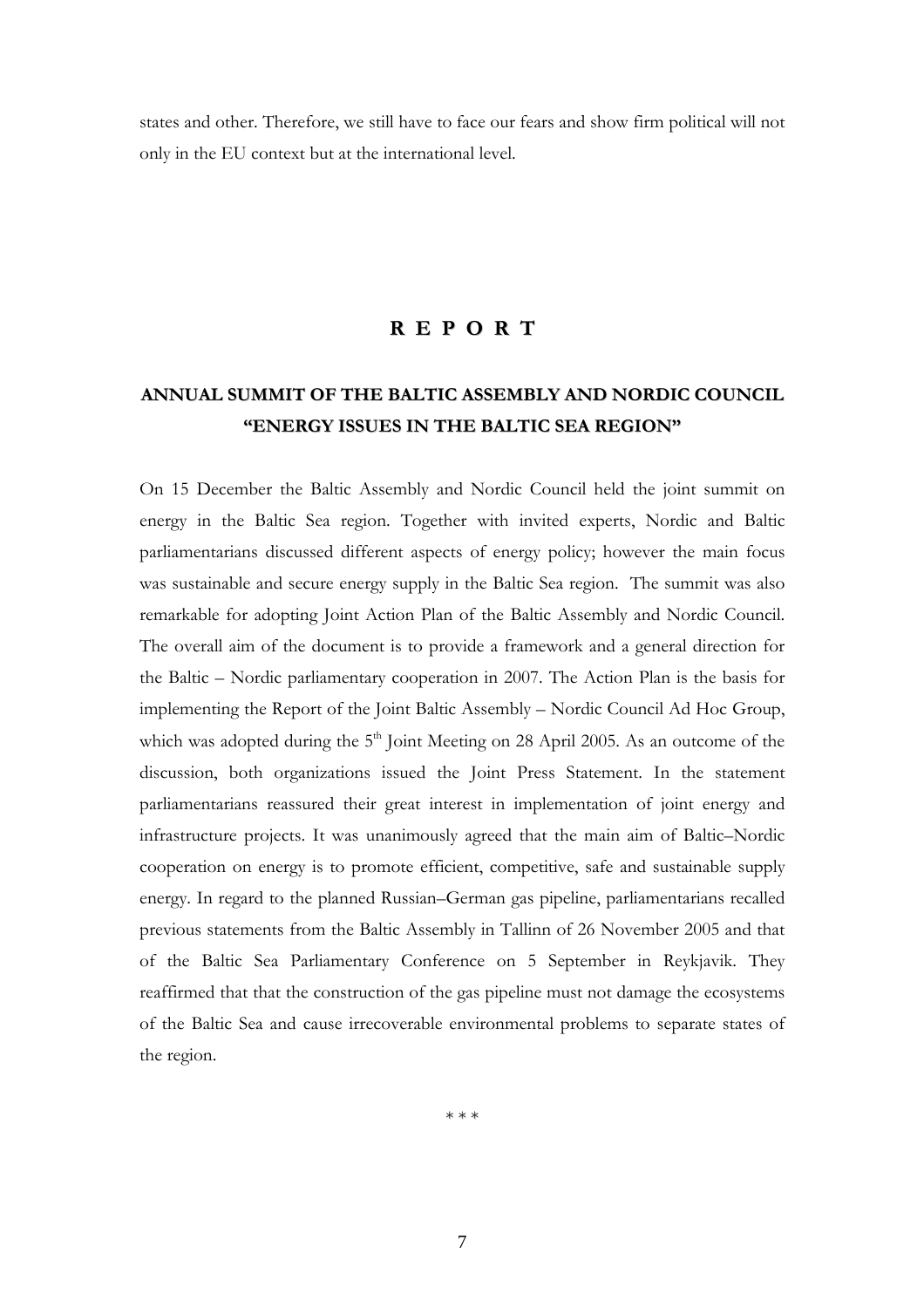#### **1. Time and venue of the Session**

15 December 2006, Vilnius (Lithuania)

# **2. Names of the presiding officers and participants of the Session Presiding officers of the Session:**

**Mr. Donatas Jankauskas,** Chairman of the Environmental Protection and Energy Committee of the Baltic Assembly

**Mr. Asmund Kristoffersen**, Chairman of the Environment and Natural Resources Committee of the Nordic Council

#### **3. Agenda of the Session**

Energy in the Baltic Se region

### **4. Speakers and the essence of their speeches**

#### • **Mr. Valerijus Simulik,** President of the Baltic Assembly

In the opening of the summit, President of the Baltic Assembly addressed the main objective and cooperation priorities of both organizations. He highlighted that overall objective of Baltic–Nordic parliamentary cooperation is to promote democratic, socioeconomic and cultural development of the Baltic Sea and Northern European regions and to act as a vocal advocate for specific challenges in both regions as well as to maintain a cooperation network in the Baltic–Nordic region. There are three overarching areas in Baltic–Nordic parliamentary cooperation: firstly, strengthening socio-economic integration in the Baltic Sea region; secondly, contributing to bridge-building to EU's new neighbours; and thirdly, promoting a comprehensive approach to the challenges of the Northern region. As to concrete cooperation priorities, Mr. Simulik introduced five main issues both organizations will jointly discuss next year: 1) sustainable, safe energy supply in a European perspective, 2) labour market relations and mobility of people in Europe, 3) preservation of the cultural heritage and the correlation between cultural heritage and innovation, 4) fight against trafficking in the labour force, illegal and legal migration, abuse of the labour force, 5) family and children policy and fight against domestic violence.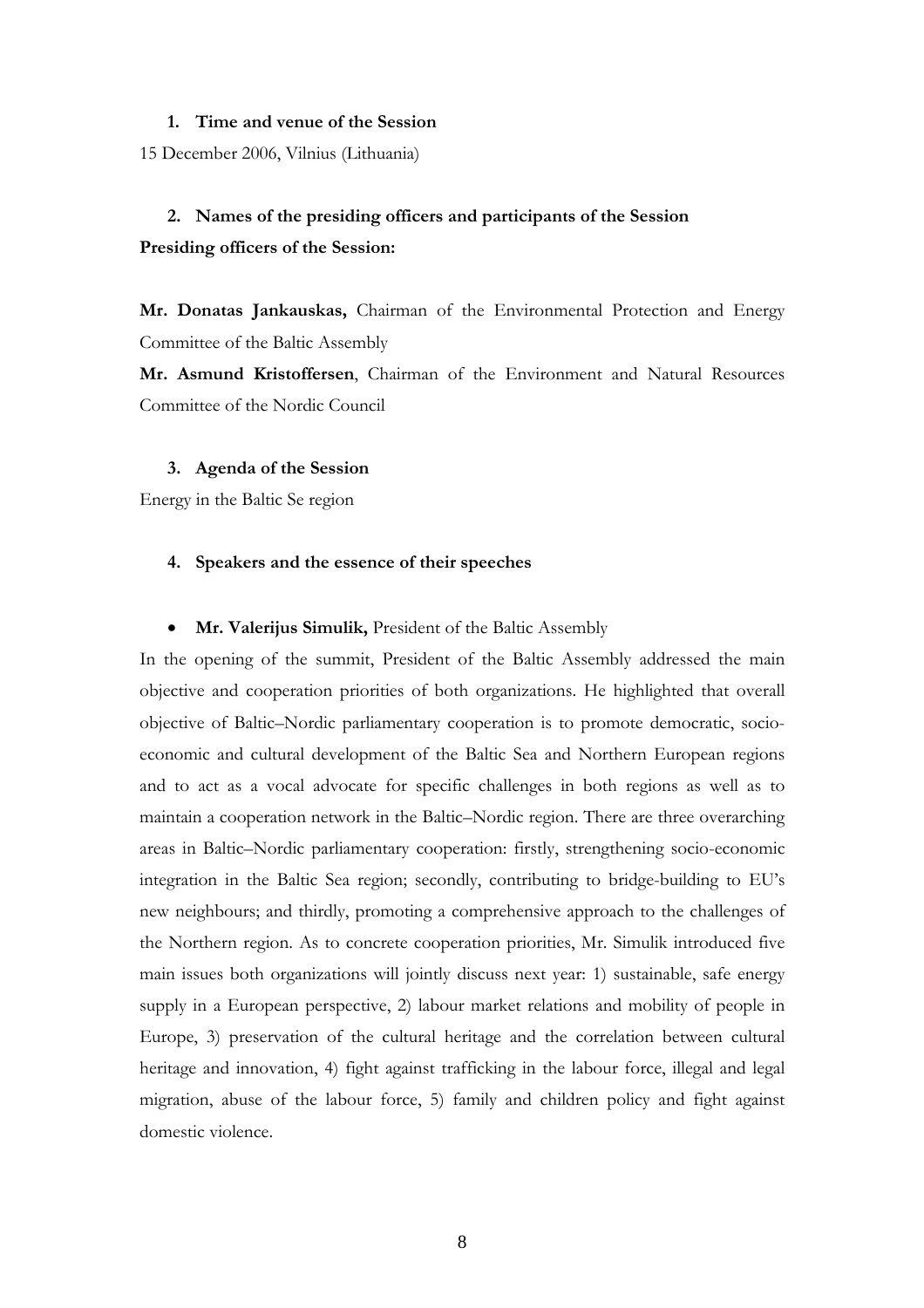#### • **Mr. Ole Stavad,** President of the Nordic Council

Year 2006 was this first year we tried to figure out how to implement the agreement of both organizations signed two years ago at the  $5<sup>th</sup>$  joint meeting aiming at developing the Nordic – Baltic cooperation in a more target oriented and operational manner, finding out were it is to a use and benefit of all of us to deal with specific issues. And in those areas we will have much more direct dialogue in our future cooperation. Looking back at the joint action plan for 2006 the one can see that level of activities is different if looking at the joint cooperation of the committees of Nordic Council and Baltic Assembly. New cooperation format of both organizations also involves cooperation in a larger format. For instance, an issue of drugs and labour market have been discussed together with the colleagues from Benelux countries. Mr. Stavad particularly emphasized problem of labour force shortage and trafficking in human beings which is a huge problem for Baltic and Nordic countries today. For this reason, it is necessary to unite resources and experience in order to fight the problem. He also highlighted that organizations have to collaborate with other countries around the Baltic Sea such as Germany and Russia. Moreover, Nordic and Baltic countries together must find a strategy to improve the dialogue with Russia. Mr. Stavad expressed that ambitions increasing dialogue with Russia have not been fulfilled so far.

# • **Mr. Donatas Jankauskas**, Chairman of the Environmental Protection and Energy Committee of the Baltic Assembly

Historically our countries were in different situation but the problems regarding energy and energy strategy are very similar which means that Baltic and Nordic parliamentarians have to solve common problems to solve and to find common solutions. Energy policy is a very topical issue since it involves important matters of sustainability in production and consumption, on supply security and safety, on common energy markets. The energy policy is a matter of national concern as well as important aspects of regional cooperation. Safe and sustainable energy network is a European priority. By reinforcing mutual cooperation among nations it will be possible to create a basis and opportunities for initiatives. Therefore, parliamentarians have to ask the governments to show ambition and to implement safe and sustainable energy policy, which means exploring new knowledge, exchange best practices and overcome obstacles for cooperation.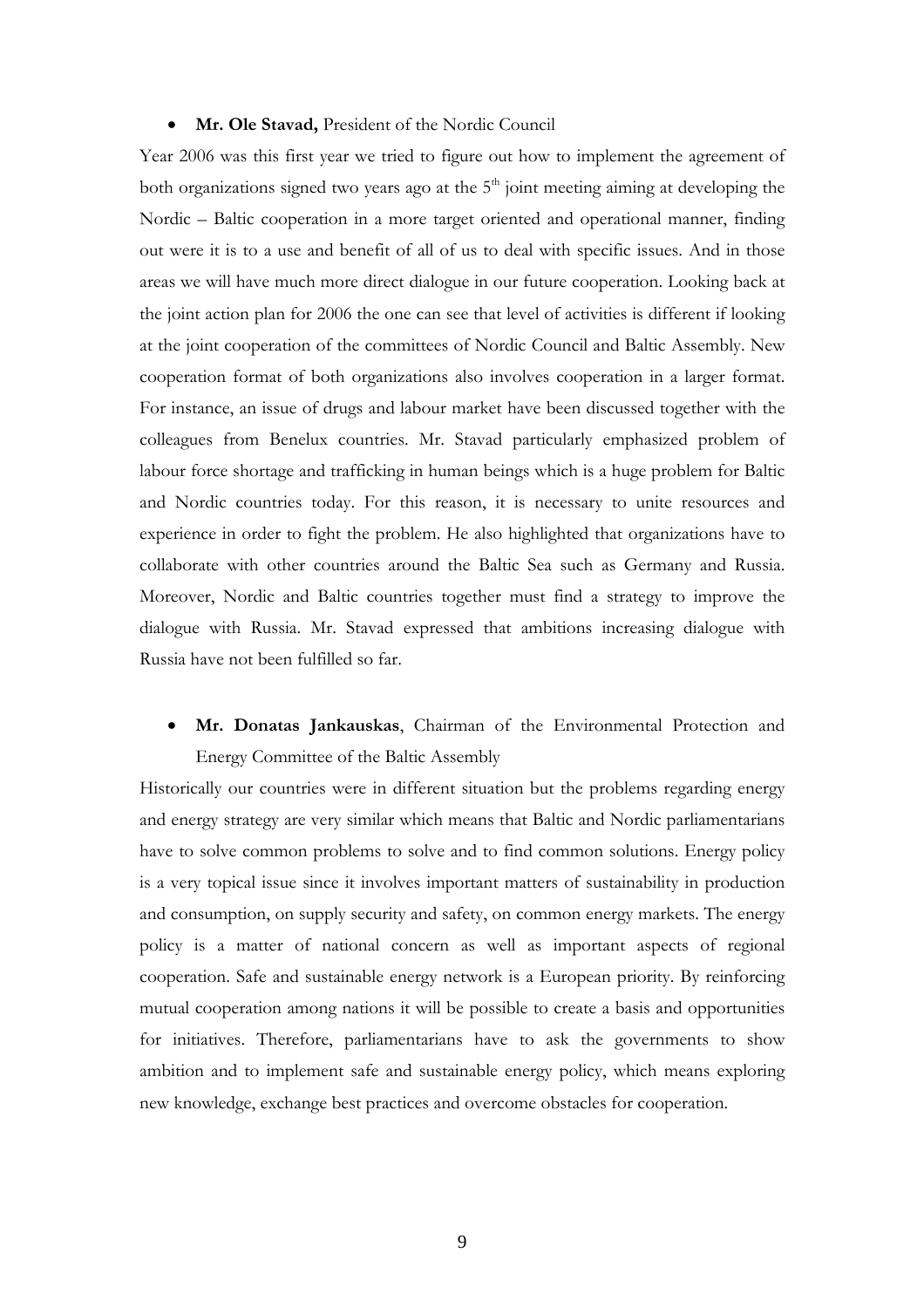• **Mr. Asmund Kristoffersen**, Chairman of the Environment and Natural Resources Committee of the Nordic Council

Mr. Kristoffersen on his part outlined that more active dialogue on energy safety and independence between the Nordic Council and Baltic Assembly started after the trilateral Baltic-Nordic-Benelux conference on sustainable and safe energy supply in December 2004. It was a successful conference and the Nordic Council benefited from it on a great deal in its work since then. Today in our meeting we are continuing discussion on highly complex energy issues. Mr. Kristoffersen highlighted two main dilemmas Baltic Sea region countries have to deal with. Firstly, energy based upon for-sail fuels generates great emissions of CO<sub>2</sub> which affects climate; therefore, it is of particular importance bear in mind that economic impact of climate change can be very serious indeed. It might turn out being more expensive to us not doing anything in reducing harm. Second dilemma concerns the use of nuclear power in energy production and nuclear waste storage, which a huge problem nowadays. Nuclear technology has not been yet efficiently developed and it might cause great concerns for future generations. Mr. Kristoffersen outlined that those are two main issues both organizations should focus on in future efforts, as energy issues are on of the main discussion points at the Nordic- Baltic dialogue in 2007.

• **Mr. Jonas Kazlauskas**, Lithuanian Representative at the Energy Committee of the Senior Officials of the Baltic Council of Ministers, Deputy Director of the Energy Agency

Mr. Kazlauskas in his presentation introduced situation in the energy sector in the Baltic States. He informed that situation of the Baltic States differs from other European countries as we are totally dependent from energy supplies from Russia and Baltic States do not have energy supply links with other European countries. The Baltic States do not have natural energy resources; therefore, nuclear energy is a crucial energy resource in those states. However, intensity of economical activities is increasing rapidly in the region; therefore, it is necessary to find additional sources of energy. In this regard, Mr. Kazlauskas underlined the European perspective of energy issues in regard with the Green Paper, as a step towards sustainable and safe energy policy. After decommissioning Ignalina Nuclear Power Plant, serious problems with energy capacity might rise in the Baltic States, therefore it is of particular importance creating a sustainable and efficient energy strategy, in order to avoid total dependence on energy import. The Baltic States are now at the threshold of new energy strategy of the Baltic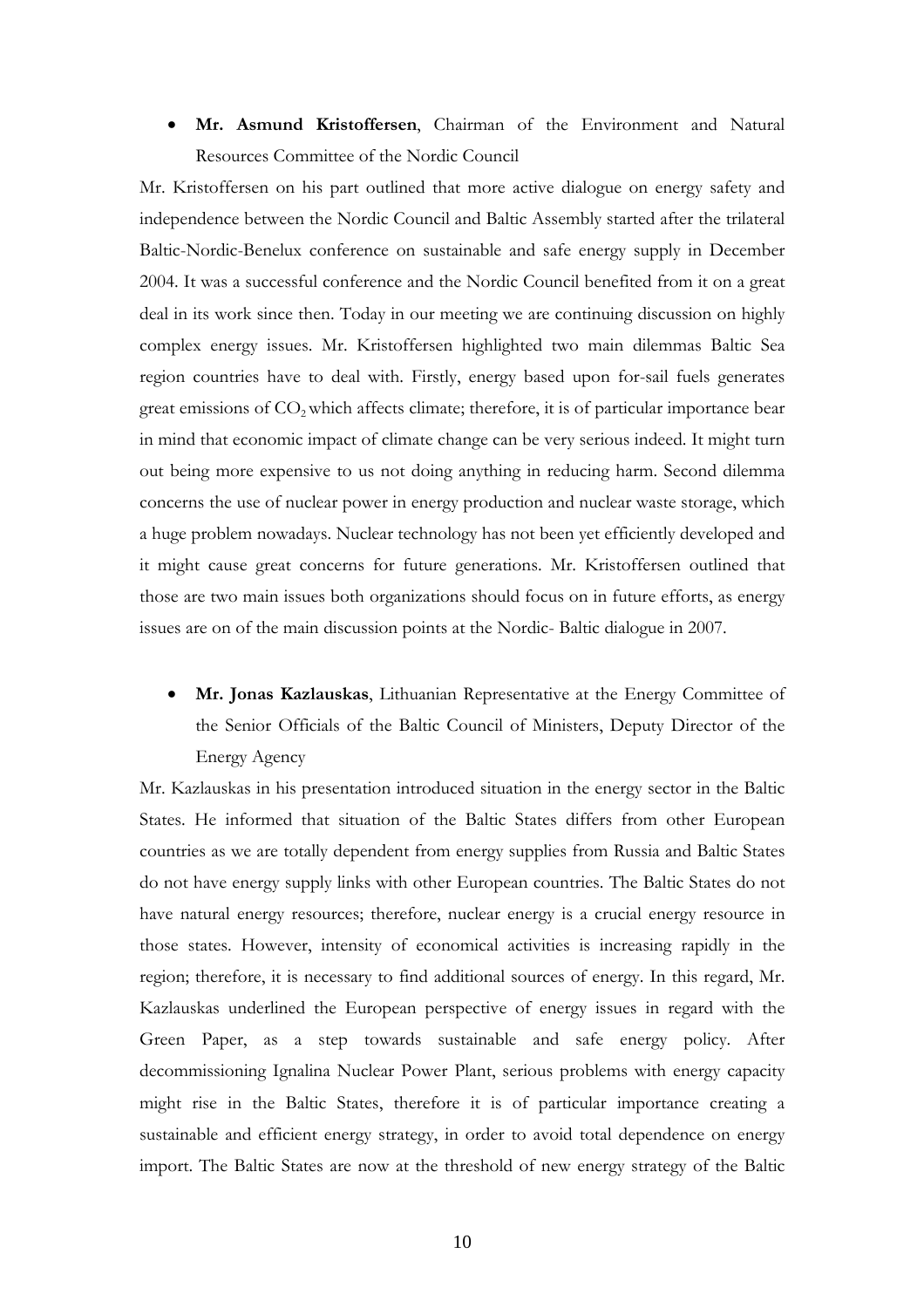States. Great efforts have been carried out in integration in the energy system of the Nordic countries. Mr. Kazlauskas outlined concrete tools and strategies the Baltic States should implement jointly. First, it is necessary to integrate Baltic energy infrastructure in the European joint energy system. Second, it is necessary to increase renewable resources and improve safety of energy transit. Third, it is necessary to adjust relations with Russia in order to improve safe energy supplies and transit across the region. Fourth, the new nuclear power plant should be launched by 2015. Fifth, we also have to create optimal underground natural gas storage facilities. Terminal of liquid gas would facilitate the alternative of a gas supply from Russia. Poland is intended to build similar storage; therefore, the Baltic States could cooperate with Poland in this area. And last, but not the least it is of particular significance creating professional energy sector, therefore lot of efforts have to be contributed in training and research improvement in the region.

# • **Mrs. Gudrun Knutsson**, Representative from Climate Change Section of the Swedish Energy Agency

Mrs. Knutsson in her presentation touched upon the main areas and responsibilities of the Swedish Energy agency, bilateral and international energy and energy related climate activities in particular in the Baltic region, and regional cooperation in regard to energy and climate, in particular, concerning bioenergy. In Sweden all energy resources excepting nuclear energy are used. Regarding to bilateral activities, the Swedish Energy Agency have carried out more that 70 projects in the district heating sector in the Baltic Stataes, Russia and Poland, out of which 45 are fuel conversion projects in the Baltic region including Russia since 1993. As to cooperation with the Baltic States, Mrs. Knutsson outlined that particularly successful cooperation have been developed among Baltic and Nordic producers of equipment for biofuel combustion, and between Swedish and local consultants for project development. Moreover, Biofuel Associations have been established in Estonia, Latvia and Lithuania. Mr. Knutsson emphasized that that Nordic and Baltic countries should focus on usage of renewable resources. In order to strengthen bioenergy market, Nordic and Baltic parliamentarians should jointly develop bioenergy market. As to challenges for the future work on bioenergy in the Baltic Sea region with reference to the EU Bioenergy Action Plan, the Nordic and Baltic countries should: 1) create common knowledge on the use of bioenergy in the region, 2) combine the use of bioenergy with energy efficiency measures, 3) intensify work on common standards, 4) increase cooperation between energy sector and forest and agriculture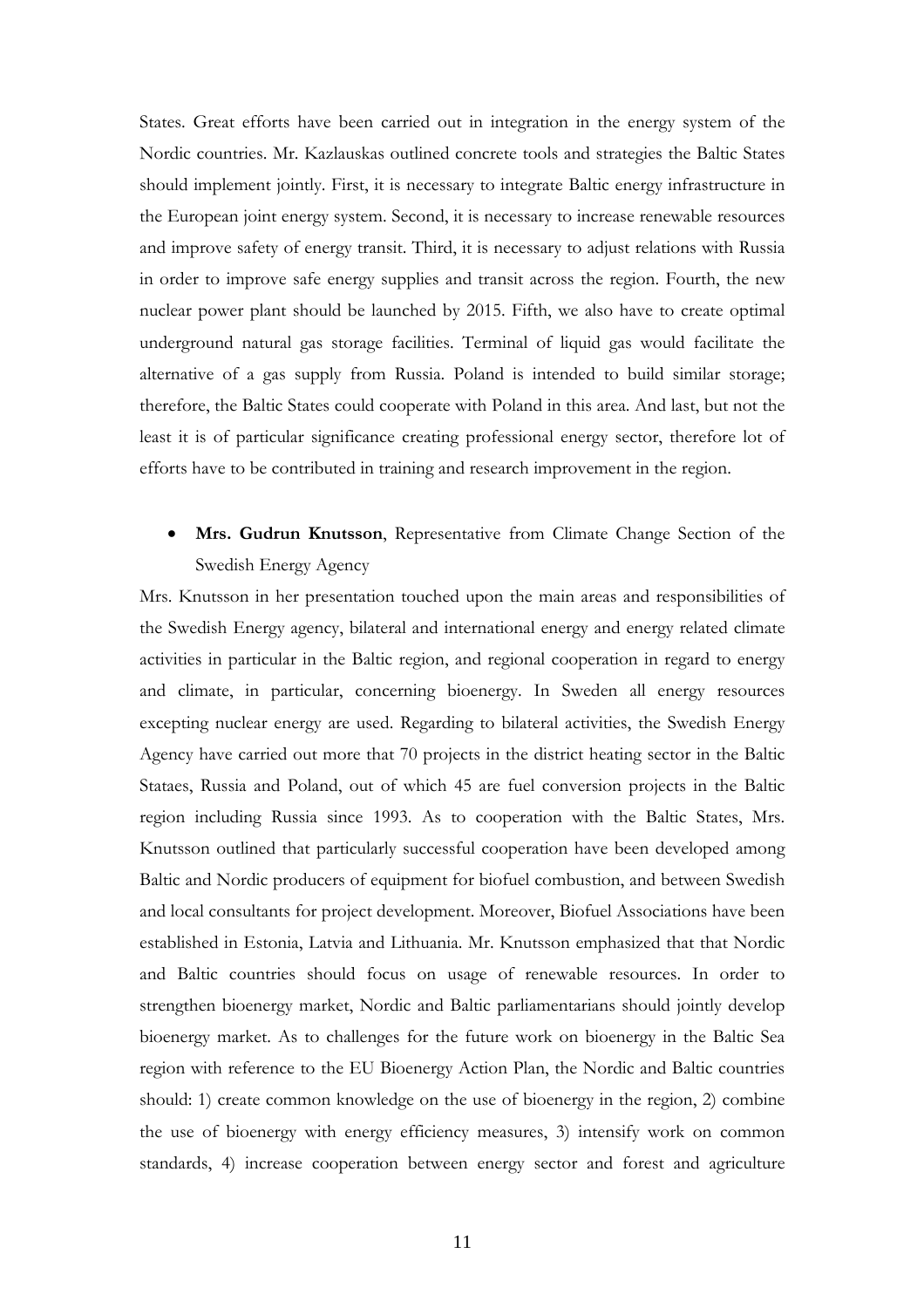sectors, and 5) develop the production of energy crops in the agricultural sector including liquid motor fuels and biogas.

# **Full text of the BA – NC Joint Action Plan 2007**

*See Annex No. 2* 

# **Full text of the BA – NC Joint Press Statement**

*See Annex No. 3*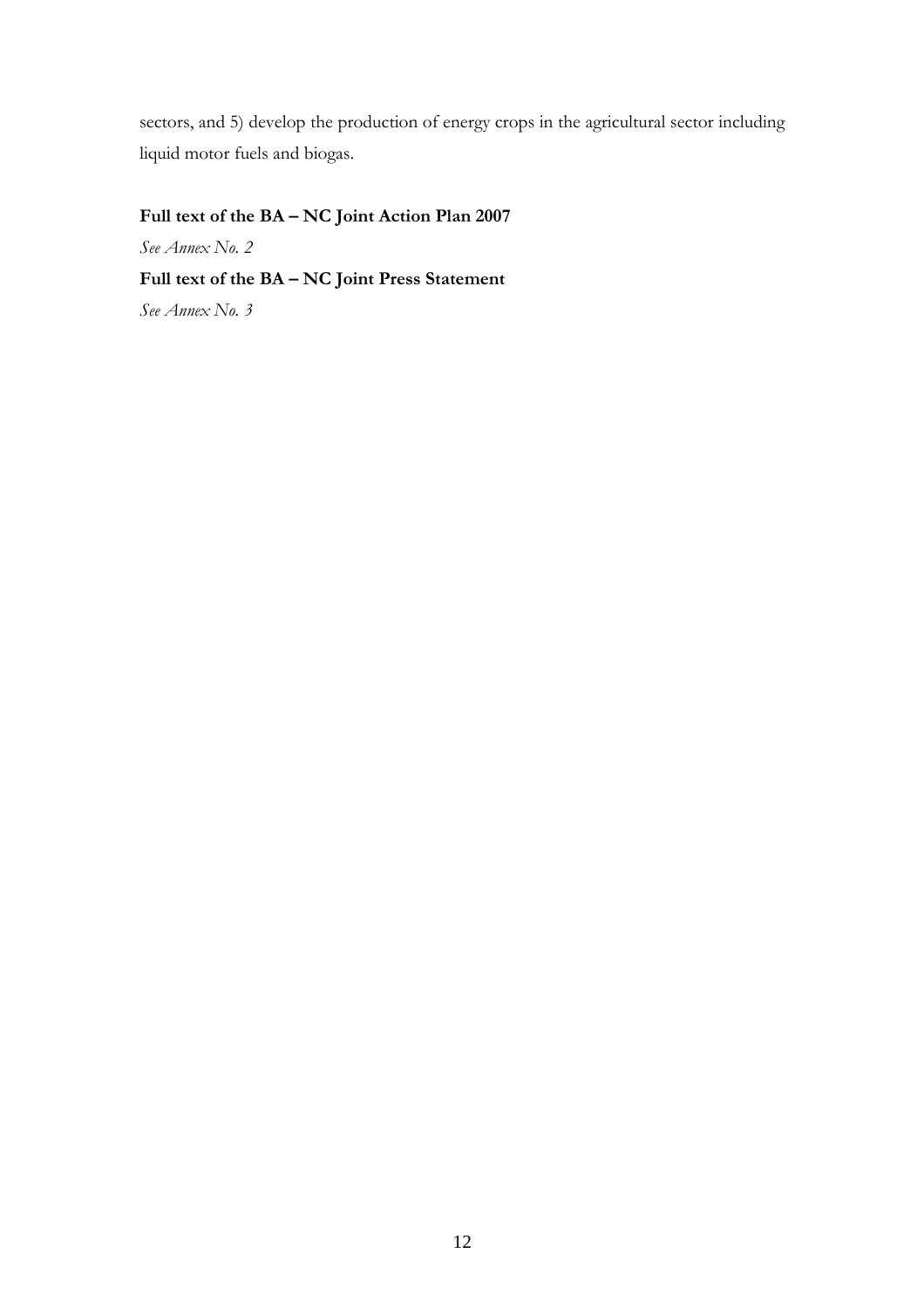# **M I N U T E S**

# **25TH SESSION OF THE BALTIC ASSEMBLY 12TH BALTIC COUNCIL**

### **1. Time and venue of the Session**

14 – 17 December 2006, Vilnius (Lithuania)

# **2. Names of the presiding officers and participants of the Session Presiding officers of the Session:**

**Mr. Valerijus Simulik,** President of the Baltic Assembly, Head of the Lithuanian delegation to the Baltic Assembly

**Mrs. Ērika Zommere,** Vice President of the Baltic Assembly, Chairwoman of the Latvian delegation to the Baltic Assembly

**Mr. Andres Taimla**, Vice President of the Baltic Assembly, Head of the Estonian delegation to the Baltic Assembly

#### **3. Agenda of the Session**

- 1. Support for the Cooperation between Baltic States and New EU Neighbour States by Sharing Experience in Improving Parliamentary Democracy;
- 2. Terrorism Threats and Challenges, Measures to Pre-empt Terrorism.

### **4. Speakers and the essence of their speeches**

**Opening of the Session** 

## **Opening speech:**

• **Mr. Valerijus Simulik**, President of the Baltic Assembly

Mr. Simulik emphasized the significance of the  $25<sup>th</sup>$  Session because of the  $15<sup>th</sup>$ Anniversary of the Baltic Assembly. He informed about the main issues that would be discussed during the Session; namely, support for the cooperation between Baltic States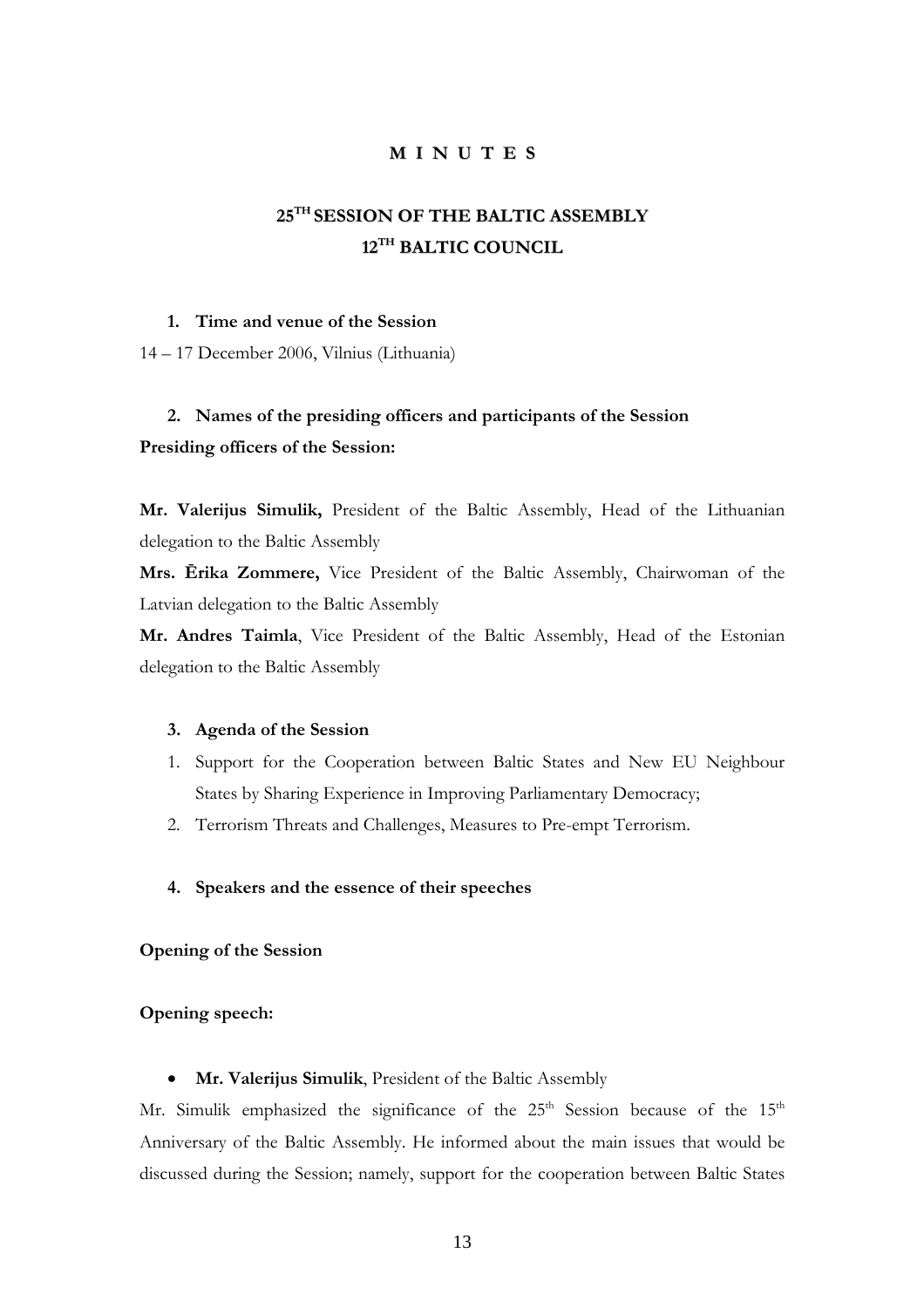and new EU neighbour states by sharing experience in improving parliamentary democracy and terrorism threats and challenges, measures to pre-empt terrorism. He highlighted the importants of exchanging views and opinions with colleagues from Nordic Council and Benelux Parliament.

### **Greetings by the guests of the Session:**

#### • **Mr. Ole Stavad,** President of the Nordic Council

In his speech Mr. Stavad told about topical discussions in Nordic countries which reflect the discussions that take place in most of the countries in the developed part of the world. He stressed that big challenge for Baltic States and smaller problem for Nordic countries is demographic development. Many people are living labour market, more than entering labour market; birth rate is very low; therefore that is a problem for Baltic and Nordic countries. In conclusion, Mr. Stavad stressed that Nordic and Baltic countries share a lot of interesting and big challenges; therefore it is very necessary that countries around the Baltic Sea are able to solve these challenges together.

# • **Mr. Ben Hennekam,** Honorary President of the Benelux Inter-parliamentary Consultative Council, Secretary General of the Benelux Economic Union

Mr. Hennekam stressed that Benelux countries in particular, and the rest of European countries, have to show an attitude of modesty vis-à-vis three Baltic States, and also towards the Visegrad countries. At crucial moments in history Europe and also Benelux countries has not taken their fully responsibility nor has shown the necessarily courage towards Baltic States. Those mistakes of the pats pointed out Mr. Hennekam may never happen again in the future. Mr. Hennekam stressed that time has come that Europe and Benelux as a forerunners has to show there full solidarity with Baltic States and with Visegrad countries on topics like the free movement of persons, energy policy, etc. Mr. Hennekam showed his delight that Benelux has helped Baltic States to become members first of NATO and later of the EU. In conclusion, Mr. Hennekam congratulated Baltic Assembly with its 15<sup>th</sup> anniversary and with 15 years of Baltic parliamentary cooperation. Mr. Hennekam stressed that it is very important that Benelux- Baltic cooperation together with Nordic Council and the Visegrad countries continues in a fruitful and concrete way in the future.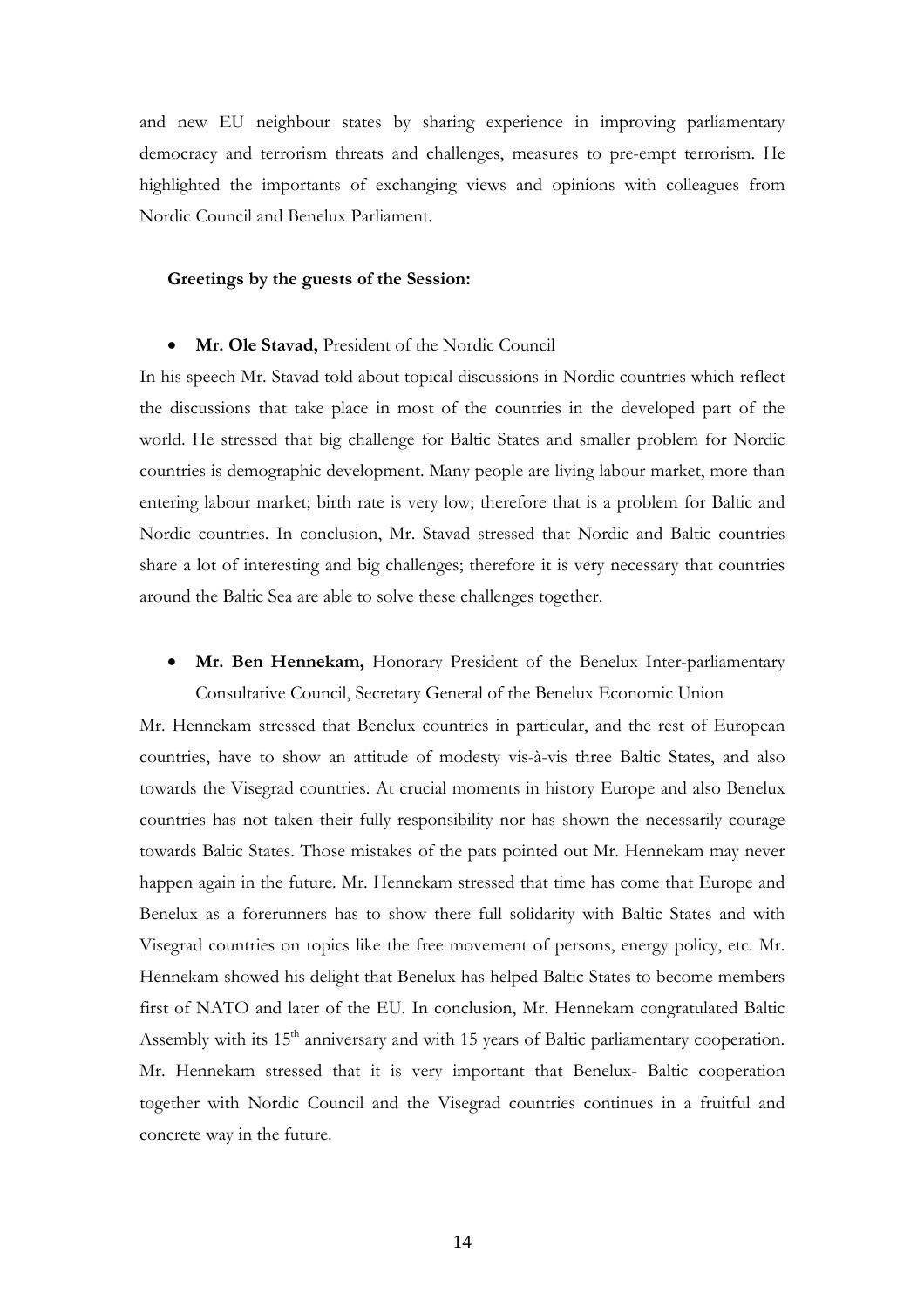# • **Lord Russel Johnston,** Chairman of the Parliamentary and Public Relations Committee of the Assembly of the Western European Union

Lord Russel Johnston congratulated Baltic Assembly with its 15 years of cooperation. He stressed that being here at the  $25<sup>th</sup>$  Session of the Baltic Assembly is a great experience. He highlighted the Baltic States great contribution to stability, democracy and cooperation not only in Baltic States but in European Union as well. He stressed that the Baltic States has a great moral force and ability to work together.

# • **Mr. Freddy Deghilage,** Parliamentary Assembly of Francophonie, Representative in Charge of the Mission in Europe

In his address, Mr. Deghilage outlined that despite history of parliamentary cooperation of French speaking countries differs from the Baltic parliamentary cooperation, there are some similarities too. For instance, all countries worldwide are influenced by globalisation processes and therefore, parliamentarians should find news ways of effective cooperation. Mr. Deghilage underlined cooperation in local level as one of the areas where parliamentarians could focus on, because in the age of globalization destiny of small nations are sometimes neglected.

# • **H.E. Mr. David Aptsiauri,** Ambassador Extraordinary and Plenipotentiary of Georgia to Lithuania

Mr. Aptsiauri told that last 15 years have been very dynamic and target oriented for the Baltic cooperation. Mr. Aptsiauri praised Baltic parliamentarians for their contribution in democratization of neighbouring countries, particularly, Georgia. Moreover, NATO Summit in Riga showed that international community was interested in Georgia's affairs and integration in Euroatlantic structures On behalf of the parliament and government of the Georgia, Mr. Aptsiauri expressed gratitude and appreciation to Baltic Assembly for support by issuing statement regarding pressure of the Russian Federation against Georgia. Mr. Aptsiauri told that Georgia was very interested in further cooperation with the Baltic Assembly, and exchange of experience in promotion of democratic reforms and integration in Europe community. He also told that involvement and active participation of the Nordic countries in the dialogue with Georgia would enhance economic and political reforms carried out in the country.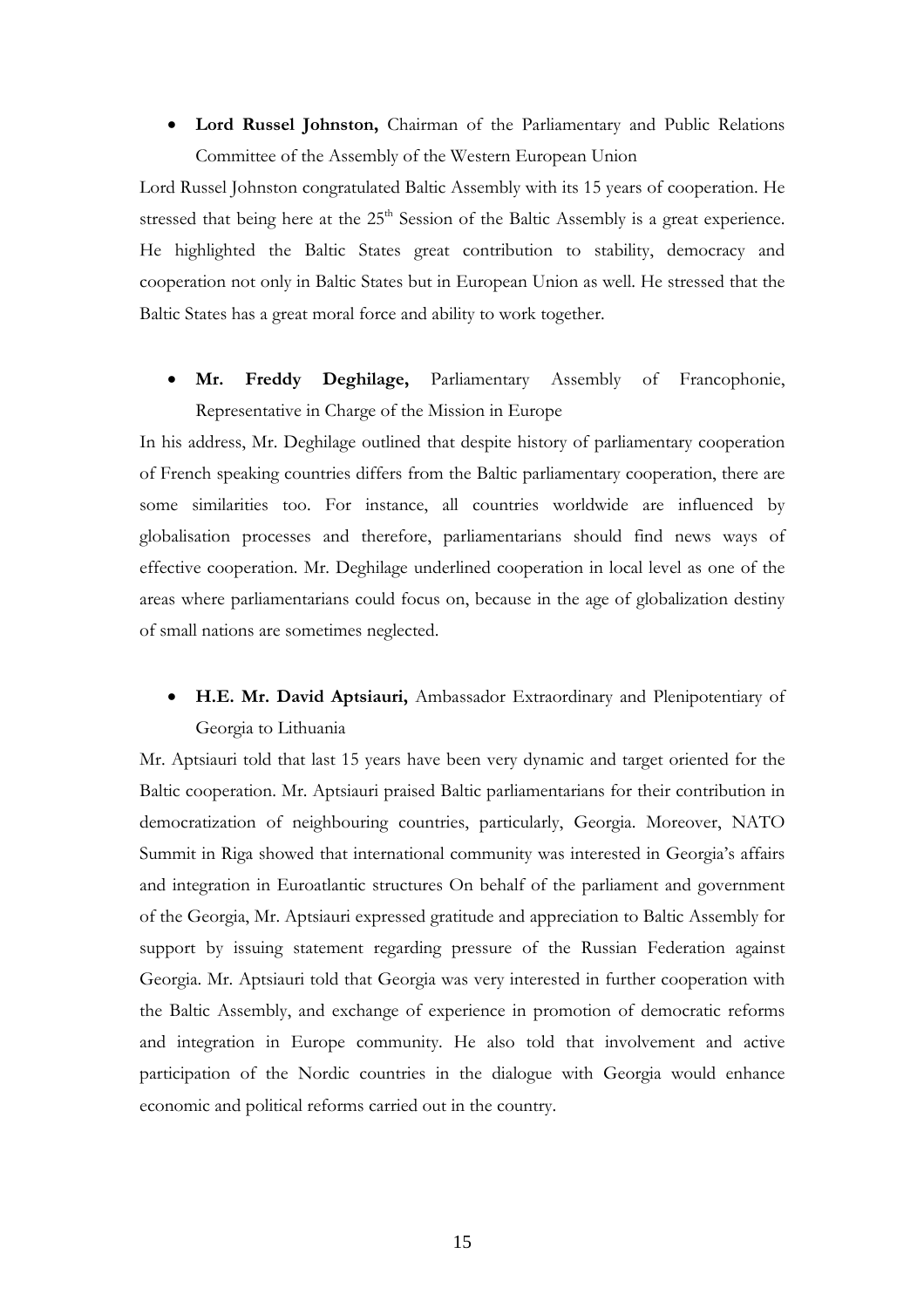#### **Report of the Presidium of the Baltic Assembly**

#### • **Mr. Valerijus Simulik,** President of the Baltic Assembly

In his speech Mr. Simulik stressed that this year has been very busy and intense not only for Baltic States and Nordic Countries but for all European countries as well. Mr. Simulik emphasized that being a member state of the European Union is different from being an applicant country. He highlighted the biggest changes concerning integration in the EU; namely, national governments and parliaments cannot decide on national policy as it was before membership in the EU. Baltic States are clearly realising mutual cooperation, possibilities and exerting political influence in the wider European context. Mr. Simulik expressed his delight that within the Baltic Assembly there are no doubts on a role and meaning of Baltic regional cooperation; Baltic voice together with Nordic and Benelux voices is very influential and gives us additional power to achieve foreign and domestic goals. In his speech Mr. Simulik emphasized the fruitful work of the Committees of the Baltic Assembly in 2006. The main issues that were discussed during the internal meetings of the committees and together with Nordic and Benelux partners were: energy sector, eutrophication and environmental protection of Baltic Sea, preservation of cultural heritage, correlation between labour market and education system. Mr. Simulik expressed his delight about Baltic Assembly's achievements in strengthening and deepening of cooperation with Nordic Council and the Benelux Parliament. Cooperation with Nordic Council and the Benelux Parliament has taken decisive development. From the Baltic perspective it is clear that Nordic and Baltic – Benelux cooperation is taking place on different levels, on different issues and on different scopes. In conclusion, Mr. Simulik thanked members of the Baltic Assembly for joint efforts and active contribution to cooperation.

#### • **Mr. Andres Taimla**, Vice President of the Baltic Assembly

In his speech Mr. Taimla talked about two issues. First issue was cooperation between the European Union Affairs committees of the parliaments of the Baltic countries. Mr. Taimla stressed that these institutions work under different names in various countries but every parliament has a committee dealing with those issues. Mr. Taimla proposed that the EU Affairs committees of Estonia's, Latvia's and Lithuania's parliaments meets to discuss how to get the approval of the European Union to many issues that Baltic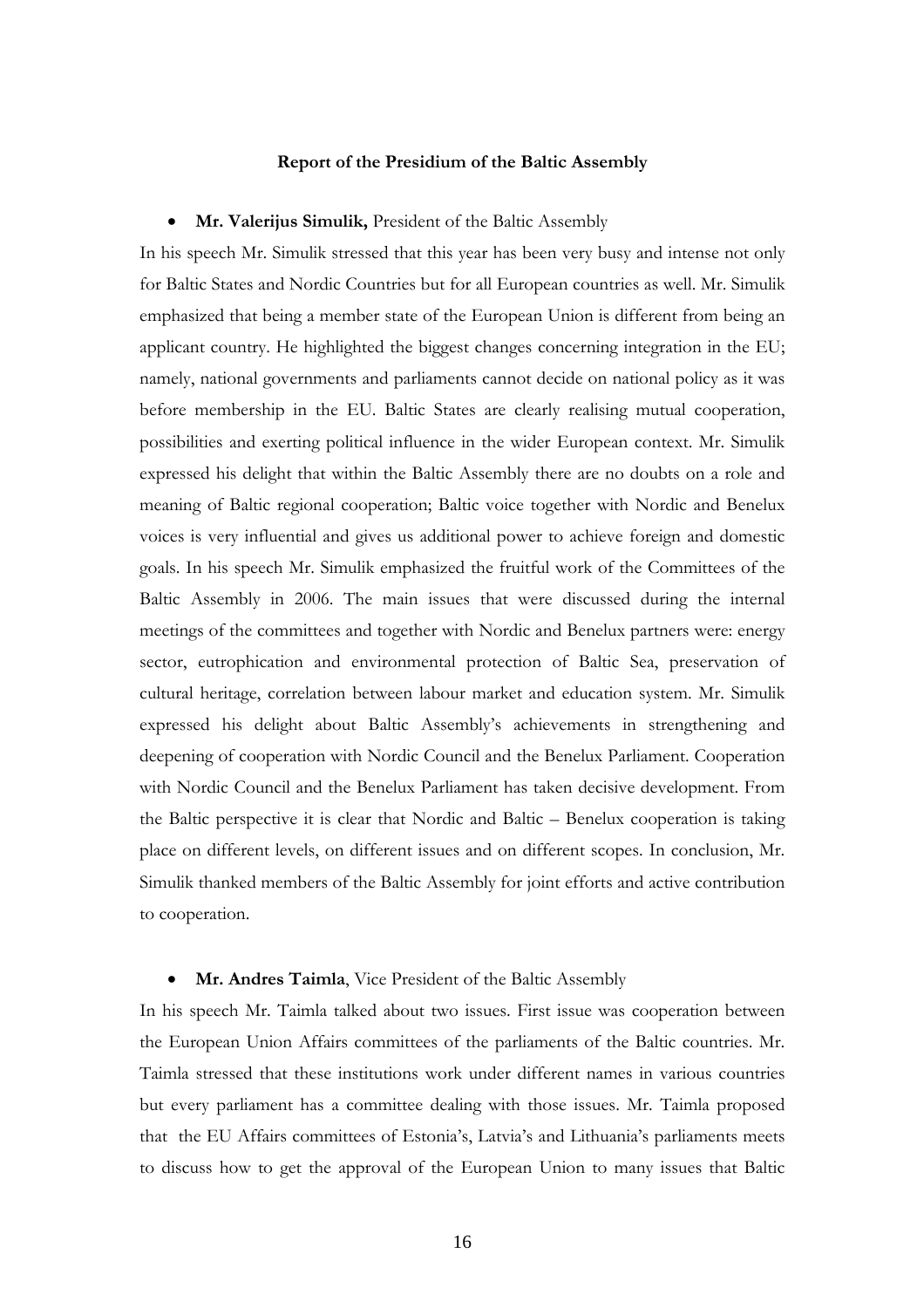politicians discuss and that for being discussed on national levels. This would help synchronize joint position of the Baltic States in the EU 'corridors' and thus fulfil the main aim of the Baltic States within the EU – to become a power to reckon with. Second issue that Mr. Taimla talked about was Belarus. He stressed that the Baltic Assembly had expressed solidarity with democratic intentions of Belarus society. In the recently adopted statement the BA Presidium regretfully recognized that the presidential elections of 19 March in Belarus were not held in compliance with internationally recognised standards for democratic elections and appealed to the Belarusian government authorities to respect these expressions of civil society. Mr. Taimla informed that a special support group in Estonia was recently established in order to raise public awareness in Estonia about what kind of problems Belarus citizens are facing.

### • **Mr. Vincuk Viačorka,** Chairman of the Belarus Popular Front Party

Mr. Viačorka congratulated the Baltic Assembly with its 15<sup>th</sup> anniversary and wished further success in strengthening democracy, effective governance and economy, creating a new path of Baltic cooperation. Mr. Viačorka stressed that unfortunately the same scenario was not implemented in Belarus - there were still political prisoners, no TV or radio channels independent from 'official position', and there was still no free and fare elections, no parliamentarism and no local self governance in Belarus. All democratic relations in state sector are replaced by so called vertical system of power. Mr. Viačorka pointed out that authorities continue a consistent destruction of national identity, historical memory, national symbols and Belarusian language. Mr. Viačorka stressed that a key matter for democratic prospects of Belarus is information – the specific instrument may be the Belarus minority in Baltic States, it may serve as a bridge to send positive messages to the Belarus about advantages of the democratic way of life. In conclusion Mr. Viačorka expressed the necessity for Baltic States to continue supporting democratic changes in Belarus.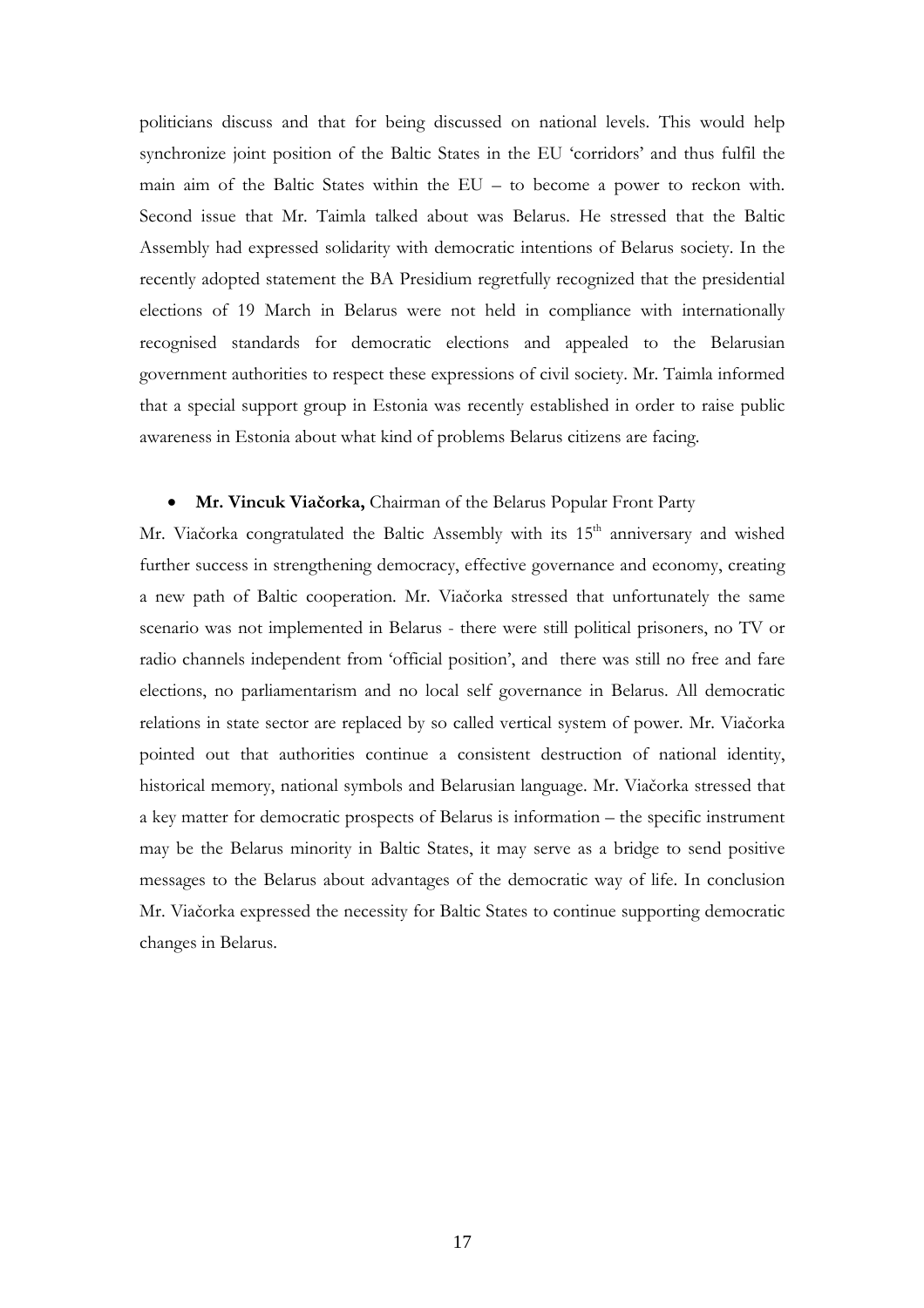### **Theme I:**

# **Support for the Cooperation between Baltic States and New EU Neighbour States by Sharing Experience in Improving Parliamentary Democracy**

• **Mr. Egidijus Vareikis**, Member of the European Affairs Committee of the Seimas, Lithuania

Mr. Vareikis, in his address, talked about implementation of the European Neighbourhood Policy of the Baltic States, advantages and disadvantages of the policy implementation. He told that experience of the Baltic States in recent years had turned out very successful – development of the Baltic States is remarkable in all areas. Key prerequisites for such rapid development, first of all was clear strategic goals the Baltic States stated right after regaining independence. Concerning the European Union Mr. Vareikis stressed that individually the Baltic States would hardly join the EU, however, by joint efforts the Baltic States succeeded, and today story of the Baltic States is regarded as a geopolitical success story in world's history. In his address Mr. Vareikis also touched upon about cooperation models of the Baltic States. As first he mentioned model '3+3'. Mr. Vareikis stressed that the Baltic States were regarded as a good example for three Caucasus countries in their efforts developing regional parliamentary cooperation. The second model that Mr. Vareikis spoke about was '5+3' model, which also includes Nordic countries. This model would serve as an example for such countries as Georgia, Ukraine, Armenia and Moldova. In conclusion, Mr. Vareikis highlighted that the Baltic countries have great experience it could transfer to other countries, especially in sphere of democratization and integration in the Euroatlantic structures.

# • **Mrs. Vaira Paegle**, Chairwoman of the European Affairs Committee of the Saeima, Latvia

Mrs. Paegle underlined that the EU Neighbourhood Policy actually was the dimension of EU and Baltic States; therefore Baltic States could contribute in the implementation of the neighbourhood policy from historical and practical experience of new EU member states. Mrs. Paegle told that Latvia's accession to the EU Neighbourhood Policy could be considered as one of the main goals of Latvia's foreign policy, since parliament of Latvia at the moment is the most active institution in development and cooperation in this area. With regard to concrete activities in cooperation between Baltic States and new EU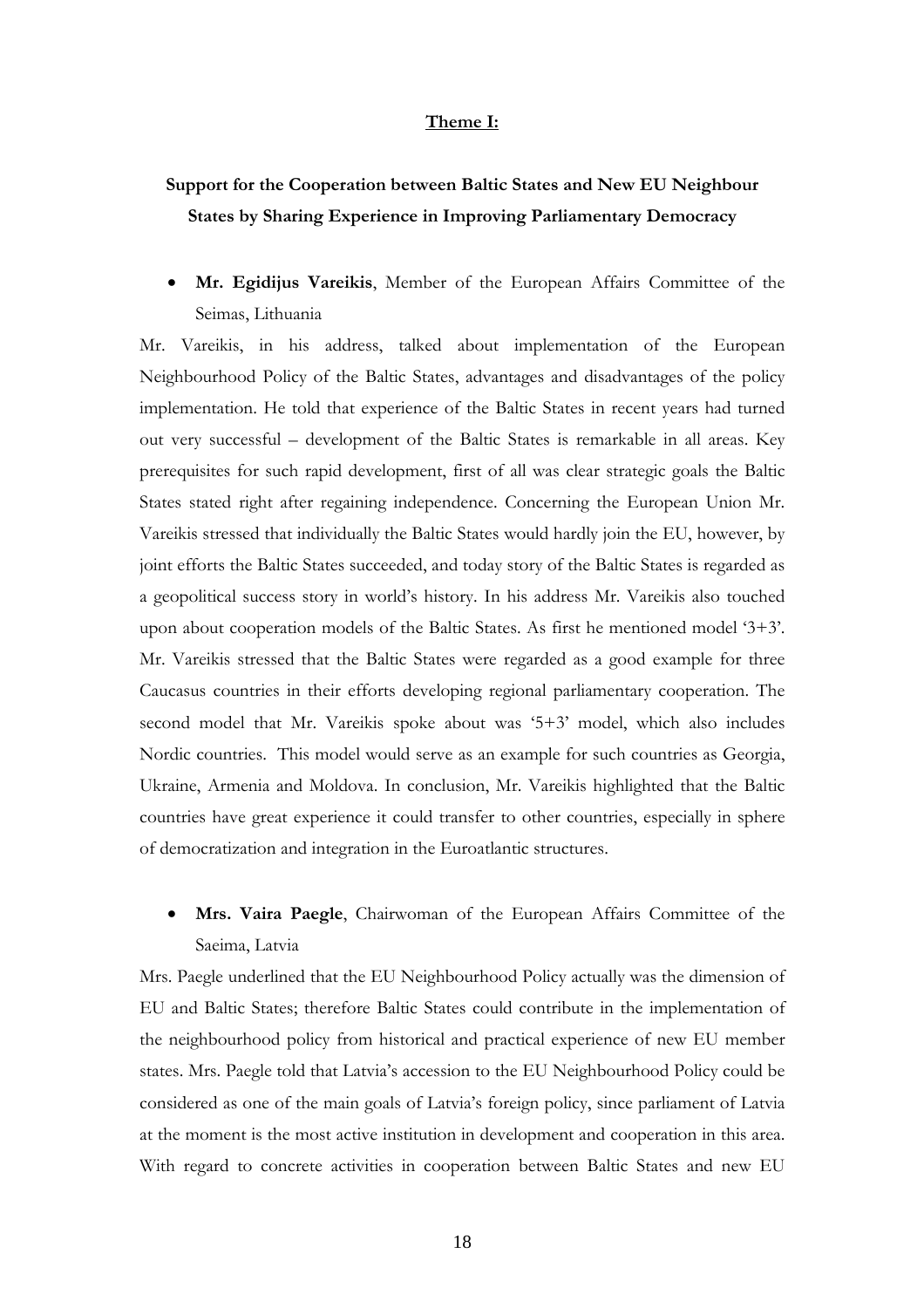neighbour states, Mrs. Paegle highlighted fruitful cooperation with parliament of Georgia. In 2004 committees of EU Affairs of both parliaments signed the memorandum of understanding, however, in 2005 the new project on Latvian – Georgian parliamentary cooperation was launched with the support of EU funds. Within the framework of project conferences and seminars were held both in Georgia and in Latvia and next year it is planned to sign a trilateral memorandum between parliaments of Sweden, Latvia and Moldova. Number of cooperation activities has been launched with the parliament of Ukraine as well. In 2007 Latvia plans to enhance parliamentary cooperation with those countries in different areas.

• **Mr. Inge Lønning**, Member of the Presidium of the Nordic Council, Norway In his address Mr. Lønning stressed that development of democratic society takes time because it's a long and difficult process. He told that Norway has spent almost 200 years since first democratic constitution and still the work on constitutions is not finished. Mr. Lønning expressed hope that EU neighbour policy will continue to provide initiatives to convince other neighbour who are still hesitating towards the development and more open democratic political system. Mr. Lønning highlighted that Baltic States are in the Europe excellent example of speeded transition to functioning parliamentary democracy. Regarding Russia and Belarus Mr. Lønning stressed that in these two countries political, social and political changes has began. In Belarus the process has backtracked since 1996 and for the moment the transformation process must be considered to have failed; therefore, it is an important challenge to the Nordic Council and Baltic Assembly to try to find out how it is possible to assist in the development of Belarus. In conclusion, Mr. Lønning stressed the need for Nordic Council and Baltic Assembly to organize a joint NC – BA seminar on social and economic development and on possible development towards economic prosperity.

• **Mr. Trivimi Velliste**, Member of the Presidium of the Baltic Assembly, Deputy Chairman of the Estonian delegation to the Baltic Assembly

Mr. Velliste noted that when speaking about the EU Neighbourhood Policy it is inevitably necessary to speak about relations with Russia as well. In 15 years there has not been a single year when Kremlin would not blame Estonia, Latvia or Lithuania in violation of human rights in relation to Russian speaking minority in Baltic countries. At the same time three Baltic States are full-fledged members of the EU and NATO;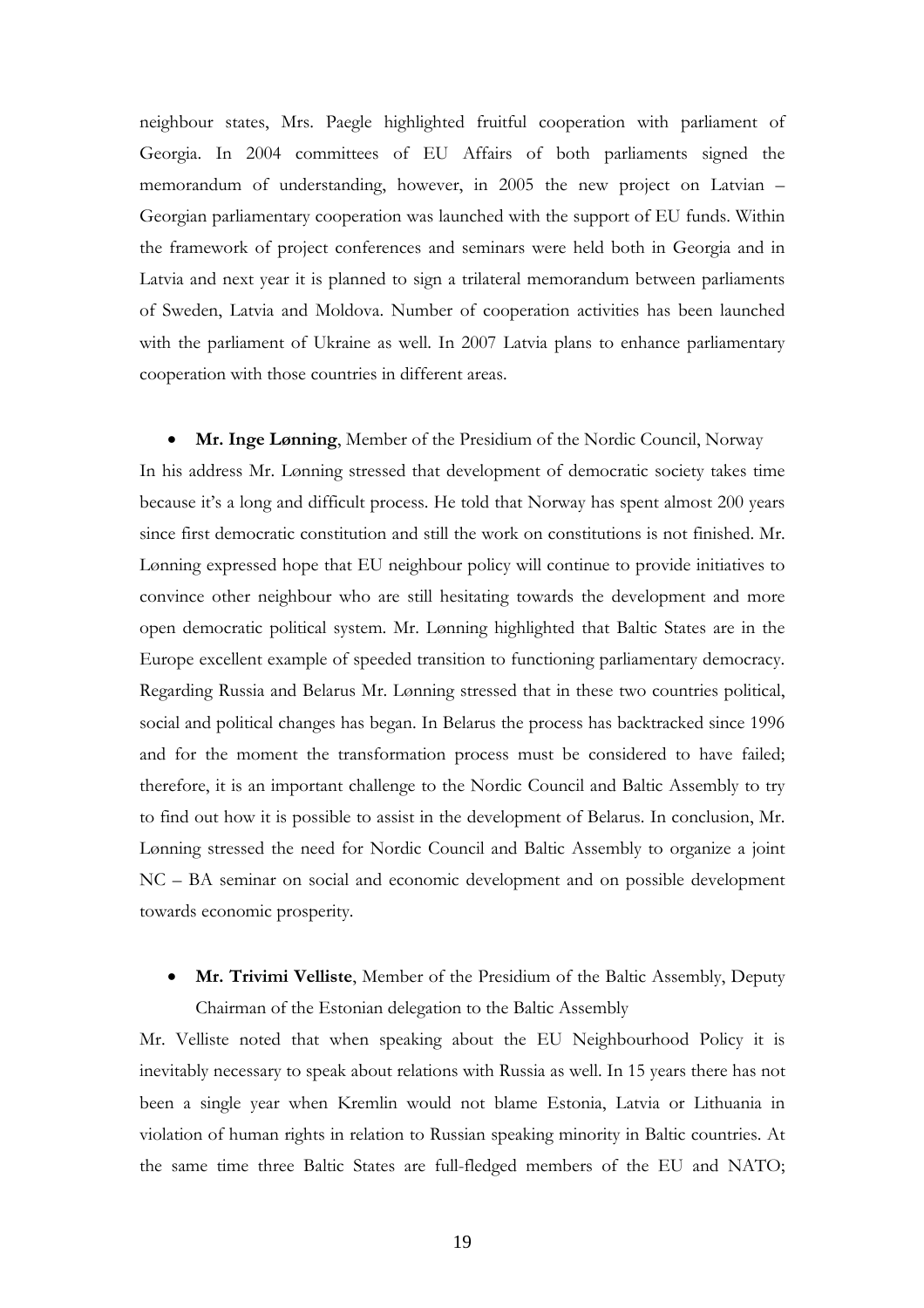nevertheless, it does not mean 'per sei' that relations with Russia would improve remarkably. There are still number of challenges Baltic States have to face and for this reason, it is particularly necessary to raise one voice and defend national interests of the Baltic States internationally. Mr. Velliste congratulated Latvia with its triumph organizing the NATO Summit. He also told that in Latvia the last drafted soldier has left Latvian army and Latvian army has introduced professional army. Mr. Velliste told that members of the parliaments of Estonia, Latvia and Lithuania should do everything that is possible for the future and defence of their land.

• **Mr. Jean-Marie Happart**, Chairman of the Belgium delegation to the Benelux Inter-parliamentary Consultative Council

At the beginning of his address Mr. Happart stressed that Baltic States are developing and modernizing very rapidly and Baltic States are representatives of changing world. Concerning Schengen area Mr. Happart told that it is an area that unites Germany, Luxemburg and France. The Schengen area was created not for EU to have a field or for EU to have a closed area the aim for creating Schengen area was to ensure better mobility within the area and to make shore that the economy can develop better and the main aim is to work with principles of Baltic States because Baltic States are members of the EU. Baltic States entering the Schengen area will become an external border. Mr. Happart stressed that 15 years is a number of changes in the EU there are now 25 members of the EU which effects changes of internal borders. Not only geographical borders are important but political as well, both have changed in view of economical and political situation. Mr. Happart emphasized that aim of politics in general is to have new relations and to open new possibilities and opportunities. On the other hand it is important to make use of things that are already achieved and the future is not an easy thing to decide on. In conclusion, Mr. Happart expressed respect to Nordic Countries and to experience of Nordic Council. Mr. Happart stressed that it is very important for all countries to cooperate, if all Nordic countries would be members of the EU that would make Benelux – Baltic – Nordic cooperation closer not only economically but culturally as well as politically and financially.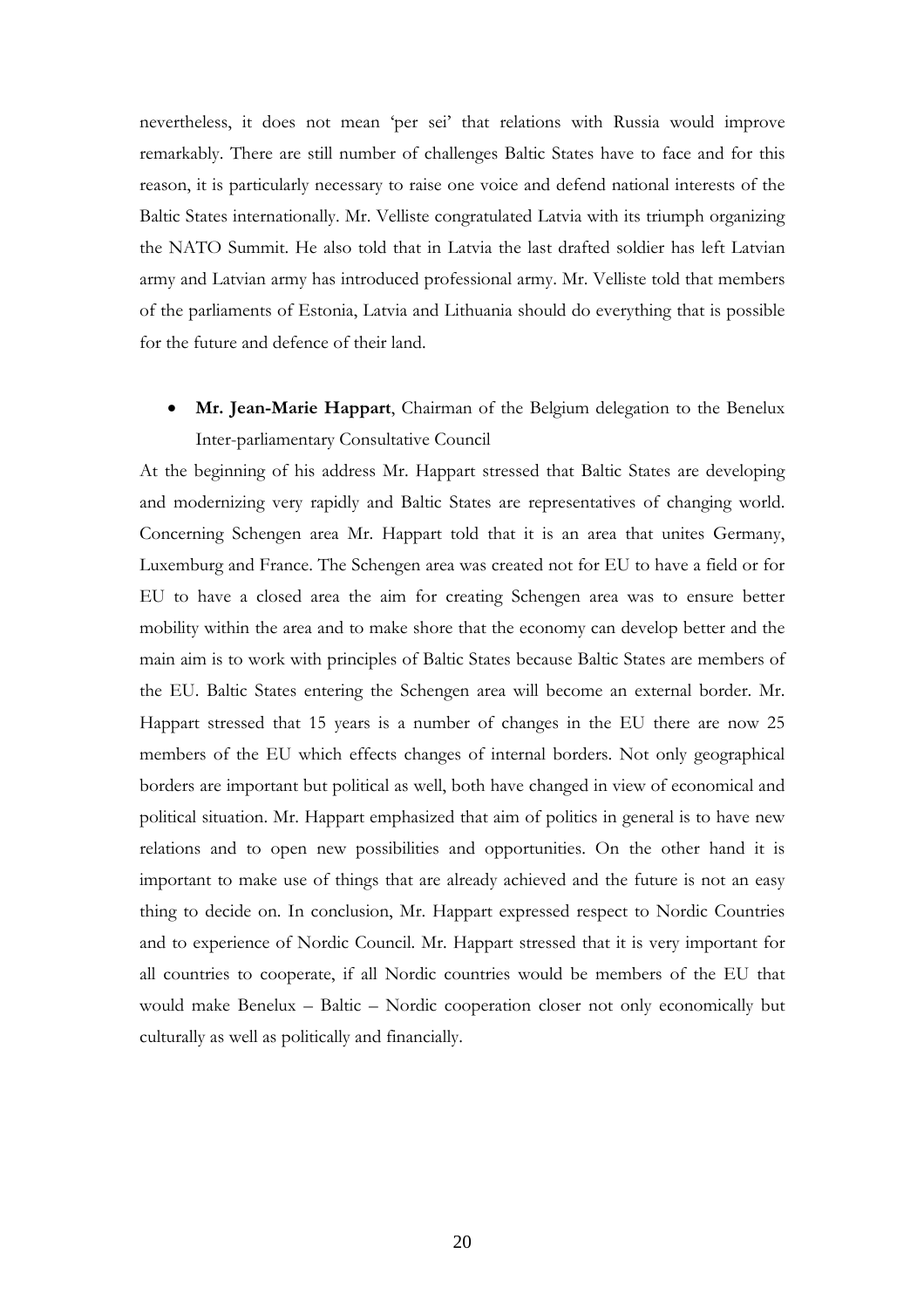\* \* \*

#### **Question and answer session**

• **Mrs. Vaira Paegle**, Chairwoman of the European Affairs Committee of the Saeima, Latvia

Mrs. Paegle told that each country chooses its defence model and as the member states of the EU and NATO Latvia has chosen collective defence and Latvia implement defence by forming a professional army which is practice of many other EU and NATO member states. Mrs. Paegle did not agree to the statement that to some extend professional army will make Latvia as a Baltic State which will be the weakest part of Baltic chain on the contra as stressed Mrs. Paegle Latvia will be strengthening part of the chain. The question of Mrs. Paegle was as following; if there is there mistrust to NATO and to collective defence?

• **Mr. Trivimi Velliste**, Member of the Presidium of the Baltic Assembly, Deputy Chairman of the Estonian delegation to the Baltic Assembly

Mr. Velliste told that in his address he referred to some of the basic illusions of the well known expert on military matters Edvard Ludvak. Mr. Velliste told that Mr. Ludvak has pointed out that Latvia is a NATO member but in case of serious crisis not only in Latvia but in the world means that there will be a need to invite other NATO member states to rescue and it may take many, many weeks not just days but weeks. Mr .Velliste emphasized that this is an opinion also of Estonian military expert's not only American ones.

• **Mrs. Vaira Paegle**, Chairwoman of the European Affairs Committee of the Saeima, Latvia

Mrs. Paegle answered that she had never heard of Mr. Ludvak and she stressed that there are very many other experts around and one of the conclusions of other experts is that conventional forces will never be able to protect from attacks because they are much more technological and the only response is CNN response.

• **Mr. Valerijus Simulik,** President of the Baltic Assembly

Mr. Simulik told that the issue of the army's and any other military matters is not the main subject at session. The main subject is neighbourhood policy. Mr. Simulik stressed that Baltic States have many problems and many challenges but Baltic States also have a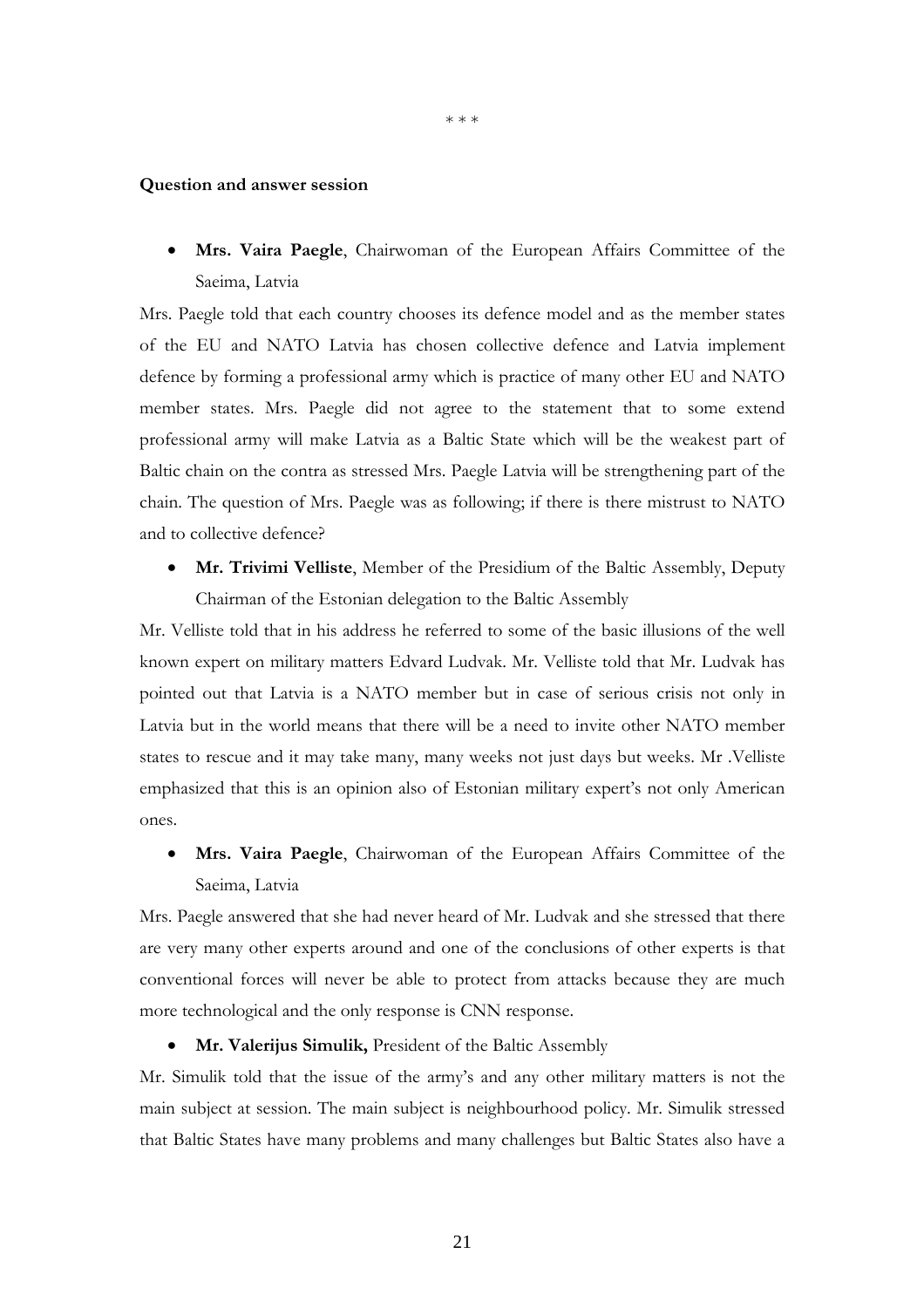lot of good contacts, good positive examples. Baltic States should be friendly and talk to each other with debates and discussions that would lead to positive results.

• **Mr. Jean-Marie Happart**, Chairman of the Belgium delegation to the Benelux Inter-parliamentary Consultative Council

Mr. Happart in his address told about what happened 15 years ago when Baltic Assembly was set up. He told that Benelux experience associate with the idea of Danish Prime minister who spoke about Baltic States and necessity of the Baltic States to shed the Soviet Union. Mr. Happart told that Danish Prime minister was not against Soviet Union but he always believed in Baltic States independency.

# **Theme II:**

#### **Terrorism Threats and Challenges, Measures to Pre-empt Terrorism**

• **Mr. Jānis Garisons**, Deputy Director of Crisis Management and Mobilisation Department of the Ministry of Defence, Latvia

In his address Mr. Garisons told about Latvia's experience with fight against terrorism. Mr. Garisons stressed that the most experience was gained by organizing NATO Summit in Latvia since it was one of the largest antiterrorism operation in the history of Latvia and it was unique possibility and opportunity. Mr. Garisons thanked Estonia and Lithuania for helping in organization of NATO Summit. Regarding to terrorism Mr. Garisons emphasized that it is important to distinguish between two things; firstly, perception of society and secondly, cooperation between public institutions within the country. Measures to prevent terrorism are very important. In financial sector it is important to pay attention cheeking what kind of goods cross Latvian border. Mr. Garisons stressed that the main responsibility in Latvia and other countries regarding antiterrorism measures lies on the Ministry's of Defence and security police since they are the main coordinators. Mr. Garisons highlighted that the most important challenge is to make shore that people are informed about terrorism and prevention of terrorism and another very important thing is to cooperate and to harmonize the activities in case of crisis. Mr. Garisons stressed that one of the most important lessons that Latvia learned form NATO Summit was that cooperation is needed between the Ministry of Defence,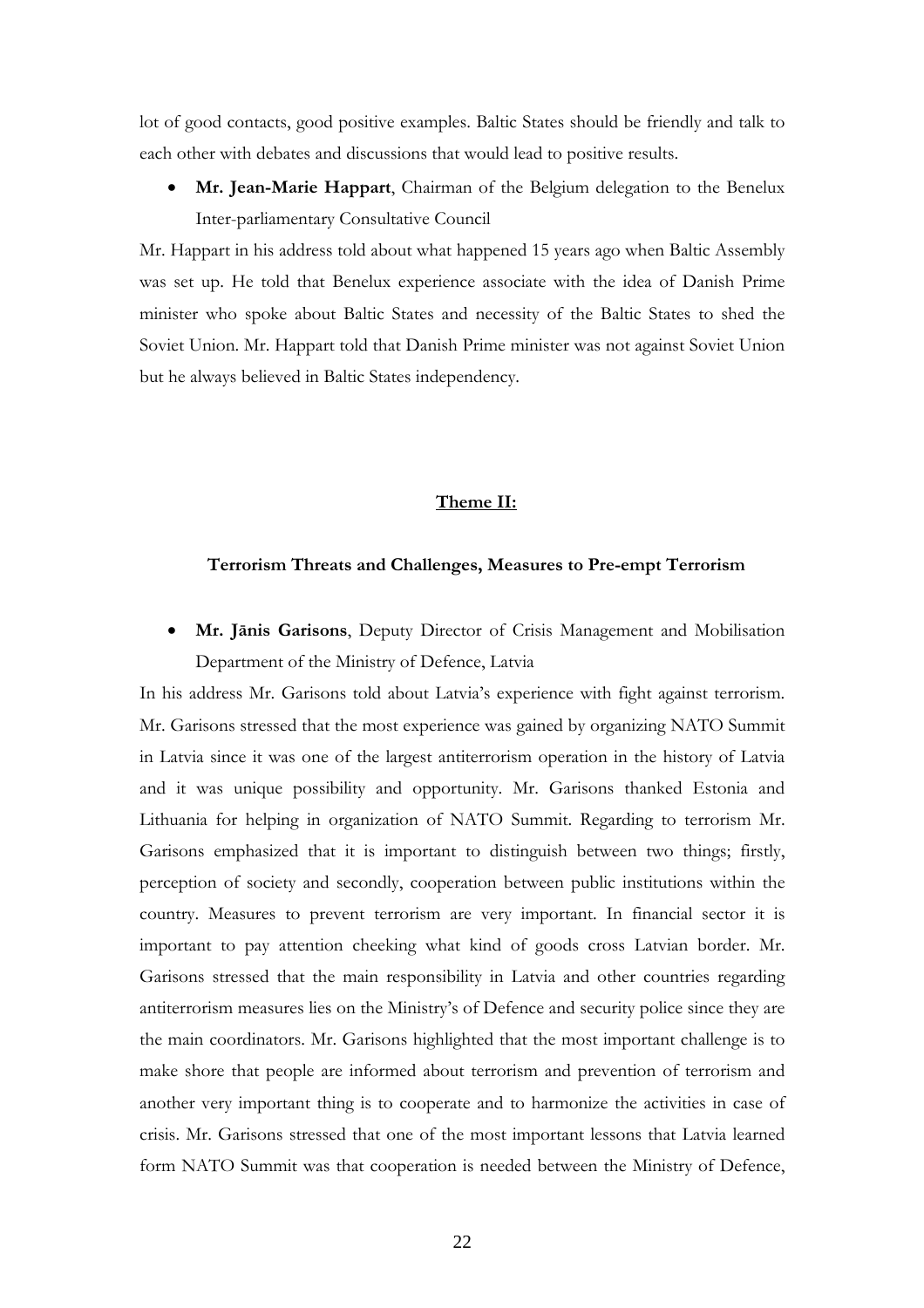institutions of National Armed Forces and civil sector. Mr. Garisons told that Latvia has gained experience already in 2006 in April when in Latvia was held international antiterrorism training. Several scenarios and simulation models in case of terrorist attack were played. Mr. Garisons told that great attention was paid to communication aspects and to coordination related matters. Mr. Garisons emphasized that from perspective of Ministry of Defence and from perspective of Armed Forces it is very difficult to draw a line or the way how it is possible to distinguish were are the military threats from inside and were are the military threats from outside. It is hard to clarify were ends authority of Ministry of Defence and was starts authority of other military institutions.

#### • **Mr. Juozas Olekas**, Minister of National Defence, Lithuania

In his address Mr. Olekas stressed that in order to face challenges pressed by terrorism there is a need for complex efforts not only by civil police but also by army force. It is essential to discuss main tendencies of terrorism. Mr. Olekas stressed two main issues that needs to be discussed; firstly, army's activities in international operations and secondly, role of army in combating terrorism. Mr. Olekas emphasized that terrorism is a specific threat it is multifaceted and diverse phenomena it has no rules of a fair war no borders and no countries can be aware of future attacks; therefore, it is important to do everything it takes to prevent these attacks. It is necessary to fight no only with consequences of terrorism but with roots of terrorism as well. No country is able to fight against terrorism individually it is important to cooperate and fight together. Mr. Olekas told that when Baltic States become members of the NATO they also become part of common security area and on one hand it means that Baltic States are more secure but on the other hand Baltic States maybe become more attractive to terrorist. Mr. Olekas highlighted that Lithuania puts all efforts to fight against international terrorism taking part in international operations Lithuania helps to stabilize region. Mr. Olekas told that civil force is essential factor for re-establishing state. He also told that Afghanistan and Iraq are two very good examples of fighting terrorism and Lithuania takes part at these international operations as well as ensures security in state. Mr. Olekas told that in Lithuania methods of fighting against terrorism has changed – the main role go to legal institutions and military sphere. Military force in Lithuania is well prepared and able to carry out specific tasks and provide specific aid for civilian institutions. Mr. Olekas highlighted that the best evaluations for preparedness to fight terrorism can be carried out by international exercises. In 2006 exercise took place in Lithuania. Mr. Olekas told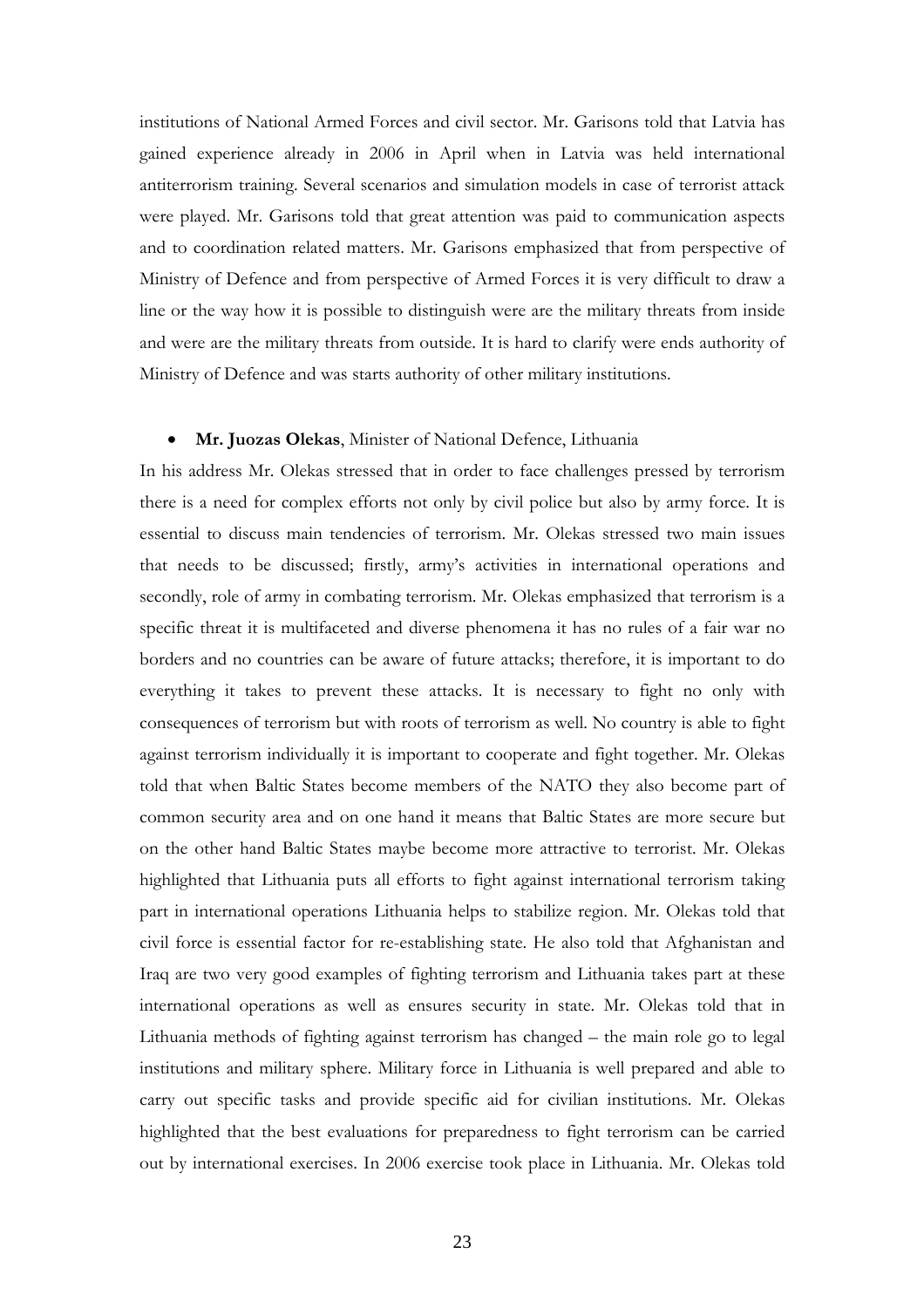that for Lithuania it was a test and great opportunity to evaluate Lithuania's preparedness to combat terrorism and combating terrorism is done by improving legislative basis. In regarding legislative basis Mr. Olekas told that Lithuania has drafted law on fight against terrorism and there are also other activities in Lithuania to improve capacities in the sphere of fighting terrorism.

# • **Mr. Meelis Ratassepp**, Deputy Director of Department, Security Police Board, Estonia

Mr. Ratassepp pointed out that there are four main tasks in fight against terrorism: prevention, protection, pursuit and respond. He also told that it is very essential to unite to cope with terrorist attacks and minimize the consequences. Mr. Ratassepp told that in Estonia there are many institutions dealing with antiterrorism fight. To coordinate activities to fight against terrorism Estonia has Security Committee headed by Prime minister and the Security Committee analyzes and evaluates national security situation in regard to terrorism. The emergency situation is coordinated by Crisis Committee of the Republic of Estonia. The Foreign Ministry has a Strategic Goods Committee which controls the import, export and transit of strategic goods. The Ministry of Communication and Economic has an Aviation Security Committee. Mr. Ratassepp also told that this year government has formed a Committee on money laundering and prevention of terrorist financing. The Internal Ministry is the leading Ministry in protecting citizens against terrorism. The security police board deals with several issues and also has a right of a police force. Threats of terrorism in Estonia are minimal however Estonia participates in military missions. Mr. Ratassepp emphasized that the main objectives of fight against terrorism are international and national cooperation enhancing prevention of radicalization and recruitment to terrorist organizations, terrorist financing, strategic goals and preventing of smuggling and removal of explosive. Mr. Ratassepp stressed that training is very important but most important is prevention of the attacks and it is essential that information is forwarded and exchanged. It is also very important that all the agencies involved in the issue of combating terrorism have common understandings of goals and how to achieve them. Mr. Ratassepp also stressed that the framework of fight against terrorism in Estonia is very simple; institutions related with preventing of the terrorism don't obstruct each other.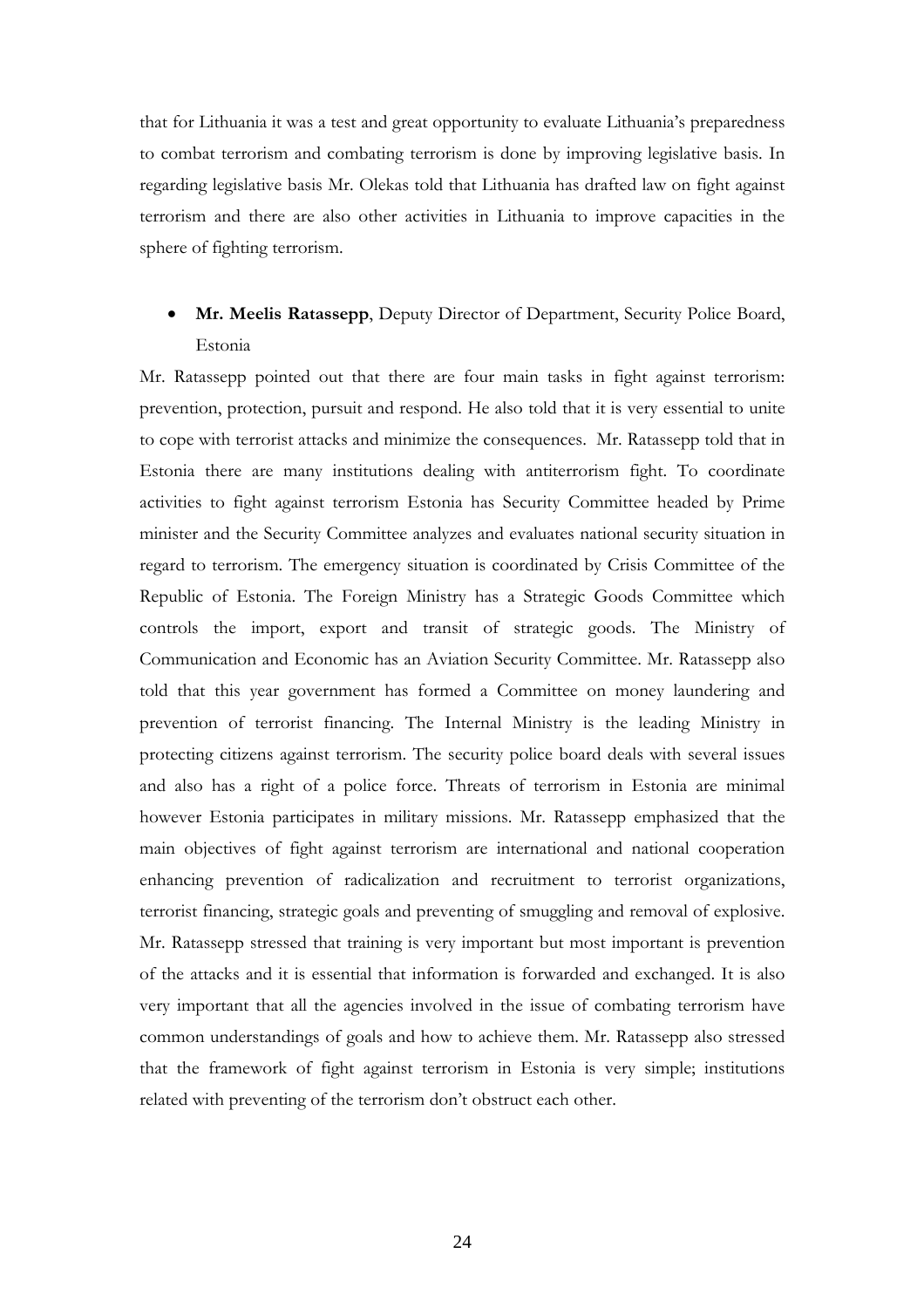• **Mrs. Maya Detiège**, Chairwoman of the Culture, Education and Public Health Committee of the Benelux Inter-parliamentary Consultative Council, Belgium

In her address Mrs. Detiège analyzed fight against terrorism in Belgium and she told that there are many institutions working on combat against terrorism; namely, federal police, administrative police, Europol and other institutions. Mrs. Detiège told that in Belgium on political level fight against terrorism is coordinated by special ministerial Security and Defence Committee and it means that all ministers related to terrorism in any way are meeting in the framework of the Committee. Mrs. Detiège stressed that government also has crisis control centre which works with the aim of prevention of terrorist acts. Crisis control centre analyzes threats of terrorism. Mrs. Detiège also highlighted that since 2006 a new structure OCAM structure has been developed for coordination and analyzes of threats. Mrs. Detiège told that in Belgium there are judges that are specified in cases of terrorism. Mrs. Detiège pointed out that unfortunately the work of all services is fragmental and exchange of information between services is lacking. Exchange of information is very important and in order to ensure good exchange of information as well as to monitor exchange of information between institutions contractual centre is much needed. The centre would communicate with all the services on regular basis including the police and also experts because experts can be very useful and crucial in learning about terrorism.

\* \* \*

#### **Question and answer session**

• **Mr. Trivimi Velliste**, Member of the Presidium of the Baltic Assembly, Deputy Chairman of the Estonian delegation to the Baltic Assembly

Mr. Velliste asked to Mr. Olekas what part of the human resources as well as finance resources is elicited by Lithuania for the asymmetric threat liquidation which is connected to terrorism. Mr. Velliste also asked to Mr. Olekas what share of the resources is planned to combat threats and is Lithuania devoted to spend 2% GDP to these issues that were discussed. Mr. Velliste asked the opinion of Mr. Ratassepp. Latvian, Estonian and Lithuanian society have to consider which is more important; whether the people will have free entry in Estonia and other countries and have a higher security threats or to prevent movement as such.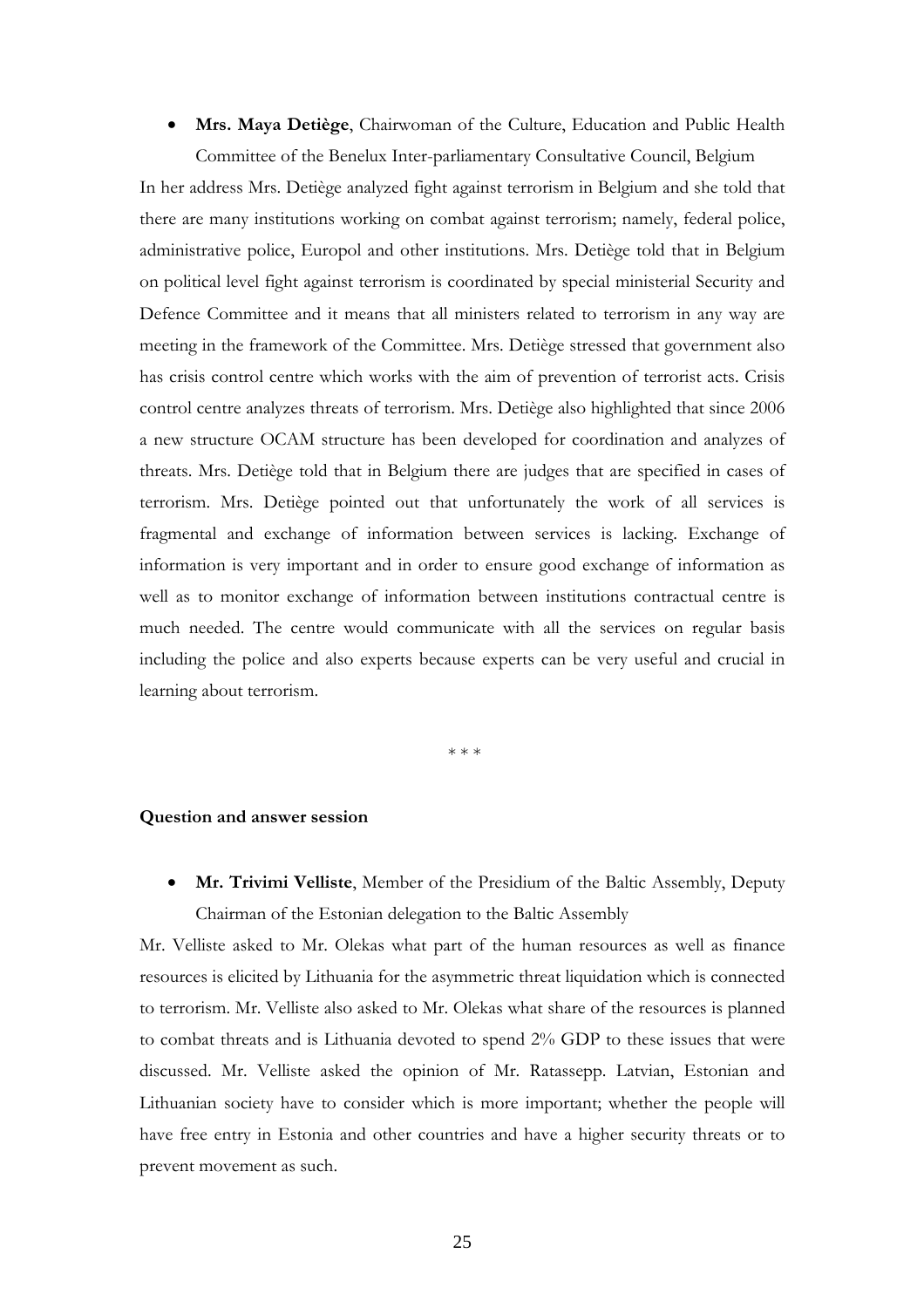#### • **Mr. Juozas Olekas**, Minister of National Defence, Lithuania

Mr. Olekas told that in Ministry of National Defence in Lithuania has a crisis management centre and it has one of the functions to prepare plans for possible acts of terrorism in Lithuania. The work is concentrated not only within Lithuania but Lithuania also participates in international operations for localizing the hot spots of terrorism. Mr. Olekas also told that at the present the budget for the next year will be 1.3% of the GDP but there is a political decision to increase for 2% and there is also another decision to increase the budget each year for 0.5% in order to reach 2% level.

• **Mr. Meelis Ratassepp**, Deputy Director of Department, Security Police Board, Estonia

Mr. Ratassepp stressed that free movement of persons is one of the basic freedoms of European citizens and Schengen convention forced more effective measures in cooperation between police agency's and security institutions. All countries that have joined Schengen information system have very effective information exchange and radicalized person can be trucked very easily.

#### • **Mr. Leopolds Ozoliņš**, Member of the Baltic Assembly

Mr. Ozoliņš told that Latvia had very hot and dry summer and it was almost a disaster – there were many forest-fires and fireman and army did not act properly. Mr. Ozoliņš stressed that in case of such disasters video cameras and towers would be very necessary to recognize fire before it has made unstoppable disaster. Mr. Ozoliņš asked to Mr. Garisons how Latvia will act in case of large disasters like floods or terror acts? Dose institutions of Latvia now how to coordinate work of sever unites and will the Baltic States cooperate in case of disaster?

• **Mr. Jānis Garisons**, Deputy Director of Crisis Management and Mobilisation Department of the Ministry of Defence, Latvia

Regarding to national armed forces and there involvement in fire disasters Mr. Garisons told that fire service will always be the institution which is responsible for fire distinguishing but in terms of Ministry of Defence armed forces have done everything in order to elevate the involvement of national armed forces in rescue work and distinguishing fire. Mr. Garisons told that Ministry of Defence has drafted special regulations how armed forces are involved in fire distinguishing. Regarding to cooperation with neighbour countries in case of disasters Mr. Garisons stressed that this cooperation is very important in order to support neighbour countries.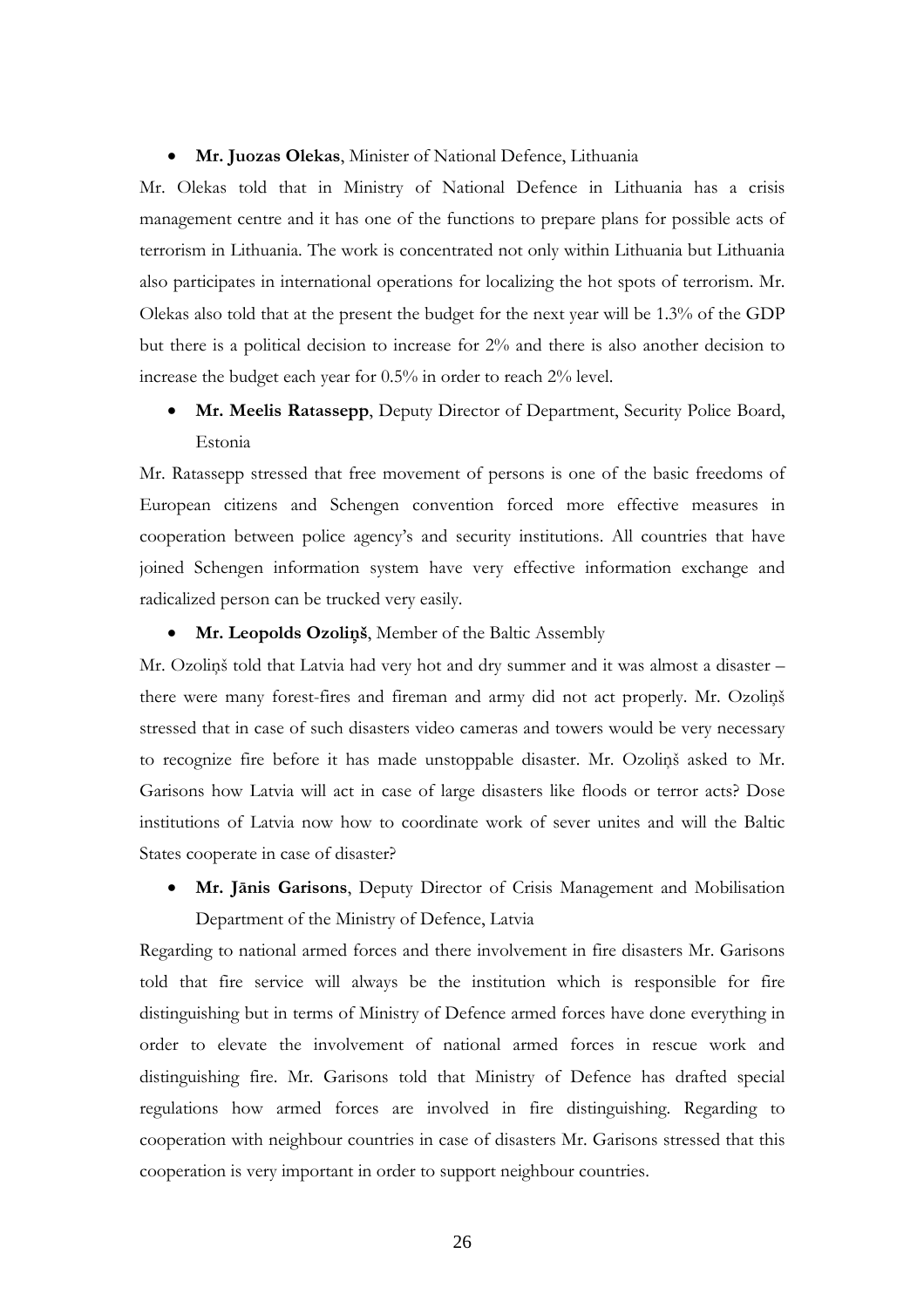#### **Reports by the Chairpersons of the BA Committees**

• **Mr. Donatas Jankauskas**, Chairman of the Environmental Protection and Energy Committee

Mr. Jankauskas reported on the performance of the Environmental Protection and Energy Committee. He outlined that this year the Committee have had four meetings during which members of the Committee mainly discussed two themes: firstly, environment problems of the Baltic Sea; secondly, energy problems. Mr. Jankauskas told that together with Nordic and Benelux colleagues the Committee discussed problems that involves energy resources and their needs not only in present situation, but in future as well. Mr. Jankauskas stressed that within the Baltic Sea Parliamentary Conference the Committee took part in the work of the parliamentary working group on eutrophication of the Baltic Sea. The main goal of the Working Group is to address the eutrophication, its caused consequences and effective means of combating eutrophication in the Baltic Sea. Mr. Jankauskas reported that during the Committee meetings members of the Committee identified the following development problems in the energy sector: 1) firstly, energy legislation needs to be streamlined; 2) secondly, energy deliveries need to be more reliable; 3) thirdly, energy efficiency must be increased. As a result of discussions the Committee elaborated draft resolutions in which the Committee urge the governments of the Baltic States to solve problems related to energy sector.

• **Mr. Bronius Pauža**, Chairman of the Economic Affairs, Communications and Informatics Committee

Mr. Pauža informed that in 2006 Economic Affairs, Communications Informatics Committee mainly focused on status of the fish stocks in the Baltic Sea and problems of their preservation. Mr. Jankauskas stressed that fishery was traditional occupation for many Estonians, Latvians and Lithuanians; therefore the Committee stressed the necessity to create a modern, competitive and sustainable fishery sector in the Baltic coastal states. Mr. Jankauskas outlined that for members of the Committee it was very interesting to exchange views with Benelux parliamentarians who gave very wide insight into different aspects of fishery industry.

Mr. Jankauskas stressed that as a result of fruitful discussions of the Committee two draft document where prepared. The first one focuses on the situation in the management of fish stocks of the Baltic Sea. The second resolution concentrates on cooperation in the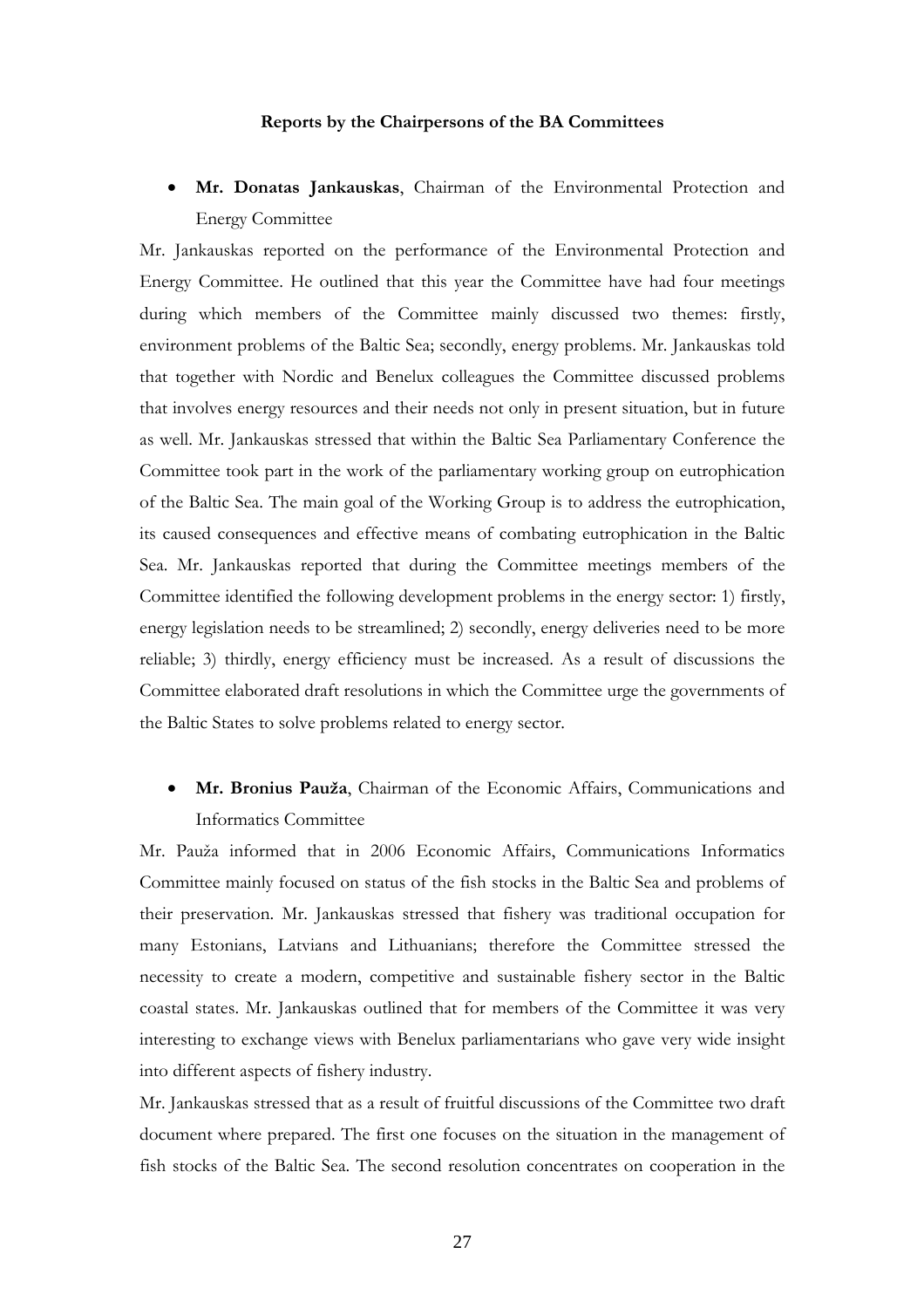field of fishing control. Mr. Jankauskas told that members of the Committee agreed also on priority issues for 2007 which will be development of rural tourism, mobility of labour forces in European perspective, VIA Hansaetica.

### • **Mrs. Rima Baškienė**, Chairwoman of the Social Affairs Committee

Mrs. Baškienė informed about the main activities of the Social Affairs Committee in 2006. She started with the main themes discussed at the Committee meetings, which were the following: family policy and movement of labour forces and services. Mrs. Baškienė highlighted that together with colleagues from Benelux Parliament the Committee had very productive discussions on problems concerning family policy. The family is a basis for society and state. Therefore family policy is an important cooperation issue for the Baltic States because tendencies and problems are similar for all there countries. Mrs. Baškienė stressed that it is very important that in discussions the Committee analyzed different problems of family policy not only in the Baltic but also in the Benelux Countries. The Committee together with Benelux colleagues realised that one of the biggest problems for the Baltic States after accessing to the European Union is a process of migration of the labour forces. Mrs. Baškienė outlined that it is for great importants that parliamentarians do all the possible in the framework of the legislation in order to strengthen the role of the family in the society. Mrs. Baškienė presented the main priorities of the Committee for the forthcoming year; firstly, family policy; secondly, domestic violence.

# • **Mrs. Irena Šiaulienė**, Chairwoman of the Education, Science and Culture Committee

Mrs. Šiaulienė reported on the activities of the Committee. She told that together with Baltic governmental representatives, Benelux and Nordic parliamentarians the Committee discussed several significant issues: preservation of cultural heritage and system of vocational training and its current development issues. Mrs. Šiaulienė stressed that to investigate the most important problems is the first step towards problems solution. Construction activities in the Baltic States had intensified rapidly during the last years. She stressed that for this reason the Committee during the meetings considered perspectives of cultural heritage integration in the modern architecture and infrastructure of the cities, in order to preserve the cultural values and provide sustainable development of the cities at the same time. Mrs. Šiaulienė told that another important theme which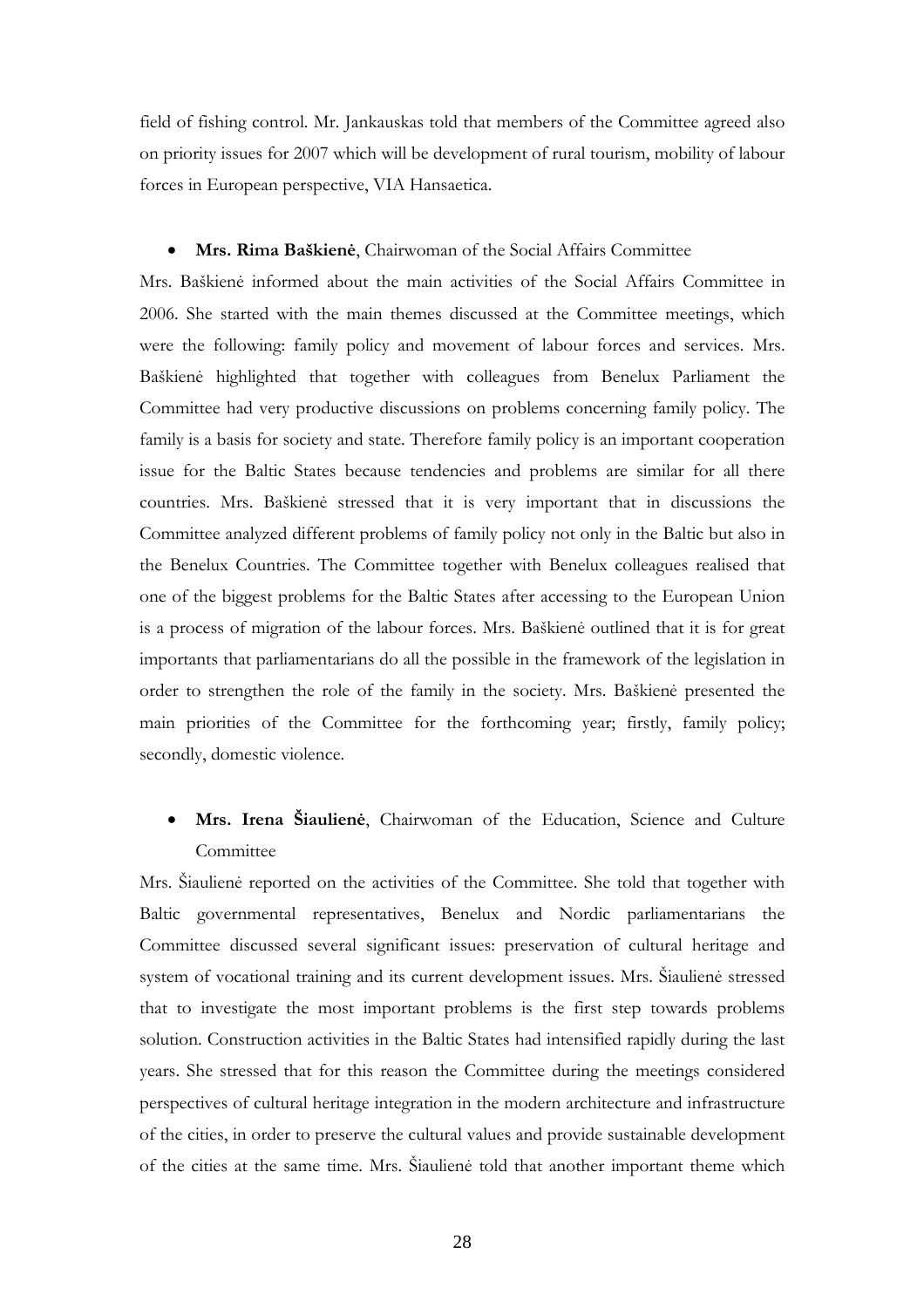was discussed together with Benelux and Nordic colleagues was system of vocational training and its current development issues. All three sides: Baltic, Benelux and Nordic, agreed that educational system should be connected with the labour market and with the society on the whole. The long-term goal of vocational education is to create the system of vocational education which could flexibly adapt to the demands of the labour market, promote employment, conform to EU conceptual approach of development of human resources and promote training of labour forces on EU level. Mrs. Šiaulienė outlined that for the next year the Committee decided to discuss vocational education and labour market relations as well as to pay more attention to the issues of preservation of cultural heritage.

• **Mr. Raimondas Šukys**, Chairman of the Legal Affairs and Security Committee Mr. Šukys informed about the performance of the Committee in 2006. He told that the main issues for discussions for the Committee were: free provision of legal assistance; and illegal migration. Mr. Šukys stressed that together with colleagues from Benelux parliament and experts from Baltic governmental institutions the Committee exchanged information on fee provision of legal assistance. Mr. Šukys told that this was a good format of discussions during which the Committees exchanged information and opinions on legal assistance in Baltic and Benelux countries. Mr. Šukys stressed that another theme which was discussed by the Committee was illegal migration. This is a very important theme for all the countries of the EU therefore it was a very good praxis that such an important issue was discussed together by parliamentarians and experts from the Baltic and Benelux countries. Mr. Šukys reported on Committees activities for the next year. The Committee members agreed that main priorities will be: legal and illegal migration, protection of the airspace of the Baltic States and energy security issues.

### • **Mr. Raimundas Palaitis**, Chairman of the Budget and Audit Committee

Mr. Palaitis in his report told about the main activities of the BA Budget and Audit Committee 2006; namely, implementation of the BA Budget. Mr. Palaitis stressed that the Committee also worked on preparation of the budget for the forthcoming year. Mr. Palaitis reported that as a result of the work of the Committee are draft report of the Budget of the Baltic Assembly 2005 and draft Budget of the Baltic Assembly 2007.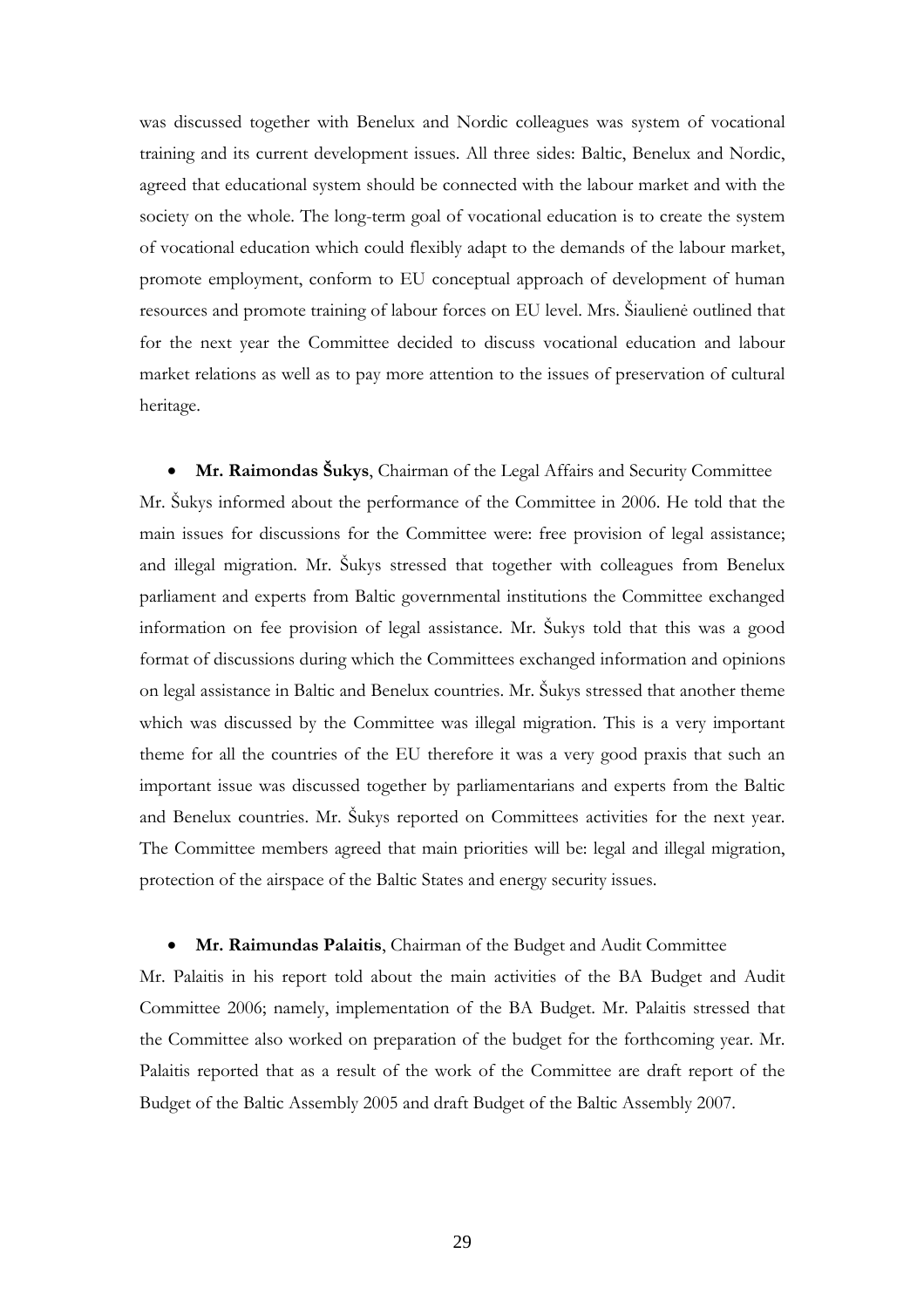#### **All documents were adopted in conformity with the principle of consensus.**

#### **Full texts of the decisions adopted in the Session**

See Annex No.1: Documents and decisions of the 25<sup>th</sup> Session of the Baltic Assembly.

• Address by **Mrs. Ērika Zommere**, new elected President of the Baltic Assembly In her speech Mrs. Zommere stressed the importants of Baltic regional cooperation and told that it is very essential to seek for more flexible mechanisms for regional cooperation. Mrs. Zommere emphasized that the role of Baltic cooperation organizations depend not only on short-term political declarations on the need for cooperation but rather on a long-term strategy among the Baltic countries and Baltic Assembly is an organization which by its nature is oriented towards the future and those main objective is to develop long-term policies. Mrs. Zommere emphasized that the involvement of members from Nordic Council and Benelux parliament in the activities of the Baltic Assembly, as well as their initiative to organize joint events, is valuable and confirms the role of cooperation among small countries in the EU context; therefore, long-term and successful cooperation between the Baltic Assembly, the Nordic Council and the Benelux parliament is an advantage. Regarding to the Baltic Council of Ministers Mrs. Zommere stressed the necessity to strengthen the bonds between Baltic Assembly and Baltic Council of Ministers. In conclusion, Mrs. Zommere emphasized that the strength of a small country lies in its ability to find allies and together with them to protect one's interests.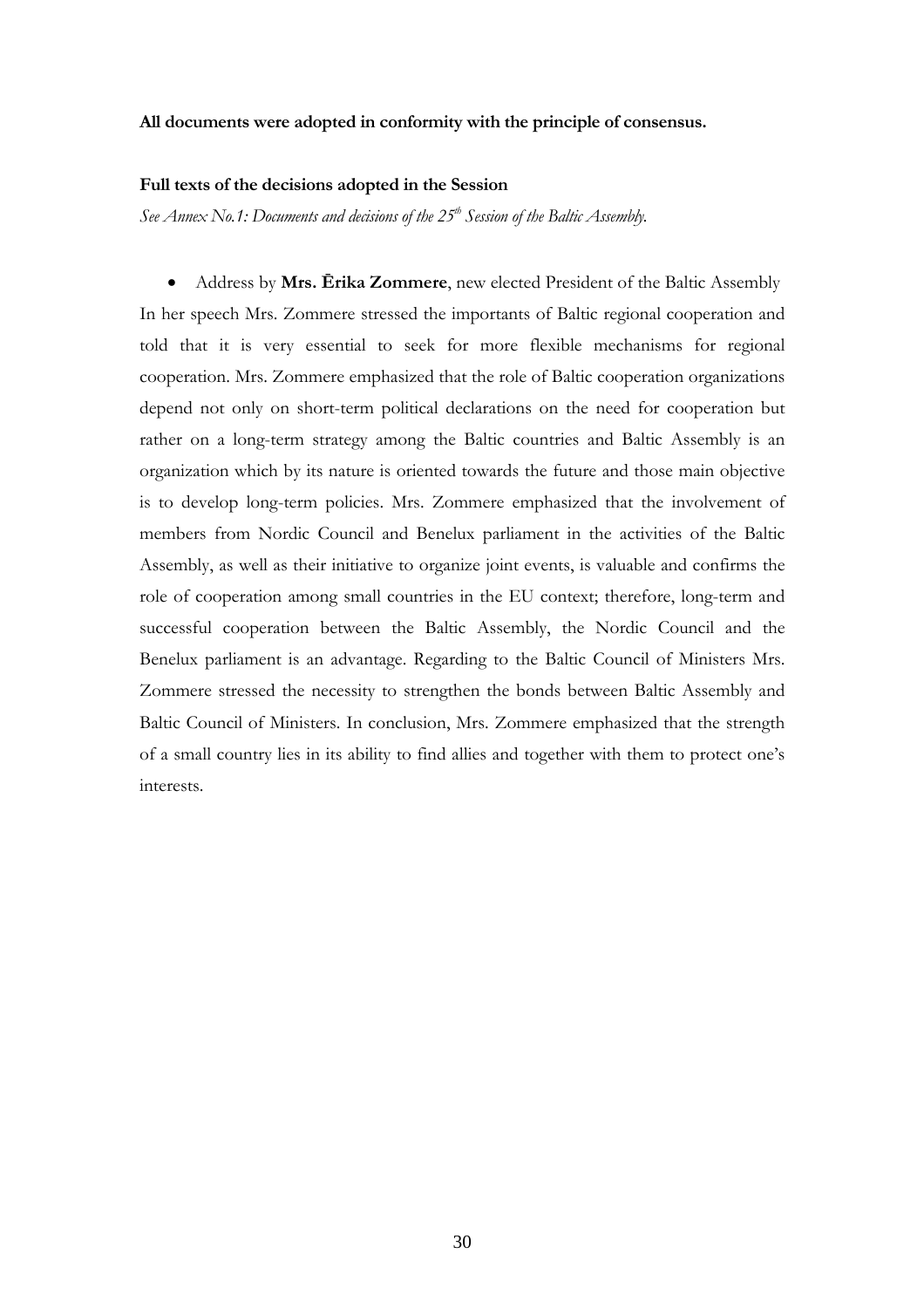# **Minutes of the 12th Baltic Council**

The  $12<sup>th</sup>$  Baltic Council took place on 16 December 2006, in Vilnius, and was chaired by Mr. Valerijus Simulik, President of the Baltic Assembly and H.E. Mr. Petras Vaitiekūnas, Minister of Foreign Affairs of the Republic of Lithuania, Chairman of the Cooperation Council.

#### • **Mr. Valerijus Simulik**, President of the Baltic Assembly

During his opening speech Mr. Simulik welcomed everyone at the 12<sup>th</sup> Baltic Council meeting. He stressed that Baltic Assembly and Baltic Council of Ministers during the Session will discuss issues of mutual importants of the Baltic States as well as will exchange views and positions between parliamentarians and governmental representatives of the Baltic States on regional goals and tasks to evaluate cooperation progress on defined joint priorities of cooperation for 2006.

#### • **H. E. Mr. Valdas Adamkus,** President of the Republic of Lithuania

Mr. Adamkus expressed his pleasure to participate at the Baltic Assembly's Anniversary Session. He congratulated Baltic Assembly members and former members for their efforts of strengthening the Baltic State cooperation. He stressed that 15 years is a relatively short period of time but Baltic Assembly has created a stage of common experience and created a free society of the Baltic States. This cooperation explained the ideas and promoted political elites to be active implementing political goals. Common voice and common interests gives a possibility to promote unity of the Baltic States and it means more than cooperation. Mr. Adamkus stressed that Baltic Assembly is a place to exchange views and ideas. Mr. Adamkus expressed his belief that trilateral parliamentary cooperation will contribute much in future to strategic initiatives it will help to define priorities of the region which are relevant to such topical issues as energy policy and environment. Experience of Nordic and Benelux proves that only speaking and working together we will be herd in Europe and in the world. Today a common goal of the Baltic Assembly is to deal with energy problems and to ensure the effective response for crisis. Mr. Adamkus expressed his gladness that Baltic States have agreed to deal energy issues together. In the end of his speech Mr. Adamkus wished to the Baltic Assembly to continue to implement common interests not only to strengthen the contacts of politicians but also to raise the awareness of public.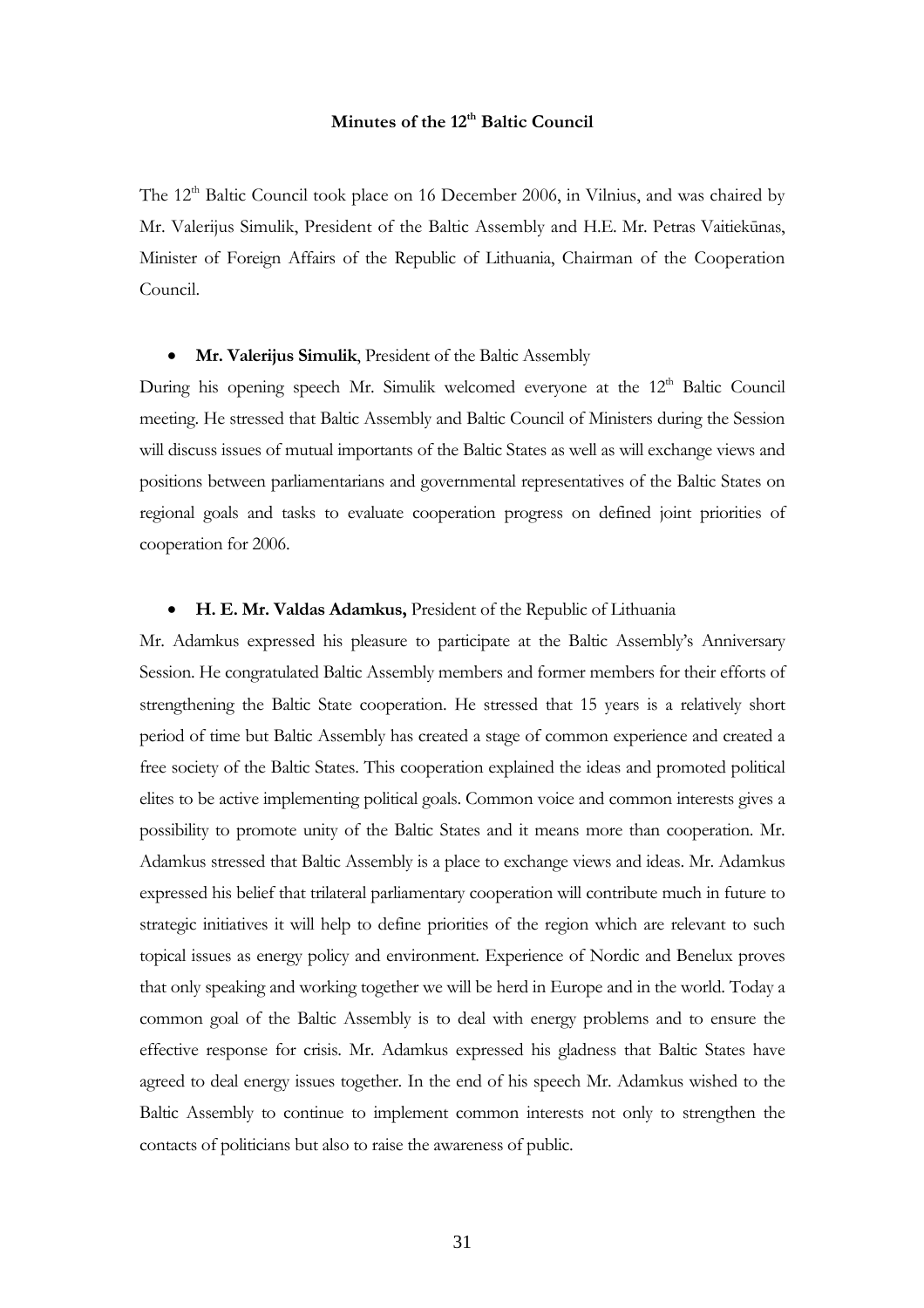Mr. Valerijus Simulik, President of the Baltic Assembly, awarded H. E. Mr. Valdas Adamkus with Baltic Assembly medal.

• **H. E. Mr. Petras Vaitiekūnas**, Minister of Foreign Affairs of the Republic of Lithuania, Chairman of the Cooperation Council

Mr. Vaitiekūnas congratulated Baltic Assembly with its 15<sup>th</sup> Anniversary. He stressed that within the 15 years Baltic Assembly has reached many goals in cooperation between the Baltic States and this cooperation has led to great challenges and great success. Today the name of three Baltic States is well known in the Baltic Sea region. He emphasized that cooperation between the Baltic States is value established trough consistent and hard work and improvement of trilateral cooperation and strengthening of this cooperation is useful for all three Baltic States. During his speech Mr. Vaitiekūnas highlighted the work of Baltic Assembly in 2006. He stressed that in 2006 Baltic Assembly mostly focused on energy issues because it is clear that energy issues are and will be strategically important for Baltic States and for national security. Mr. Vaitiekūnas stressed that in 2006 the energy cooperation between the Baltic States was successful. On 27 February 2006 three Baltic States agreed to continue cooperation together in implementation of Nuclear Power Plant in Lithuania and draft joint strategy for Baltic States energy sector. Guidelines for strategy where presented on 8 February 2007 in Vilnius at the Session of Baltic Council of Ministers. The Baltic States energy experts proposed to set three priorities for cooperation: supply, sustainable development and competitiveness. Mr. Vaitiekūnas outlined the importance of the project Rail Baltic. The implementation of the project will include Baltic States into European rail networks. He stressed that Baltic States are very strong and when Baltic States manage to cooperate they play a very important part in the region.

• **Mr. Eriks Zunda,** Parliamentary Secretary of the Foreign Ministry of Republic of Latvia

At the beginning of his speech Mr. Zunda congratulated Baltic Assembly with its  $15<sup>th</sup>$ Anniversary. He stressed that Baltic Assembly has promoted spirit of solidarity and unity during the years of cooperation. Baltic Assembly has helped Baltic States to achieve common policy goals – EU and NATO membership. During his speech Mr. Zunda highlighted the main priority issues for 2007: 1) energy issues; 2) transport issues; 3) home affairs; 4) security and defence issues; 5) environmental issues; 6) foreign policy.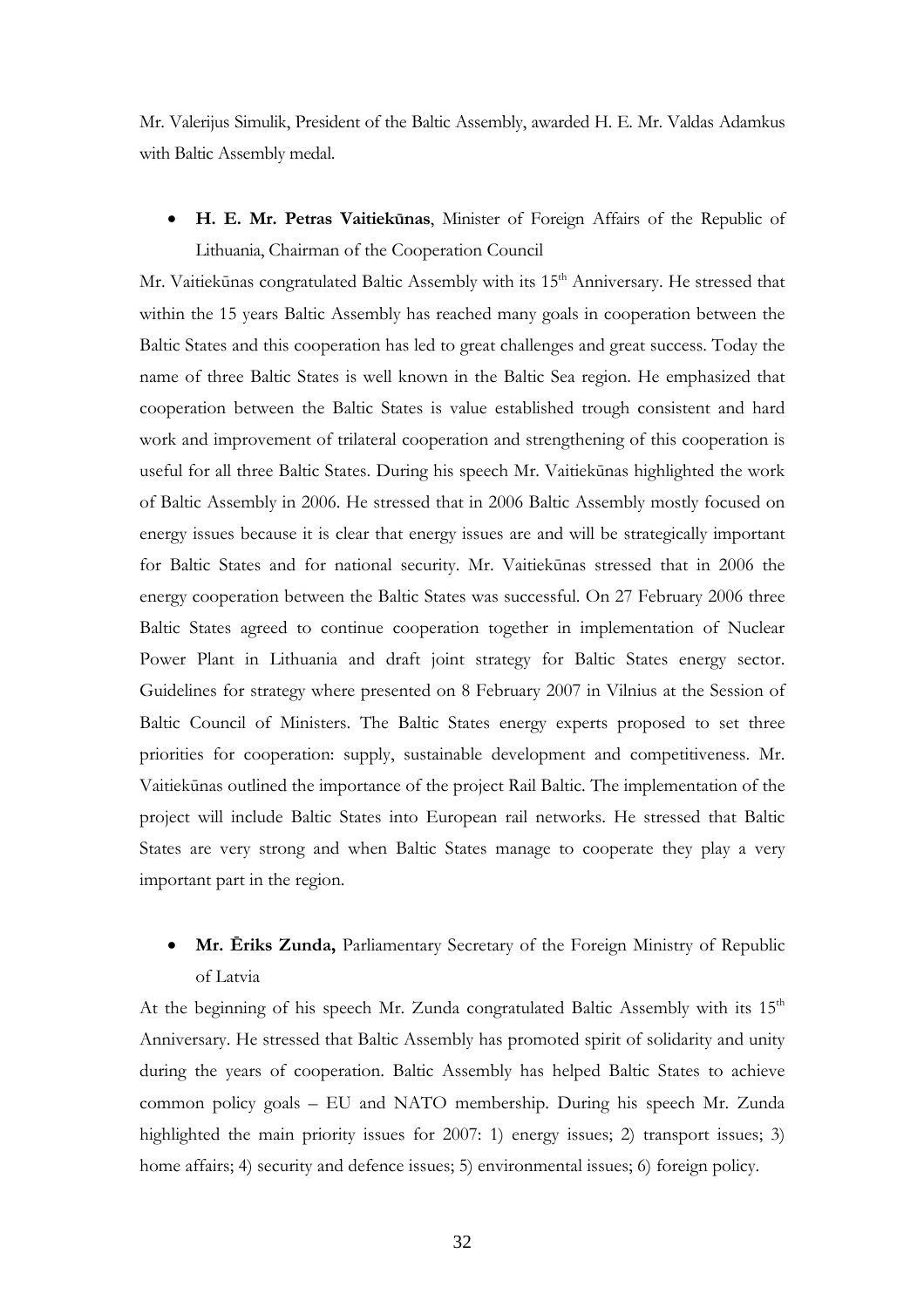### *1) Energy issues*

Latvia during its presidency will continue work on energy issues it is for great importance to finish energy strategy drafting.

#### *2) transport issues*

In the area of transport in 2007 Latvia is planning to focus on the development of the project Rail Baltica. According to the agreement achieved by the ministers by the 4 of July 2007 each country will prepare on national level the action plan for the project Rail Baltica 2007-2013.

### *3) Home Affairs*

In the area of home affairs one of the priorities of the Baltic States will be completion of technical works so by the end of the year it would be possible to drive a Schengen area. Experts of the home affairs will have to cooperate within the framework of Schengen working group of the Internal Affairs Ministry.

### *4) Security and defence issues*

Latvia during its presidency has planed to harmonize development of long term priorities in the area of defence. Analyzes will be made for joint actions of the Baltic land forces in the rapid response forces of NATO. There will be continuation in the area of air policing.

### *5) Environmental issues*

In the area of environment there will be further cooperation on issues related climate changes.

# *6) Foreign policy*

The priority of Foreign policy will be cooperation of the Baltic States with their new neighbours.

Mr. Zunda told that the agenda of Latvian presidency of the Baltic Council of Ministers has included several new cooperation areas taking into account that there is a problem of increased traffic accidents. It is planned to focus on trilateral cooperation in regard to security and safety of road traffic. He informed that Latvia has planned to set up a new trilateral form of cooperation concerning prevention of illegal migration.

In the conclusion Mr. Zunda stressed that cooperation between the Baltic Council of Ministers and Baltic Assembly will be also dedicated to development of human resources in the Baltic States.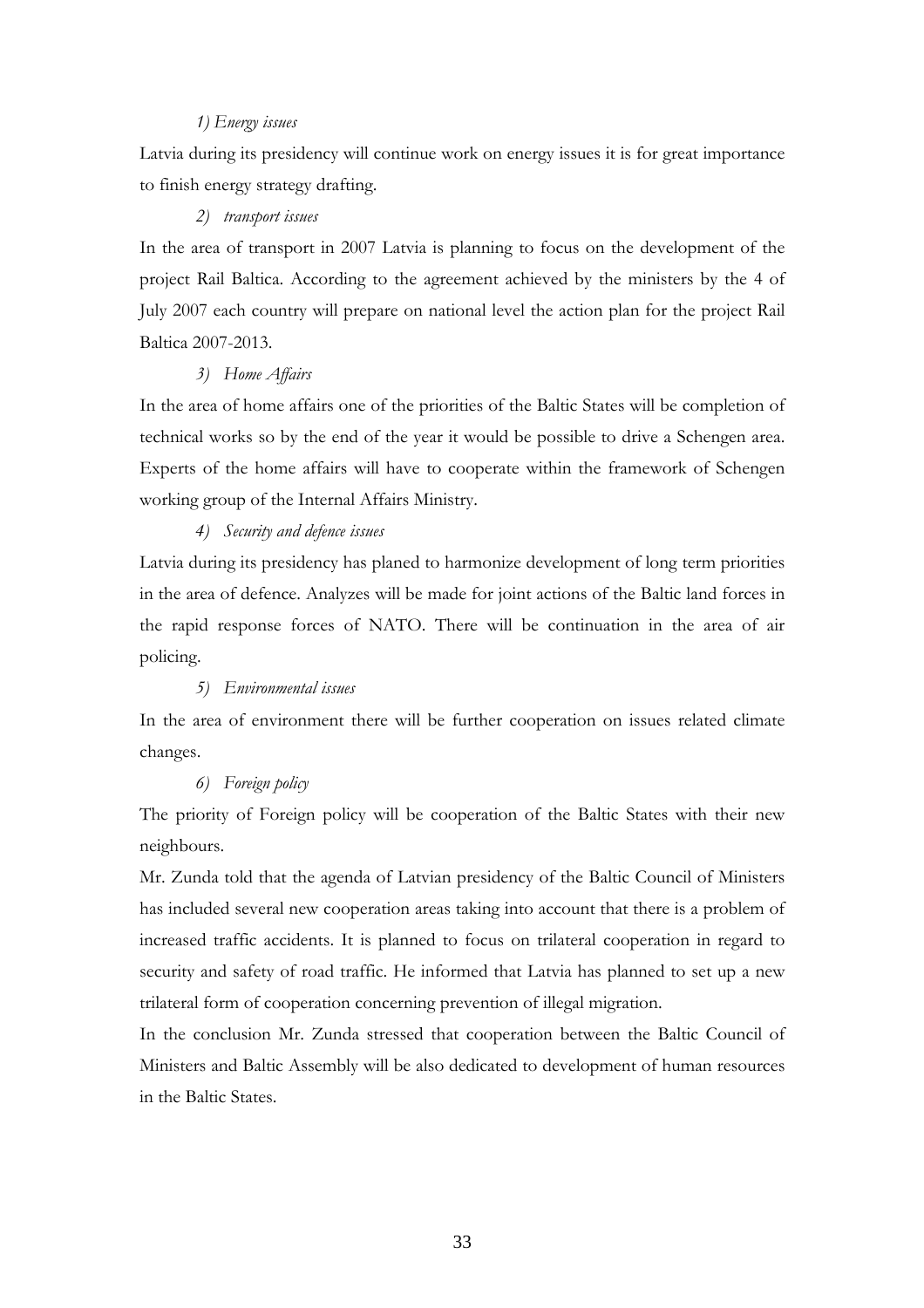Mr. Valerijus Simulik, President of the Baltic Assembly, awarded H. E. Mr. Petras Vaitiekūnas with Baltic Assembly medal.

**Mr. Valerijus Simulik**, President of the Baltic Assembly, introduced with Baltic Assembly's and Baltic Council of Ministers Joint Press Statement.

### **Full text of the BA – BCM Joint Press Statement**

*See Annex No. 4* 

Signing of the Joint Press Statement.

President of the Baltic Assembly

Vice President of the Baltic Assembly

Vice President of the Baltic Assembly

| <b>Valerijus SIMULIK</b> |  |
|--------------------------|--|
| Republic of Lithuania    |  |

**Ērika ZOMMERE**  Republic of Latvia

**Andres TAIMLA**  Republic of Estonia

Head of the Secretariat of the Baltic Assembly

# **Marika LAIZĀNE - JURKĀNE**

*Prepared by* **Anete Ozoliņ<sup>a</sup>**

 *Consultant of the BA Secretariat* 

*and* **Kristīne Sprice**  *Senior Consultant of the BA Secretariat*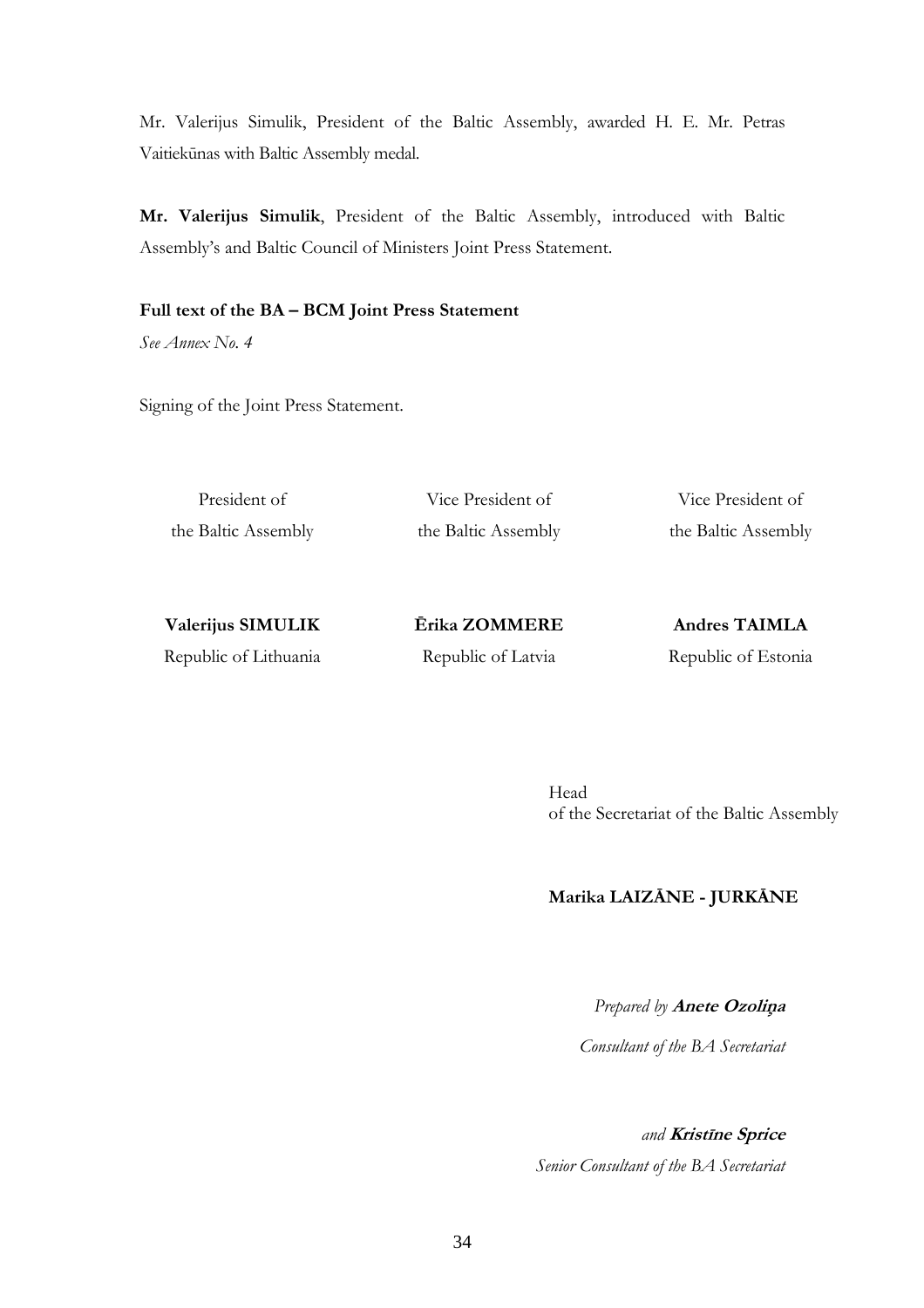### *Annex No.1*

# **25TH SESSION OF THE BALTIC ASSEMBLY F I N A L D O C U M E N T**

### **The Baltic Assembly,**

**having convened** on 14-17 December in Vilnius, the Republic of Lithuania, for its 25<sup>th</sup> Session:

**having discussed** the co-operation policy between the Baltic States and European Union Neighbour States, the experience in improving parliamentary democracy, potential terrorism threats as well as measures to pre-empt terrorism,

**adopted** the following documents:

**Resolution** on Energy Policy of the Baltic States;

**Resolution** on Family Policy;

**Resolution** on the Situation on the Use of Fish Stocks of the Baltic Sea;

**Resolution** on Co-operation in the Field of Fishing Control;

**Appeal** regarding World Expo 2010 in Shanghai;

**Proposal** on Preparation of a Publication on History, Culture and Language in the Estonian, Latvian, Lithuanian and English Languages;

**Statement** on the Relations between the Russian Federation and Georgia;

**Statement** on the Parliamentary Co-operation of the Baltic States;

**Statement** on Preparedness of the Baltic States for Natural Disasters;

**Statement** on Democracy in Belarus;

**Statement** on Fight against Terrorism Threats;

**Statement** on Cooperation of the Baltic States and New European Union Neighbour States by Sharing Experience in Improving Parliamentary Democracy,

**approved** the Baltic Assembly Budget Report for 2005 and the Baltic Assembly Budget for 2007;

**defined** the following priorities of the Baltic Assembly for 2007: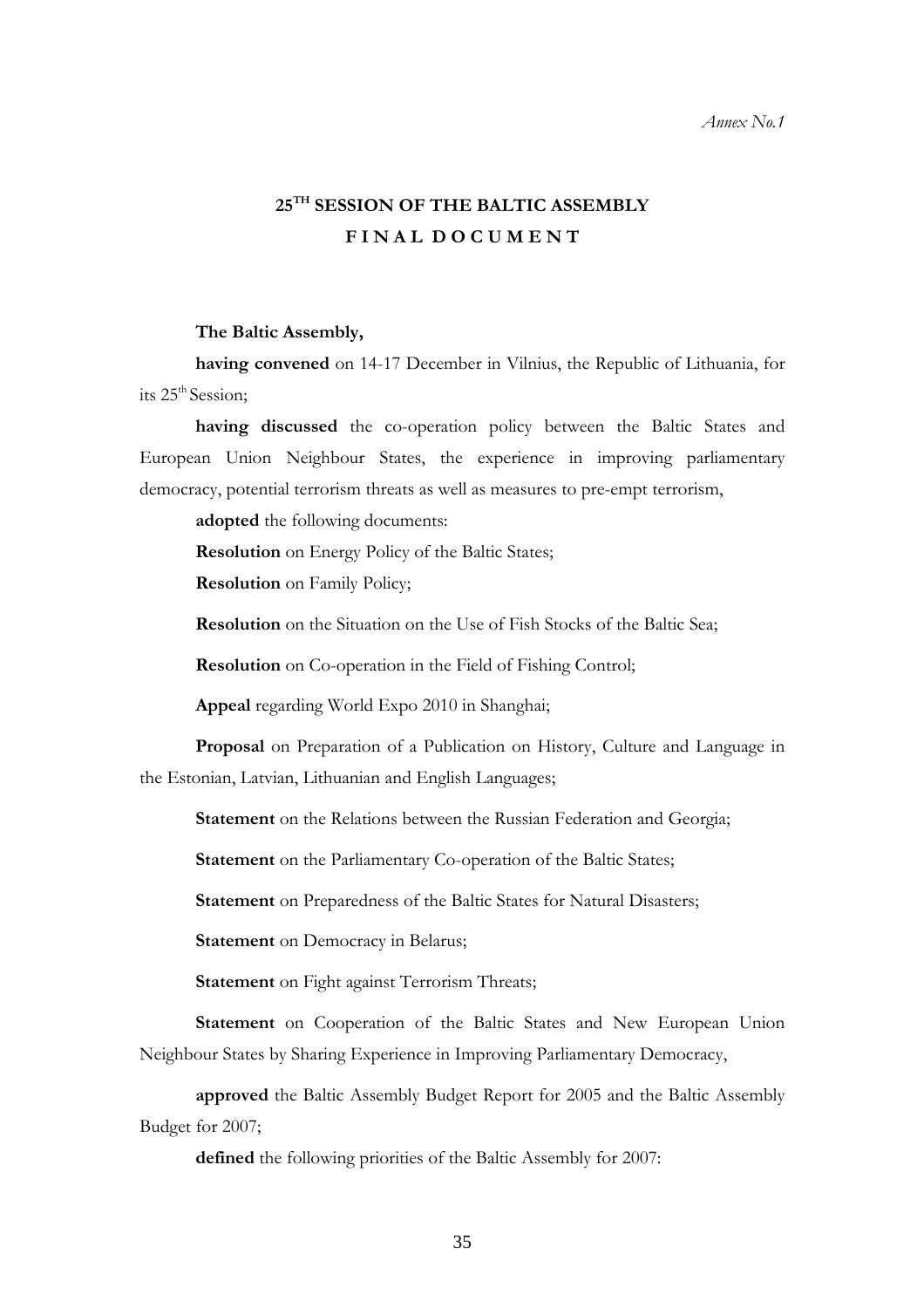a common Baltic energy strategy policy (strengthening the reliability of the energy production and supply); protection of the Baltic Sea environment and preservation of the cultural heritage (prevention of sea and coastal pollution, safe transportation of oil and its products and co-ordination of joint actions when responding to accidents, protection of the cultural environment and preservation of the cultural heritage in modern architecture);labour market and migration policy (regulation of the labour market, resolving social and law enforcement issues);parliamentary contribution to forming democratic relations with the European Union neighbours;

**defined** the following priorities for co-operation between the Baltic Assembly and the Baltic Council of Ministers in 2007:

the role of the Baltic States in implementing the European Neighbourhood Policy in Eastern European countries;

the development of human resources in the Baltic States;

decided that the 26<sup>th</sup> Session of the Baltic Assembly will take place on 22-24 November 2007 in Riga, the Republic of Latvia.

President of the Baltic Assembly

Vice President of the Baltic Assembly

Vice President of the Baltic Assembly

**Valerijus SIMULIK**  Republic of Lithuania **Ērika ZOMMERE**  Republic of Latvia

**Andres TAIMLA**  Republic of Estonia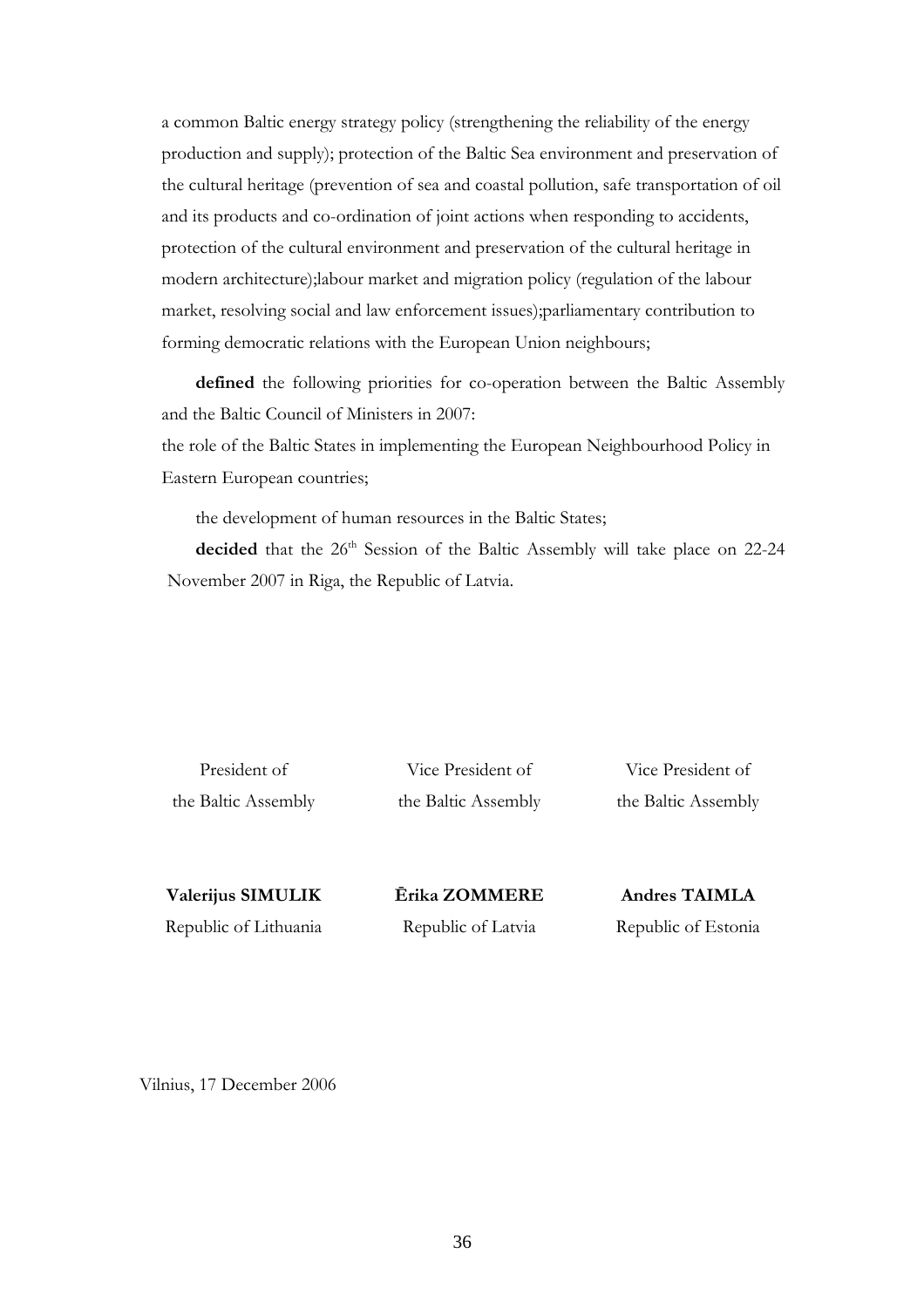### **R E S O L I U T I O N**

### **ON ENERGY POLICY OF THE BALTIC STATES**

#### **The Baltic Assembly**,

**taking into consideration** that although being the member states of the European Union, the Baltic States – the Republic of Estonia, the Republic of Latvia and the Republic of Lithuania – are still separated from the energy supply system of the European Union due to the historical circumstances and remain directly dependent on Russia's supply of natural gas, oil and in part electricity;

**drawing attention** to unpredictable energy supply disruptions from Russia to the neighbouring countries;

**being aware** that security of energy supply is essential for all Baltic States and the Baltic Sea Region,

**approves** of the actions of the governments of the Baltic States aimed at improving the reliability of energy supply and of the Communiqué signed on 27 February 2006 by the heads of the governments as well as of the agreement to prepare an energy strategy of the Baltic States;

**urges** the governments to make all efforts to diversify the energy resources by geographical origin and type, to consider building a LNG terminal in one of the Baltic States or gas pipeline connecting them with European gas grids, to increase energy efficiency as well as use of local resources and renewable energy sources, to prepare a common energy strategy of the Baltic States and to submit it to the parliaments of the Baltic States for approval;

**calls on** the European Commission to prepare effective measures aimed at integrating the individual regional energy markets of the Baltic States into a single European energy market based on the principles of solidarity and integration.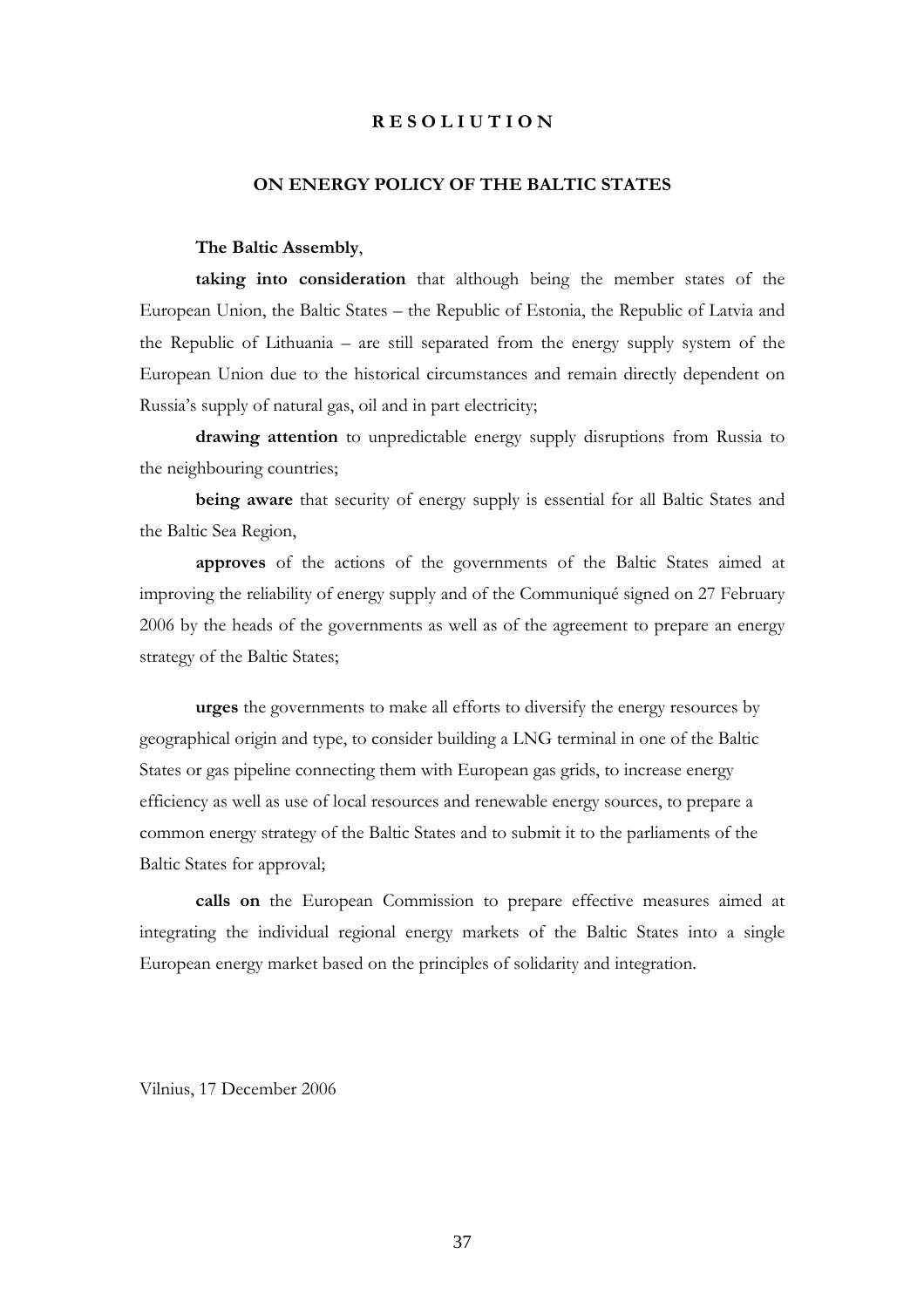### **R E S O L U T I O N**

### **ON FAMILY POLICY**

**The Baltic Assembly**,

### **drawing attention to the fact that**:

the birth rate has decreased significantly and this does not ensure the change of generations;

there is an increase in numbers of cohabitating couples or marriage and childbearing are postponed to an older age;

the number of divorces and incomplete families is increasing;

more and more children are deprived of parental care: children are left at guardianship institutions or the parents go to work to other countries, failing to make arrangement about their children's safety and care;

families at social risk abuse alcohol, other psychotropic substances, commit acts of violence, do not take care of their children, live on social benefits;

moral and spiritual family-related values are being depreciated,

**notes** that the family institution is in the crisis and the social policy carried out by the state is not sufficiently effective;

**urges** the parliaments and governments of the Baltic States:

to strengthen a role of family as a value in the state;

to shape a family policy, seeking:

to increase possibilities for parents to adjust family and work relations,

to improve conditions of housing for families,

to ensure adequate services of upbringing of children and education of parents,

to improve support for families and enhance social services,

to form healthcare services suitable for families and to propagate a healthy lifestyle,

to introduce a course in the preparedness for family life in educational programmes of schools,

to develop a system of psychological help and legal aid to families,

to ensure protection of the rights of the child and implement the United Nations Convention on the Rights of the Child,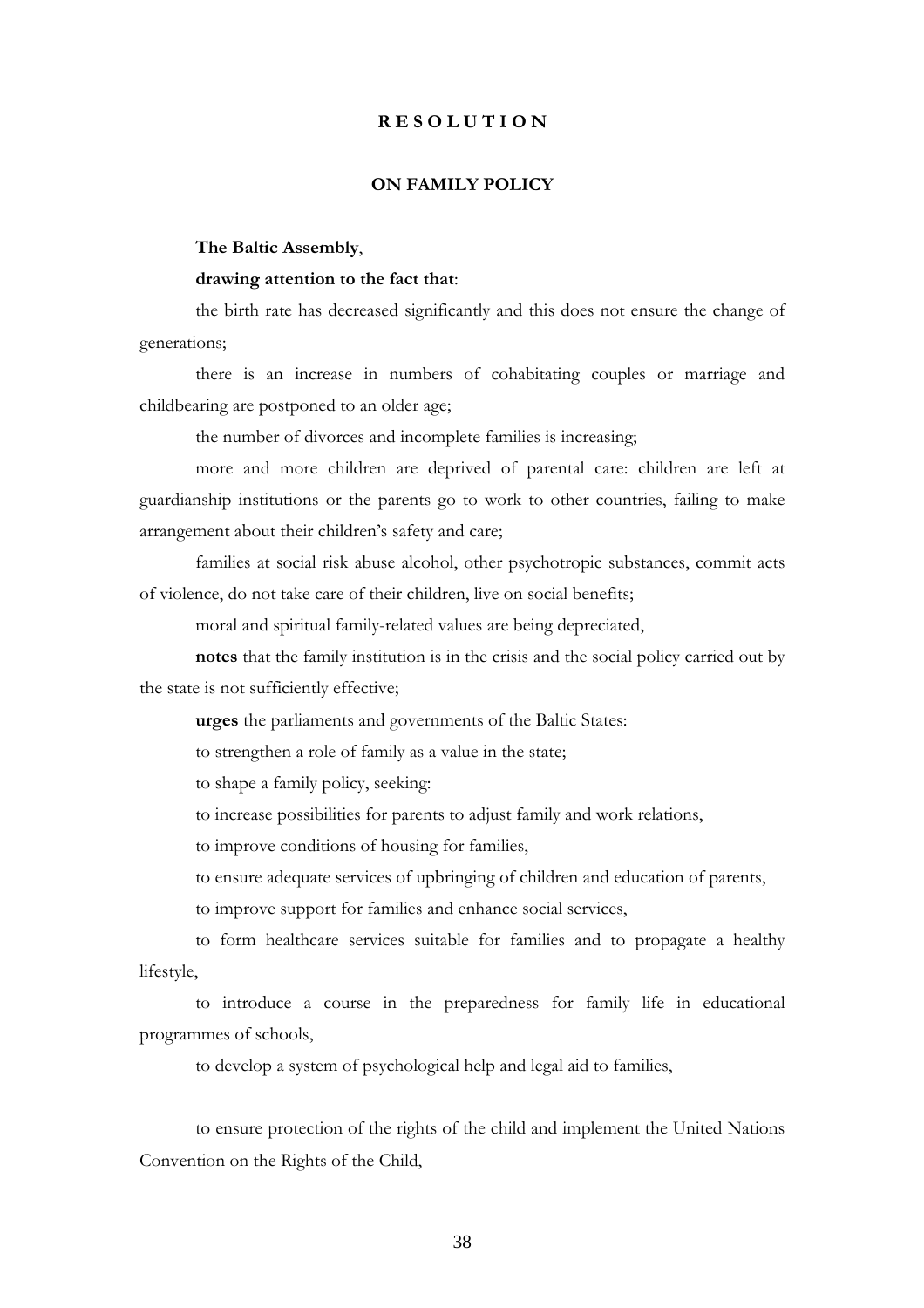to foster family-related spiritual values;

to consolidate efforts of state institutions and non-governmental organisations, religious communities and the mass media to foster the responsibility, duty, honour and other moral values of members of society;

to co-operate at an international level when creating the welfare of families in their states..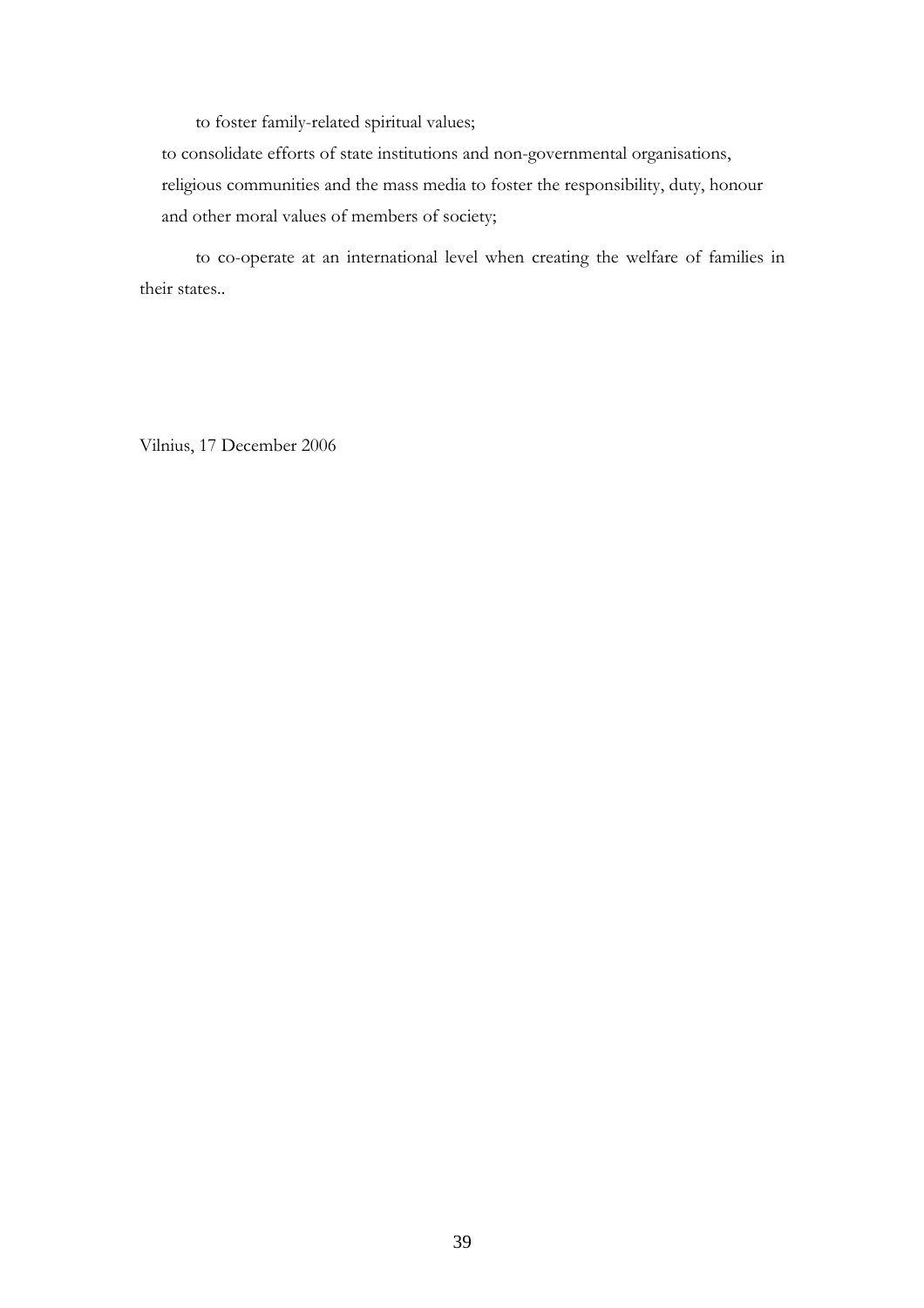#### **R E S O L U T I O N**

# **ON THE SITUATION ON THE USE OF FISH STOCKS OF THE BALTIC SEA**

#### **The Baltic Assembly**,

#### **taking into consideration that**:

regulation of fishing in the Baltic Sea is the exclusive competence of the European Union;

following the accession of Estonia, Latvia, Lithuania and Poland to the European Union, the International Baltic Sea Fishery Commission (IBSFC) ceased to function;

the European Union has coordinated a preliminary text of a bilateral agreement with the Russian Federation concerning fishing in the Baltic Sea, under which all issues regarding regulation of fishing will be solved by a joint committee of the European Community and the Russian Federation;

until now the issues pertaining to fishing in the Baltic Sea used to be solved through negotiations between all the countries fishing in this Sea,

**recommends** the Governments of the Republic of Estonia, the Republic of Latvia and the Republic of Lithuania:

to sign a mutual agreement on fishing in the Baltic Sea;

to set up a consultative commission consisting of representative of the three States and to obligate it to prepare common positions on most relevant issues of fishing in the Baltic Sea, including preparation of long-term plans of the use of fish stocks; and

to achieve the signing of an agreement between the European Union and the Russian Federation concerning fishing in the Baltic Sea as soon as possible.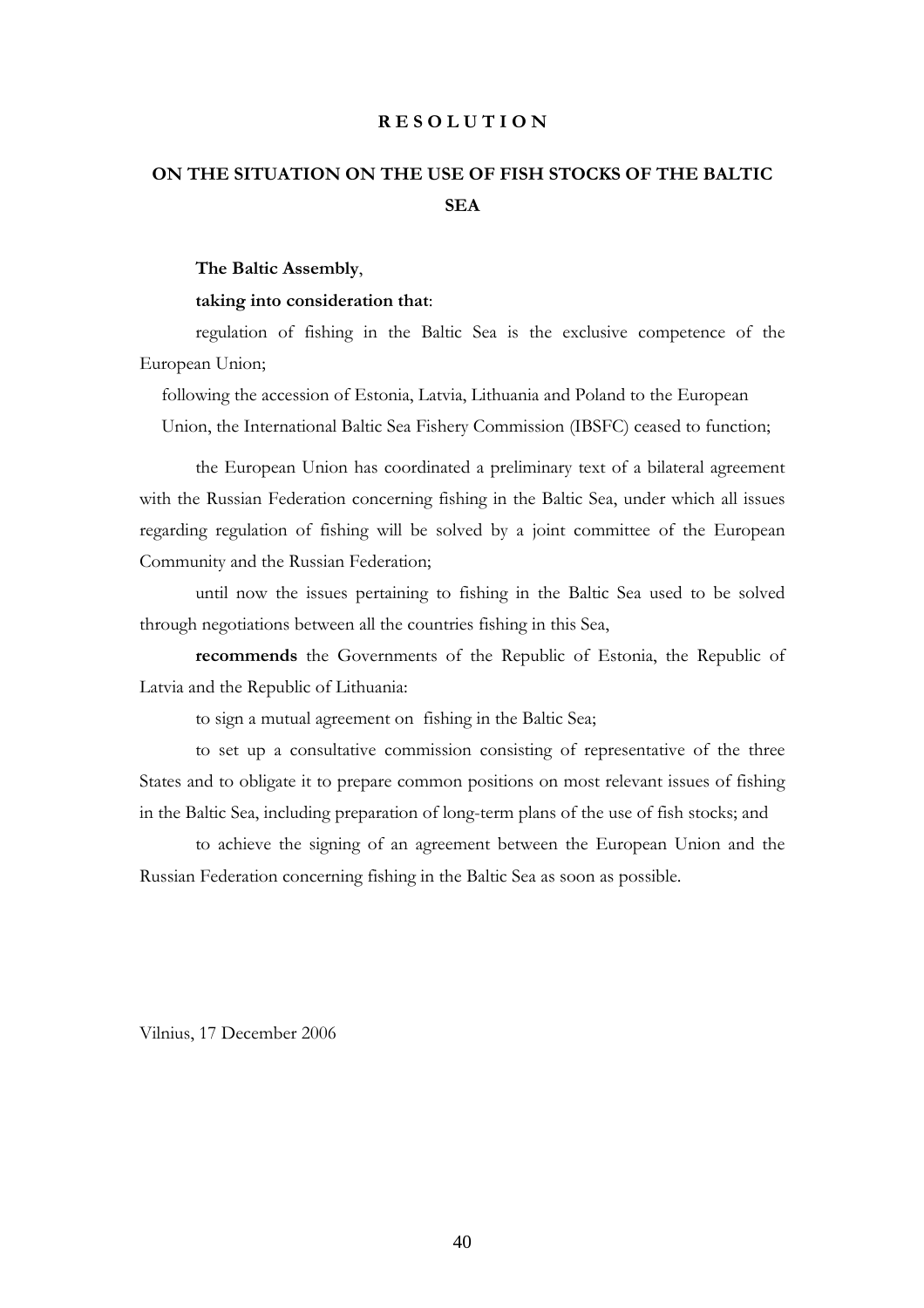#### **R E S O L U T I O N**

#### **ON CO-OPERATION IN THE FIELD OF FISHING CONTROL**

#### **The Baltic Assembly**,

### **seeking that**:

fishing in the territorial seas and exclusive economic zones of the Baltic Sea States meet the requirements of international law as well as the interests of these States, while fish stocks of the Baltic Sea be preserved for future generations; and

the status of the Baltic Sea as a particularly sensitive sea area be taken into consideration when assessing threats to fish stocks of the Baltic Sea;

#### **assuming that**:

the state of stocks of some fish, especially cod, in the Baltic Sea is worsening; strengthening of co-operation in the field of fishing control is the key measure for ensuring compliance with the effective rules. Information exchange may help restrict fishing, landing and trade in undersized cod, prevent from selling unregistered fish catches in the neighbouring countries;

**draws attention** to the fact that the institutions of the Republic of Estonia, the Republic of Latvia and the Republic of Lithuania which regulate and control fishing do not have a proper inspection vessel to exercise control of fishing in the Baltic Sea. Unfitted vessels of other institutions are used for these purposes. Under the effective EU regulations it is prohibited to sell undersized cod for human consumption. However, the processing industry is highly interested in supply of such cod; and

**calls on** the Baltic Council of Ministers to set up a working group whose tasks would be as follows:

to develop common measures on co-operation in the field of fishing control, a procedure for mutual information exchange among the Republic of Estonia, the Republic of Latvia and the Republic of Lithuania in order to prevent landing of unregistered fish catches and ensure effective implementation of the Code of Conduct for Responsible Fisheries of the Food and Agriculture Organization of the United Nations.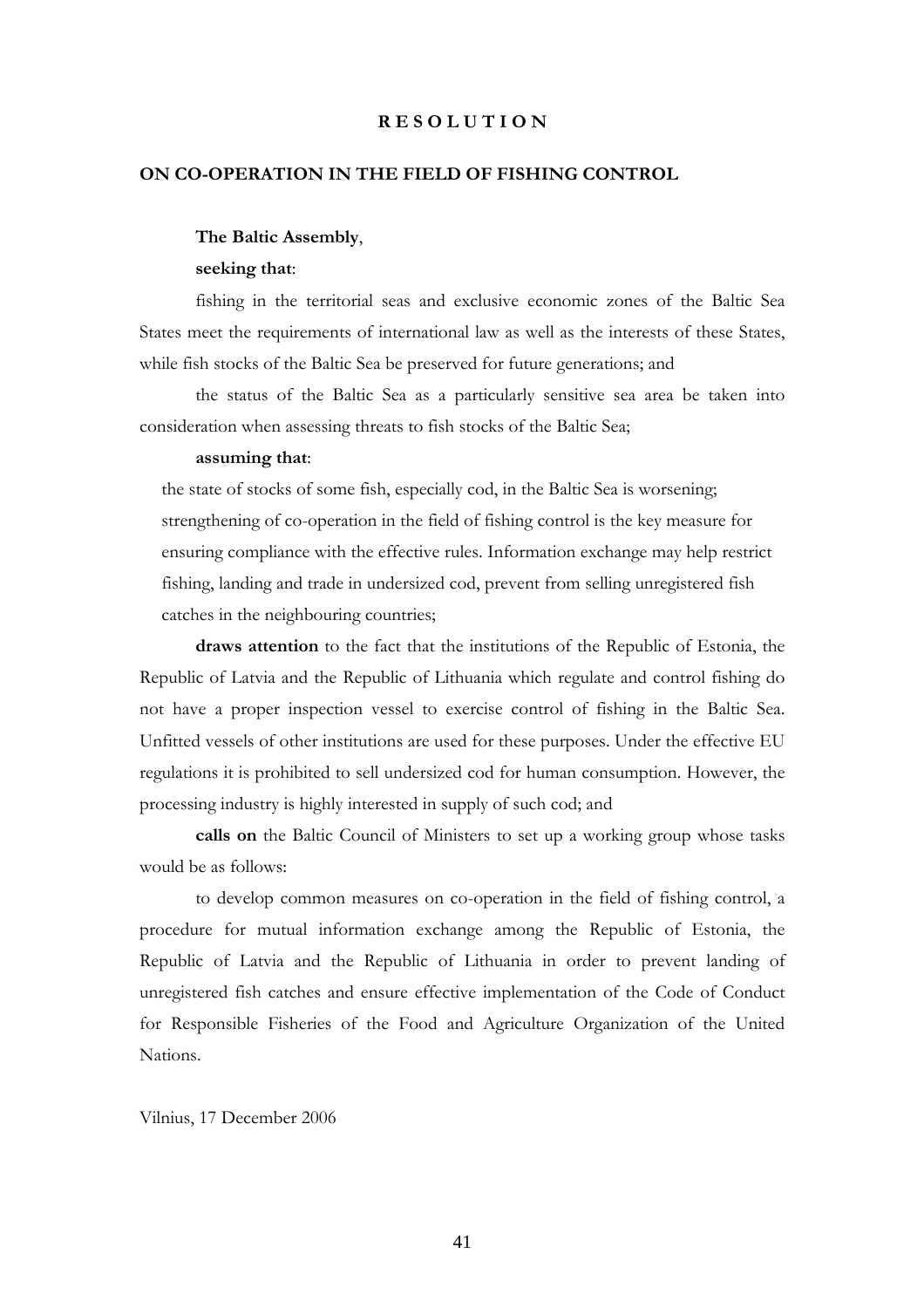### **A P P E A L**

### **REGARDING WORLD EXPO 2010 IN SHANGHAI**

#### **The Baltic Assembly**,

**taking into consideration** that World Expo 2010 will take place in the new centre of the global economic development and bring together cities and regions from nearly one hundred countries of the world, that the main theme of World Expo 2010 will be "Better City, Better Life", and that this will allow the Baltic States to share their experience and introduce new development trends;

**emphasising** the importance and necessity of participation of Estonia, Latvia and Lithuania in World Expo 2010 because of their economical and scientific development and in order "to see and to be seen";

**understanding** that major expenses will be needed due to the holding of World Expo 2010 in a faraway country;

**bearing in mind** the striving of the Baltic States to improve mutual relationships in different spheres of life as well as the need for a better exhibition and presentation of the development of the whole region,

**calls on** the Baltic Council of Ministers to develop a common Baltic States' strategy for joint participation of Estonia, Latvia and Lithuania in World Expo 2010 in Shanghai.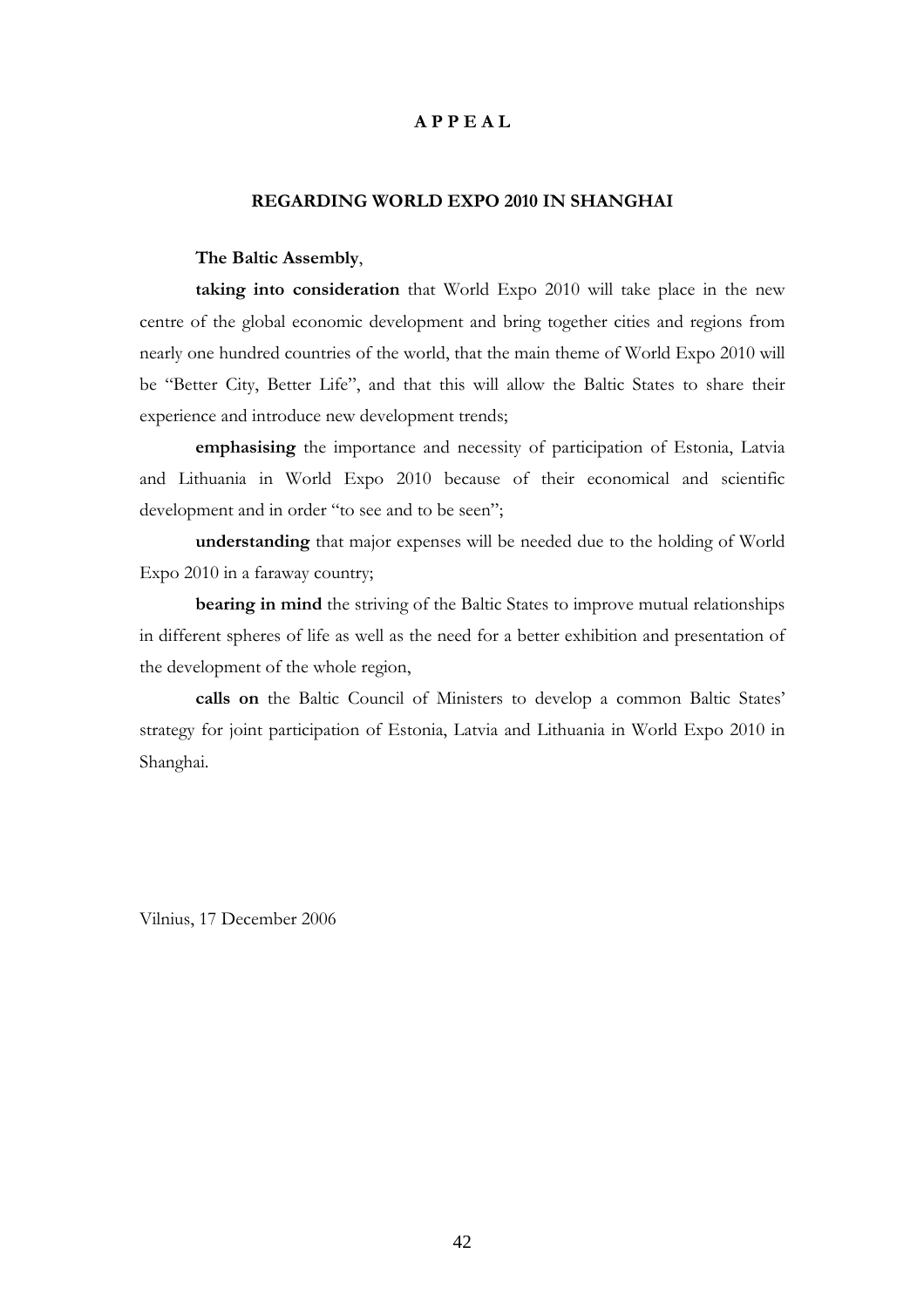### **P R O P O S A L**

# **ON PREPARATION OF A PUBLICATION ON HISTORY, CULTURE AND LANGUAGE IN THE ESTONIAN, LATVIAN, LITHUANIAN AND ENGLISH LANGUAGES**

#### **The Baltic Assembly**,

**pointing out** that it is necessary:

to provide more knowledge about the neighbouring countries to the people of Estonia, Latvia and Lithuania, especially to the younger generation;

in the process of globalisation, to enhance the perception that the people of the Baltic States have their own distinctive cultural and historical identity;

to seek more effective co-operation and communication among the Estonian, Latvian and Lithuanian nations,

**proposes** that the governments of the Republic of Estonia, the Republic of Latvia and the Republic of Lithuania summon a group of experts and allocate adequate funds for preparing a publication in the Estonian, Latvian, Lithuanian, and English languages which would present history, languages and culture of the Baltic States. Such publication would be useful for strengthening of the perception of national distinction and identity of the Baltic States, development of co-operation and tourism in our countries;

**invites** a group of experts and future authors of the publication to achieve that the publication provides extensive knowledge on culture, history, geography, economic and public development of the Baltic States and a possibility to learn the languages of these countries.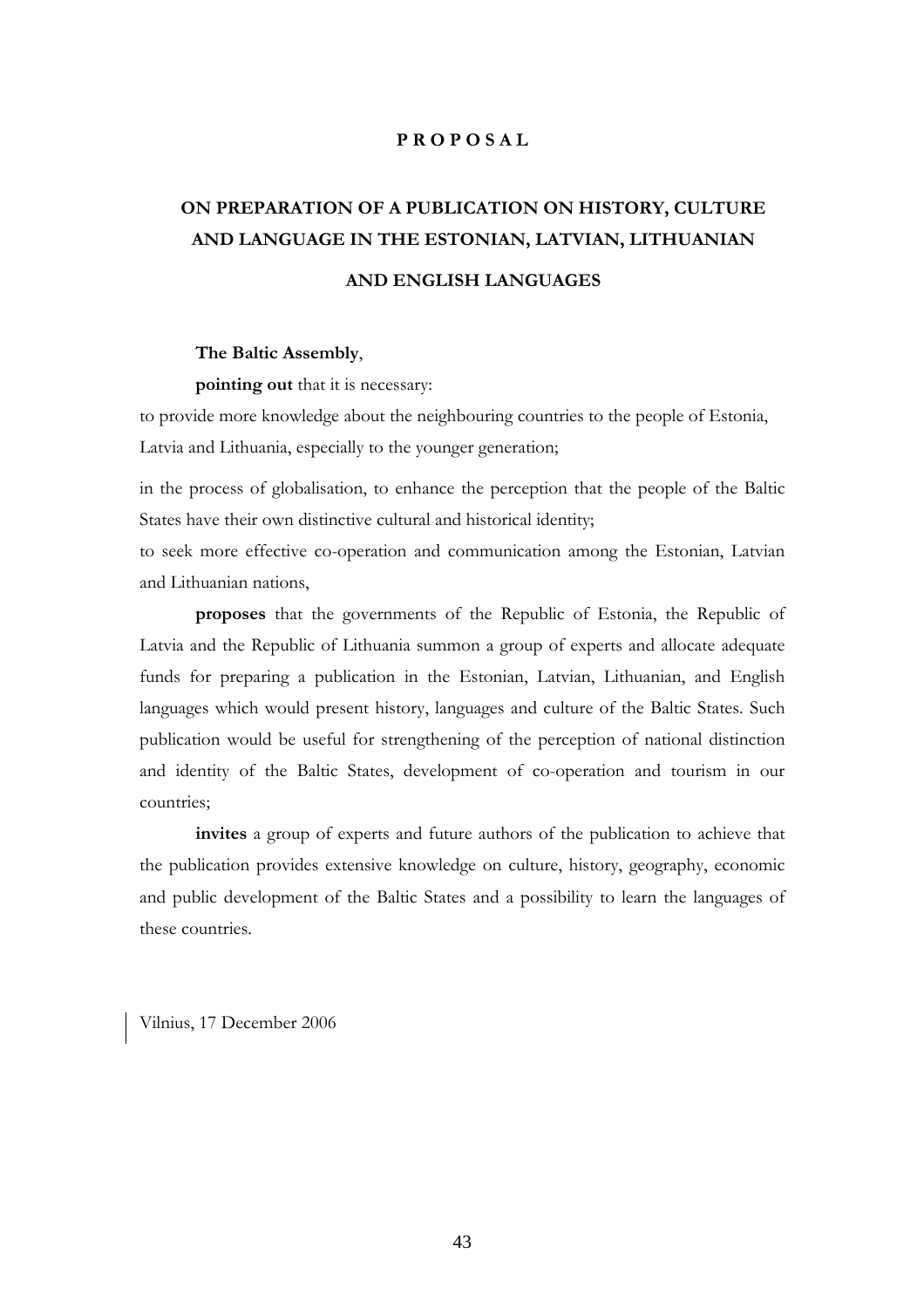# **ON THE RELATIONS BETWEEN THE RUSSIAN FEDERATION AND GEORGIA**

### **The Baltic Assembly**

**expresses** its deep concern about the deterioration of the relations between Georgia and the Russian Federation and notes that recent statements of the Russian Federation in respect of Georgia have assumed an especially threatening form;

**urges** all democratic states and international organisations to give an open and clear evaluation of the actions of Russian Federation and express the conviction that such actions of the Russian Federation violate the principles of democracy and human rights and pose a threat to political and economic stability of the region;

**expresses** its particular concern about the campaign launched against Georgia by the Russian Federation, which may have a detrimental effect on the democratic development, political and economic stability, and welfare of the region;

**calls on** the Russian Federation to end psychological and political pressure on Georgia;

**urges** that all disputes between the countries should be solved through constructive dialogue based on good-neighbourly relations, a spirit of openness and universally recognised norms of international law.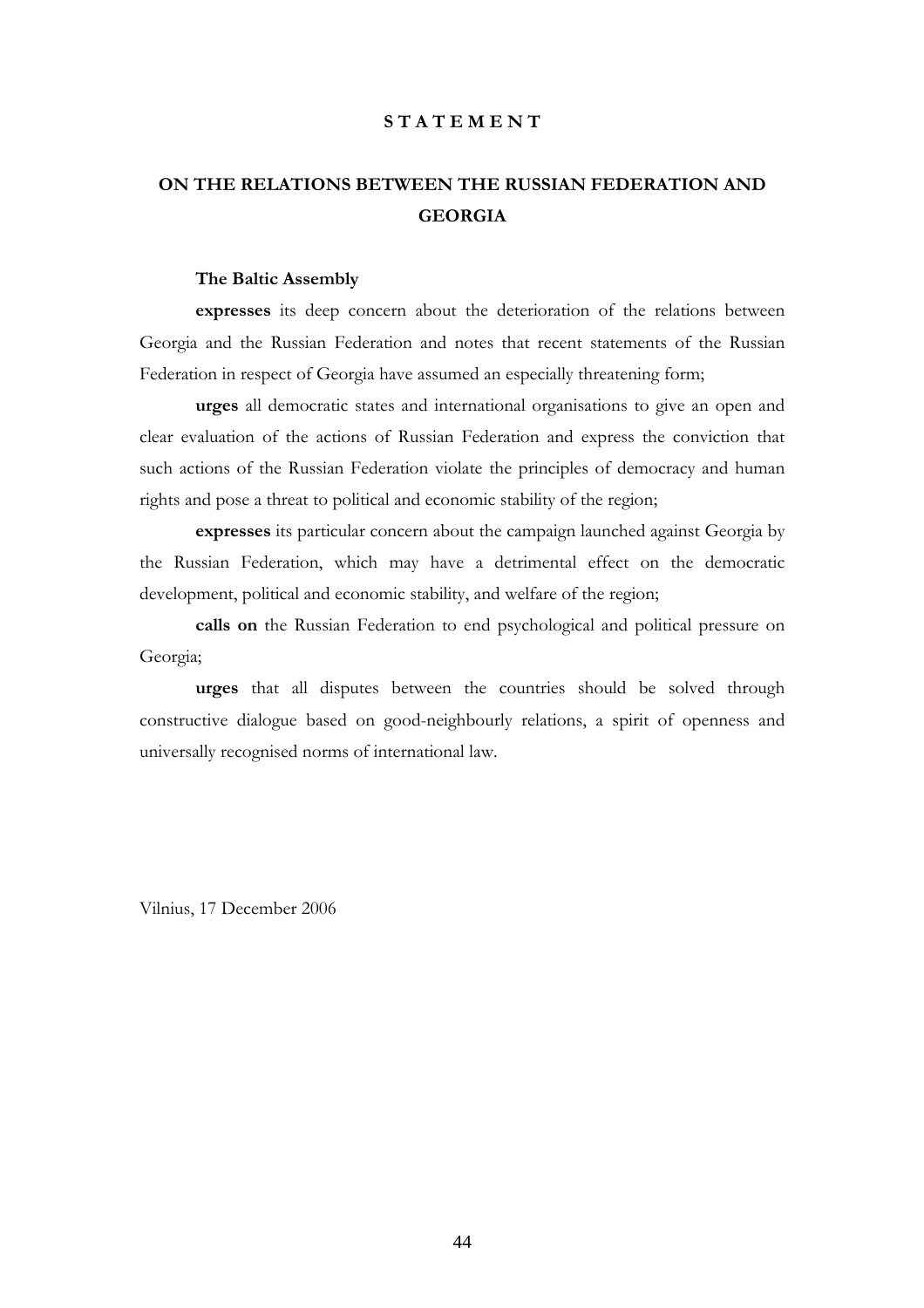# **ON THE PARLIAMENTARY CO-OPERATION OF THE BALTIC STATES**

### **The Baltic Assembly,**

**evaluating** the positive development in the trilateral co-operation of the Baltic States during recent years and the role of the Baltic Assembly in the said process during past fifteen years;

**underlining** that political and structural reforms of the Baltic Assembly provided a possibility for Baltic parliamentary co-operation to adapt to the new international environment and to demonstrate flexibility and ability to adequately and efficiently meet the challenges that emerge over time;

**being deeply convinced** that parliamentary and governmental co-operation of the Baltic States has made progress in their integration into the European Union and NATO;

**noting** that closer co-operation of the Baltic States will contribute to the development of the whole region;

**recognising** that financial and human resources are limited and awareness of the Baltics as a region binds the Baltic States to reach an agreement and muster themselves to achieve common foreign and domestic goals,

**emphasises** that the Baltic Assembly is especially interested in promoting practical co-operation with the Baltic Council of Ministers, in expanding and deepening relations with the Nordic Council and the Benelux Interparliamentary Consultative Council as well as in ensuring more efficient feedback from the parliaments of the Baltic States.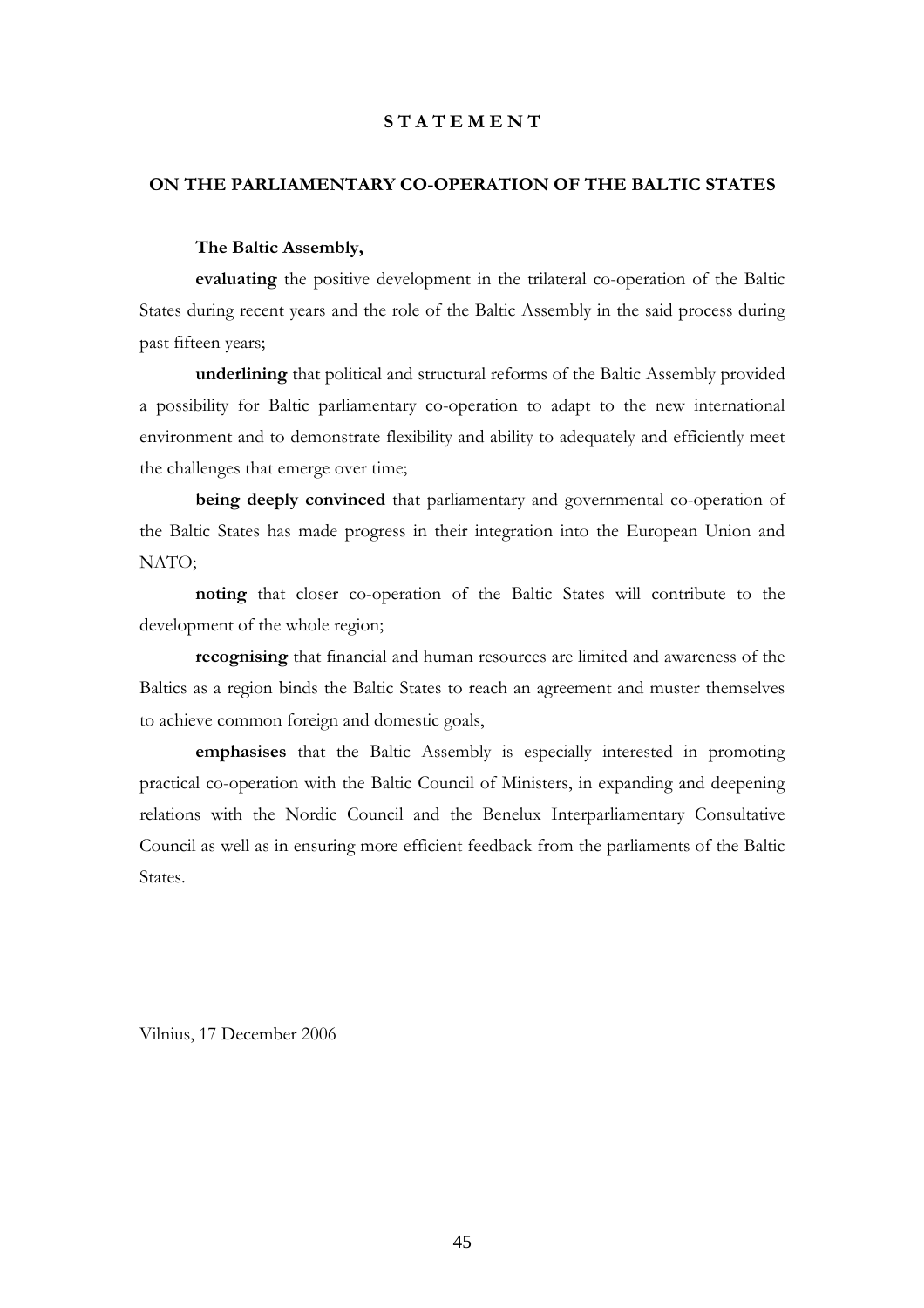# **S T A T E M E N T ON PREPAREDNESS OF THE BALTIC STATES FOR NATURAL DISASTERS**

### **The Baltic Assembly**,

**taking into consideration** that a scope of possible threats is widening and their consequences are assuming new dimensions;

**understanding** that major crises have a trans-boundary aspect resulting in threats of violent crime and terrorism;

**emphasising** that international co-operation in crisis preparedness, prevention and management is of utmost importance;

**confirming** readiness to support actions of the national governments aimed at solving the matters pertaining to co-operation and mutual assistance in the event of emergencies,

### **recommends the Baltic Council of Ministers**:

to initiate inter-state agreements on the co-ordination of joint actions in the event of an emergency in the Baltic States;

to consider a possibility to set up a joint Baltic States' team of rapid response to emergencies with the purpose of participating in joint operations by providing assistance to each other as well as to other states;

# **recommends the Governments of the Baltic States**:

to constantly inform each other on potential emergencies;

to prepare and co-ordinate joint action plans of mutual assistance with a view to solving potential social problems in the event of an emergency both in the Baltic States and in the neighbouring territories.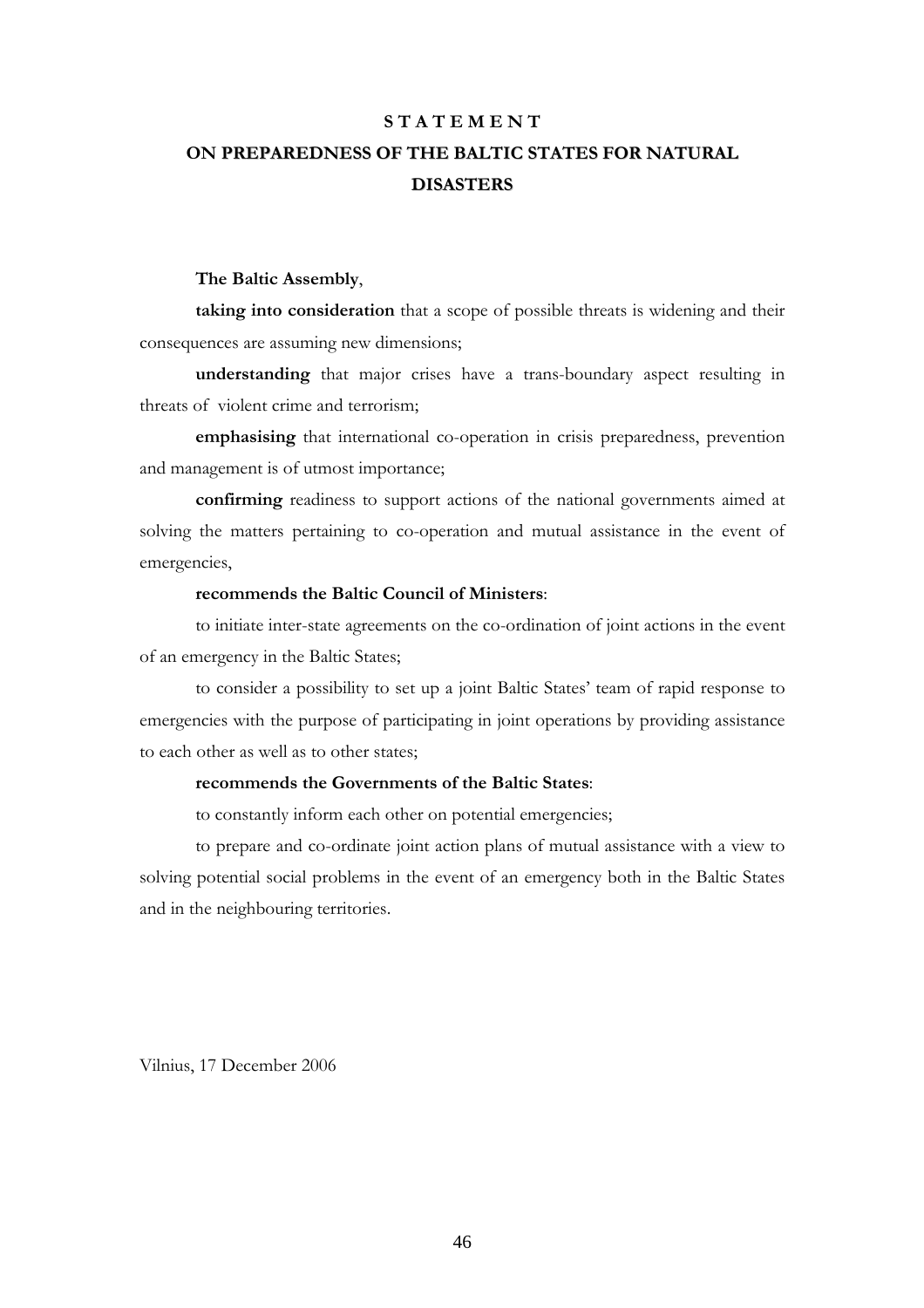### **ON DEMOCRACY IN BELARUS**

#### **The Baltic Assembly**,

**expressing** sincere wishes to see Belarus developing into a flourishing and democratic state where all residents could enjoy the freedom to exercise their civil and political rights,

**notes** that the processes of formation of civil society based on democratic values and principles are intensifying in Belarus. The part of society which adheres to the said values and principles demonstrates its civil position by means of peaceful protest;

**appeals** to the Belarusian authorities urging to:

respect democratic expressions of civil society;

refrain from using force against peaceful protestors and participants in meetings;

release political prisoners;

not to undertake repressive actions against the opposition leaders.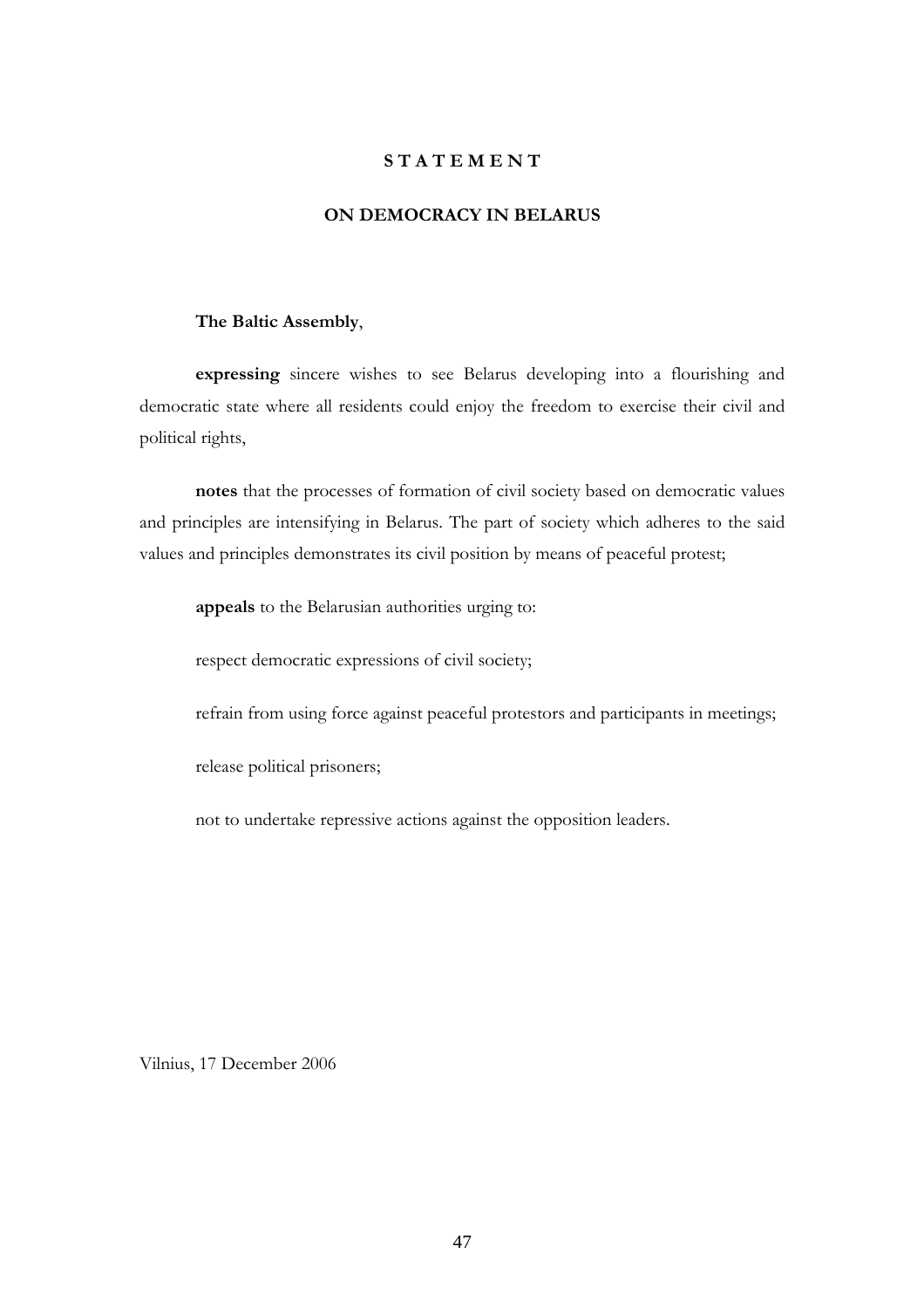# **ON FIGHT AGAINST TERRORISM THREATS**

# **The Baltic Assembly**

**highly appreciates** the results of the Riga NATO Summit and fostered sense of collective solidarity among NATO member states in fighting against terrorism;

**expresses** its solidarity with the international anti-terrorist coalition, readiness to strengthen peace and security in the Baltic Sea Region and neighbouring countries;

**pledges** itself to:

promote opposition to all forms of terrorism whatever its motivations or manifestations;

invite to fight it together within our power and in accordance with the provisions of international rules.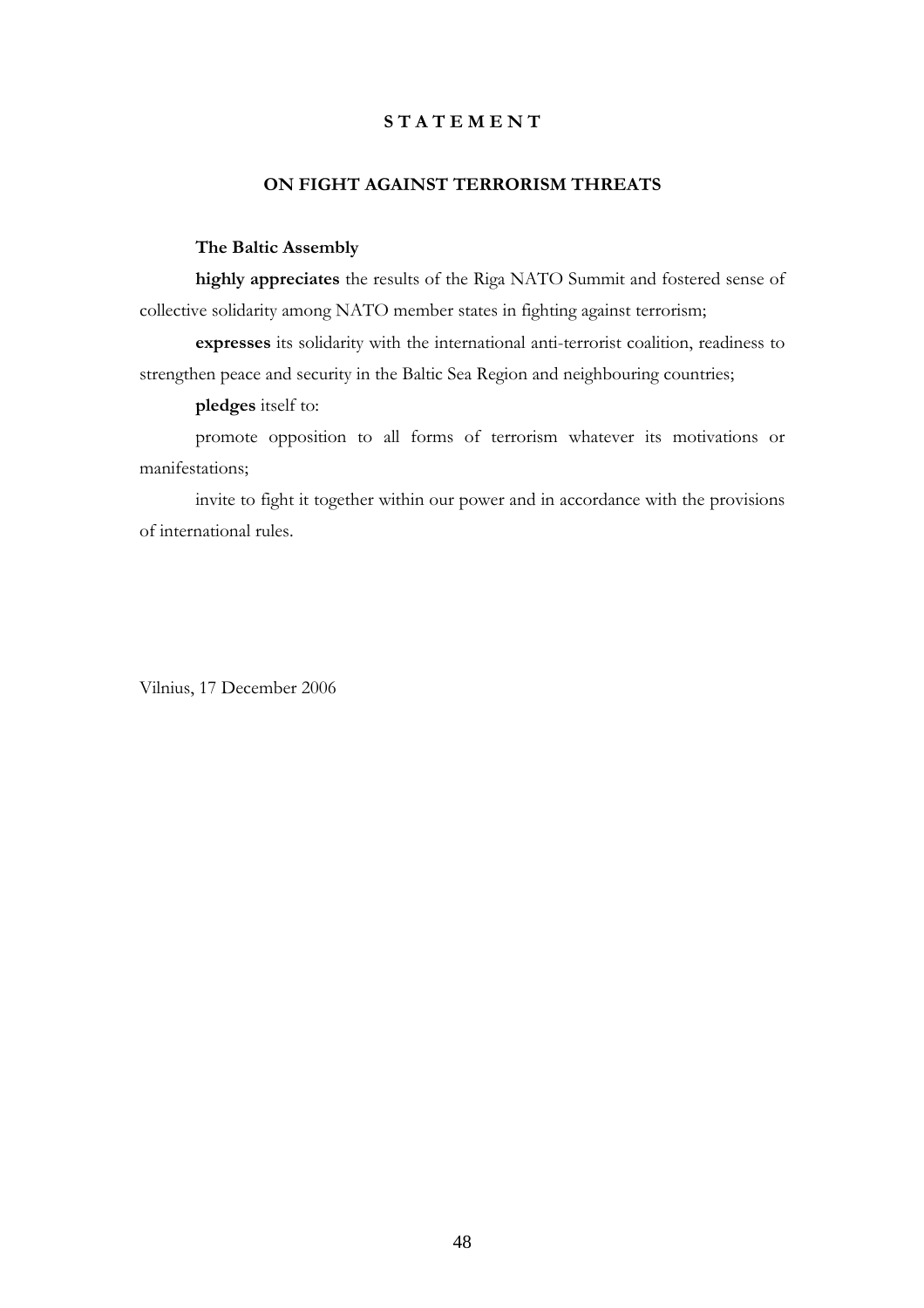# **ON COOPERATION OF THE BALTIC STATES AND NEW EUROPEAN UNION NEIGHBOUR STATES BY SHARING EXPERIENCE IN IMPROVING PARLIAMENTARY DEMOCRACY**

#### **The Baltic Assembly**,

**emphasising** that one of the priorities of the foreign policies of the Baltic States as well as of the Baltic Assembly and the Baltic Council of Ministers is to support the European Neighbourhood Policy;

**being confident** that enlargement of the European Union must not lead to the emergence of new dividing lines in the new Europe;

**stressing** how vital it is for the growth, security and welfare of Europe that its neighbouring countries also enjoy stable development based on the principles of democracy,

**decides** to undertake political initiatives and provide political support in order to facilitate the practical implementation of the European Neighbourhood Policy in Eastern European countries in political and economic fields such as good governance, legislative process, business development, environmental protection, infrastructure, health and social care as well as to strengthen the protection of citizens against the threat of organised crime and corruption.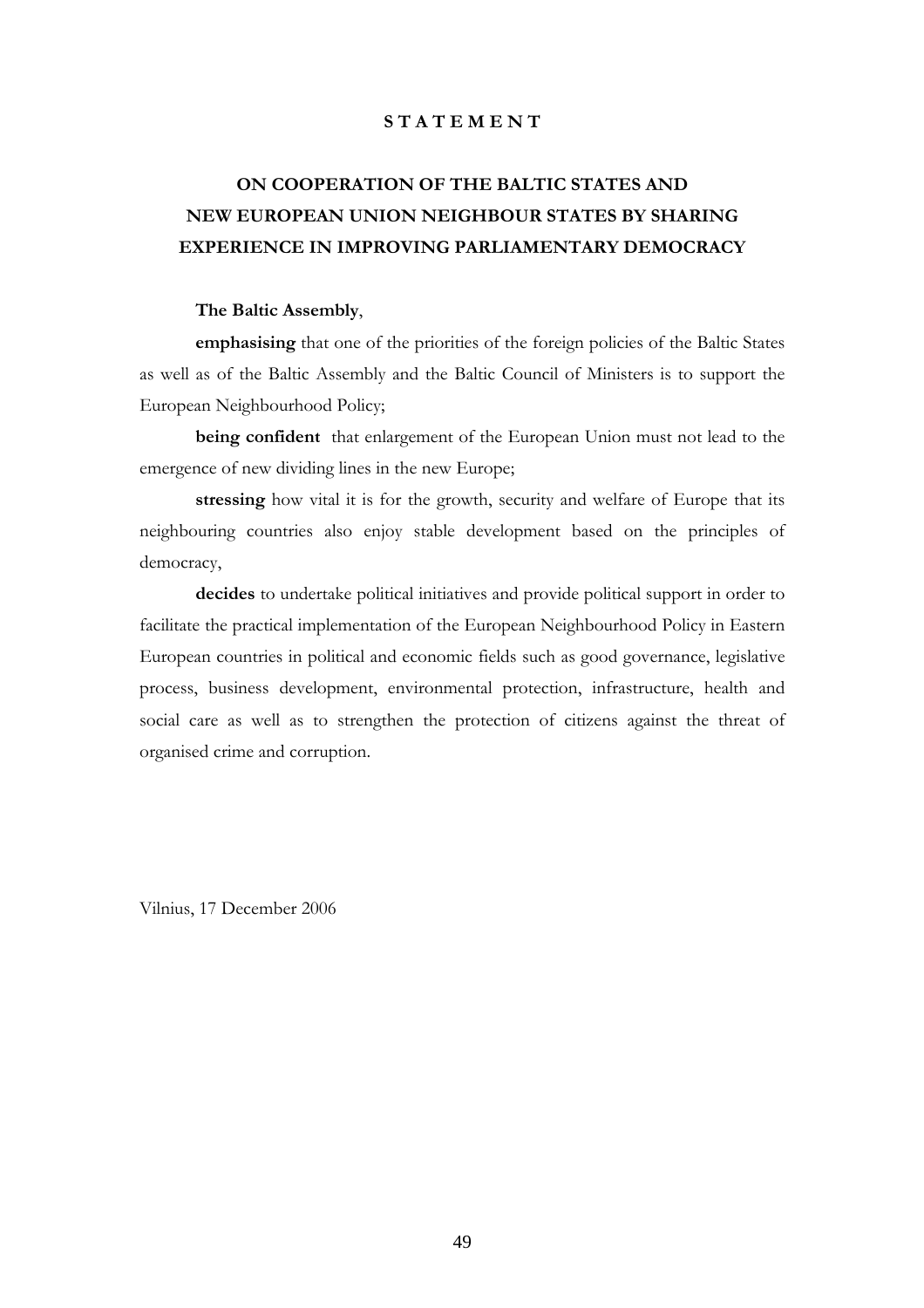# **D E C I S I O N**

# **ON THE BALTIC ASSEMBLY BUDGET REPORT FOR 2005**

The Session of the Baltic Assembly approves the Baltic Assembly Budget Report for the year 2005 in accordance with the attached Baltic Assembly Budget adjustments.

President of the Baltic Assembly

Vice President of the Baltic Assembly

Vice President of the Baltic Assembly

Valerijus SIMULIK **Republic of Lithuania**  Ērika ZOMMERE **Republic of Latvia**

**Andres TAIMLA**  Republic of Estonia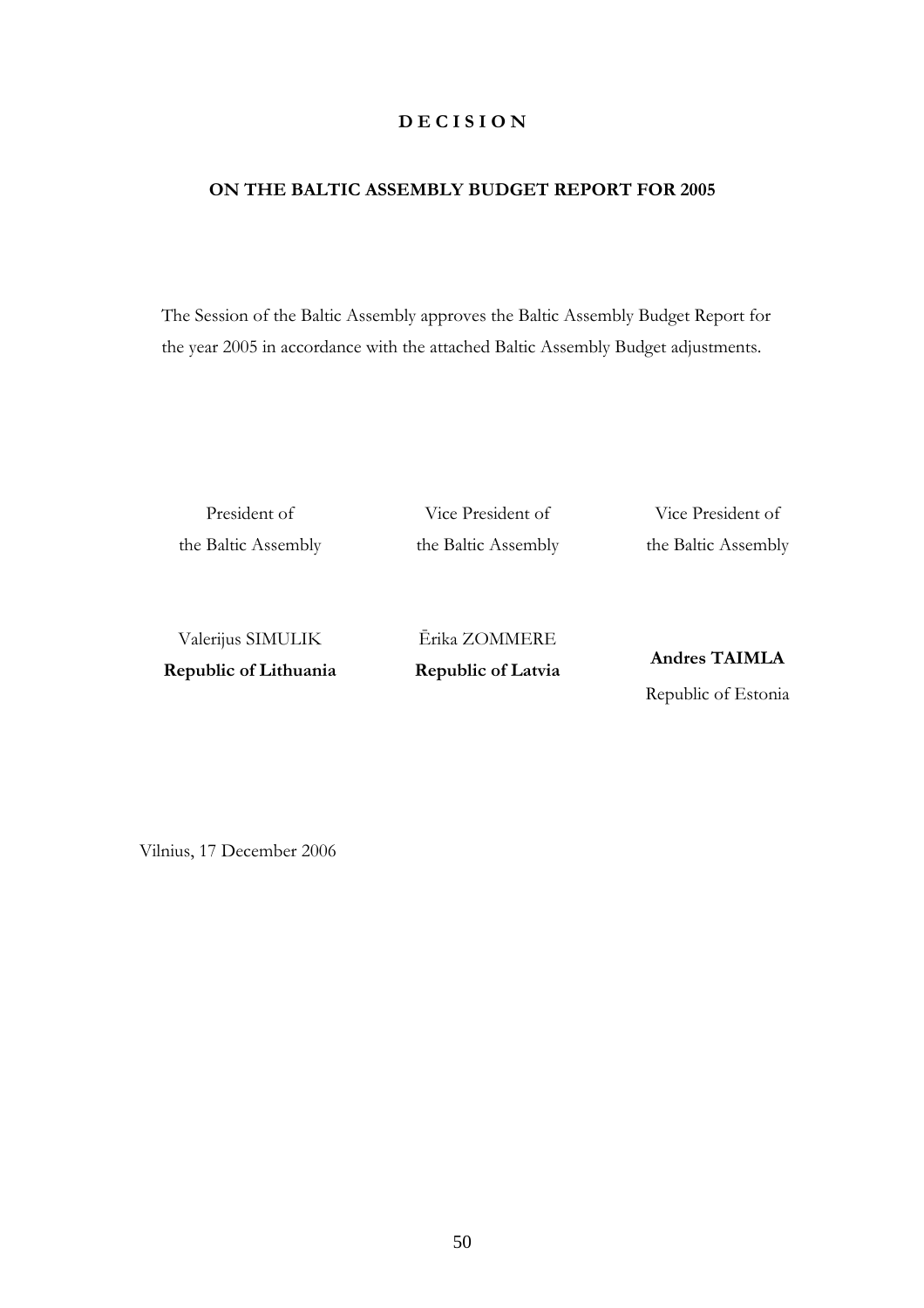# **D E C I S I O N**

### **ON THE BALTIC ASSEMBLY BUDGET FOR 2007**

The Baltic Assembly approves its budget for the year 2007 in the amount of EUR 306 860 in accordance with the attached Baltic Assembly budget appropriations. The BA Budget for the year 2007 includes membership fees of all three countries in amount of EUR 100 087 for Estonia, EUR 98 547 for Latvia, EUR 98 547 for Lithuania. Deficient sum of the membership payments to the Baltic Assembly Budget 2007 in amount of EUR 3080 will be compensated from the funds of the Baltic Assembly Budget 2005.

**According to Article 44, paragraph 4, of the Baltic Assembly Statutes, the expenses necessary for ensuring the activities of the Baltic Assembly shall be shared equally by the parliaments of the Republic of Estonia, the Republic of Latvia and the Republic of Lithuania.** 

President of the Baltic Assembly

Vice President of the Baltic Assembly

Vice President of the Baltic Assembly

**Valerijus SIMULIK**  Republic of Lithuania **Ērika ZOMMERE**  Republic of Latvia

**Andres TAIMLA**  Republic of Estonia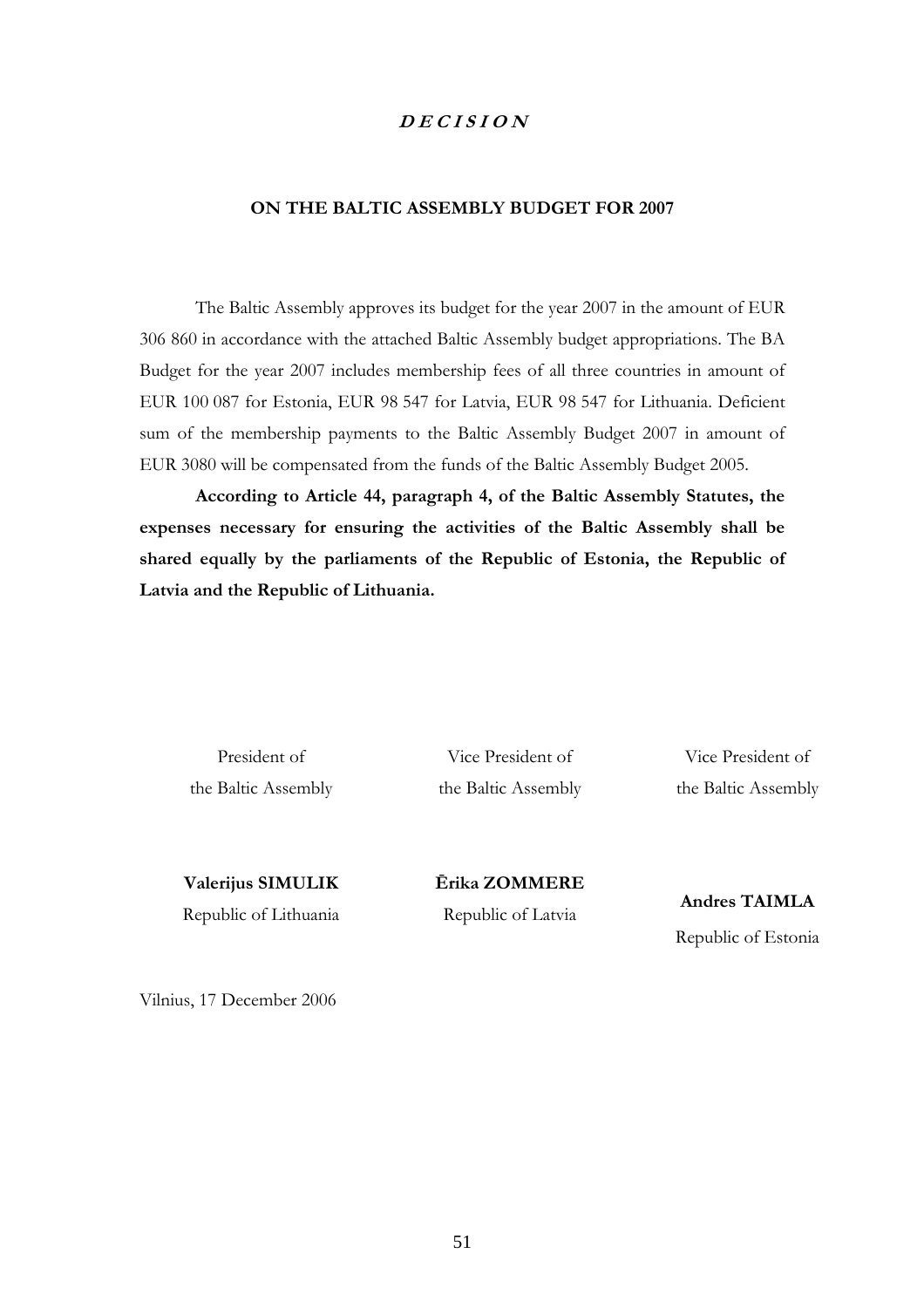#### **JOINT ACTION PLAN 2007**

# **FOR BALTIC ASSEMBLY - NORDIC COUNCIL COOPERATION**

### **Contents**

**1. Aim** 

#### **2. Guidelines for BA-NC Cooperation in 2007**

- 2.1 Objectives
- 2.2 Modes of co-operation
- **3. Joint Seminars between Committees of the Baltic and Nordic Parliaments**

# **4. Priority Issues in BA-NC Cooperation in 2007**

- 4.1 Presidiums of the Baltic Assembly and the Nordic Council
- 4.2 Baltic Assembly Education, Science and Culture Committee and Nordic Council Culture, Education and Training Committee
- 4.3 Baltic Assembly Environmental Protection and Energy Committee and Nordic Council Environment and Natural Resources Committee
- 4.4 Baltic Assembly Economic Affairs, Communications and Informatics Committee and Nordic Council Business and Industry Committee
- 4.5 Baltic Assembly Legal Affairs and Security Committee and Nordic Council Citizens' and Consumer Rights Committee
- 4.6 Baltic Assembly Social Affairs Committee and Nordic Council Welfare

Committee

# **5. Annual Summit 2007**

#### $\rightsquigarrow$

# **1. Aim**

The overall aim of this Action Plan is to provide a framework and a general direction for co-operation between the Baltic Assembly (BA) and the Nordic Council (NC) in 2007. The Action Plan is a step in the implementation of the Report of the Joint Baltic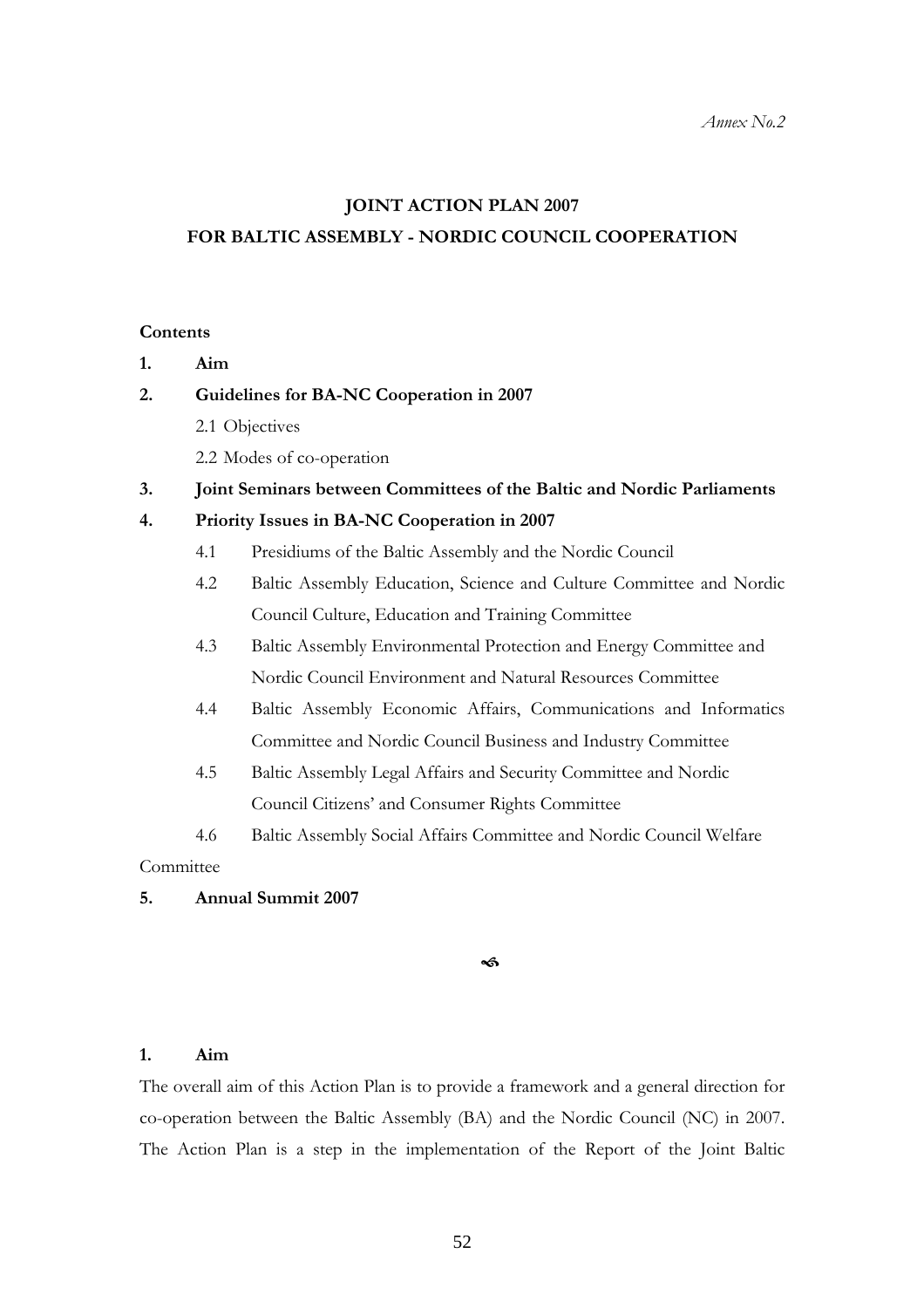Assembly-Nordic Council Ad Hoc Working Group adopted during the 5<sup>th</sup> Joint Meeting on 28 April 2005.

# **2. Guidelines for BA-NC Co-operation in 2007**

# **2.1 Objectives**

The overall objective of BA-NC co-operation is to promote a democratic, socioeconomic and cultural development of the Baltic Sea Region and to act as a vocal advocate of its specific challenges and possibilities. There are three overarching areas of Nordic-Baltic parliamentary co-operation:

- **Strengthening of socio-economic integration in the Baltic Sea Region**.
- **Contributing to bridge-building to new EU neighbours**.
- **Promoting a comprehensive approach towards the challenges of the Northern region**.

# **2.2 Modes of co-operation**

The general drive should be towards flexible, targeted and result-oriented modes of cooperation. Practical co-operation activities should be feasible and have a reasonable chance of successful execution. The following criteria could be used when considering possible joint co-operation activities. The activities should:

- be based upon a joint analysis of possible co-operation issues;
- be agreed upon, prepared and carried out jointly;
- be of relevance for the regular work of committees;
- have a clear and agreed division of responsibilities;
- have a true joint ownership and be built upon a commitment by all participants;
- provide added value to Nordic-Baltic parliamentary co-operation;
- prioritise the issues that warrant cross-committee approaches;
- consider participation of MPs from a wider regional base.

The Presidiums and Committees of the BA and the NC regularly attend each other's sessions, meetings, conferences and similar events. Moreover, the Presidiums and Committees occasionally arrange their own meetings within the overall framework of such joint activities. It is common for representatives of both organisations to deliver a greeting speech or to make other contributions during the events. However, it should be emphasised that an invitation to attend a meeting should not in itself be understood as a request for more substantial contributions as regards planning, preparation or participation in the event. Such deeper commitments require prior discussions and agreements, in accordance with the criteria above.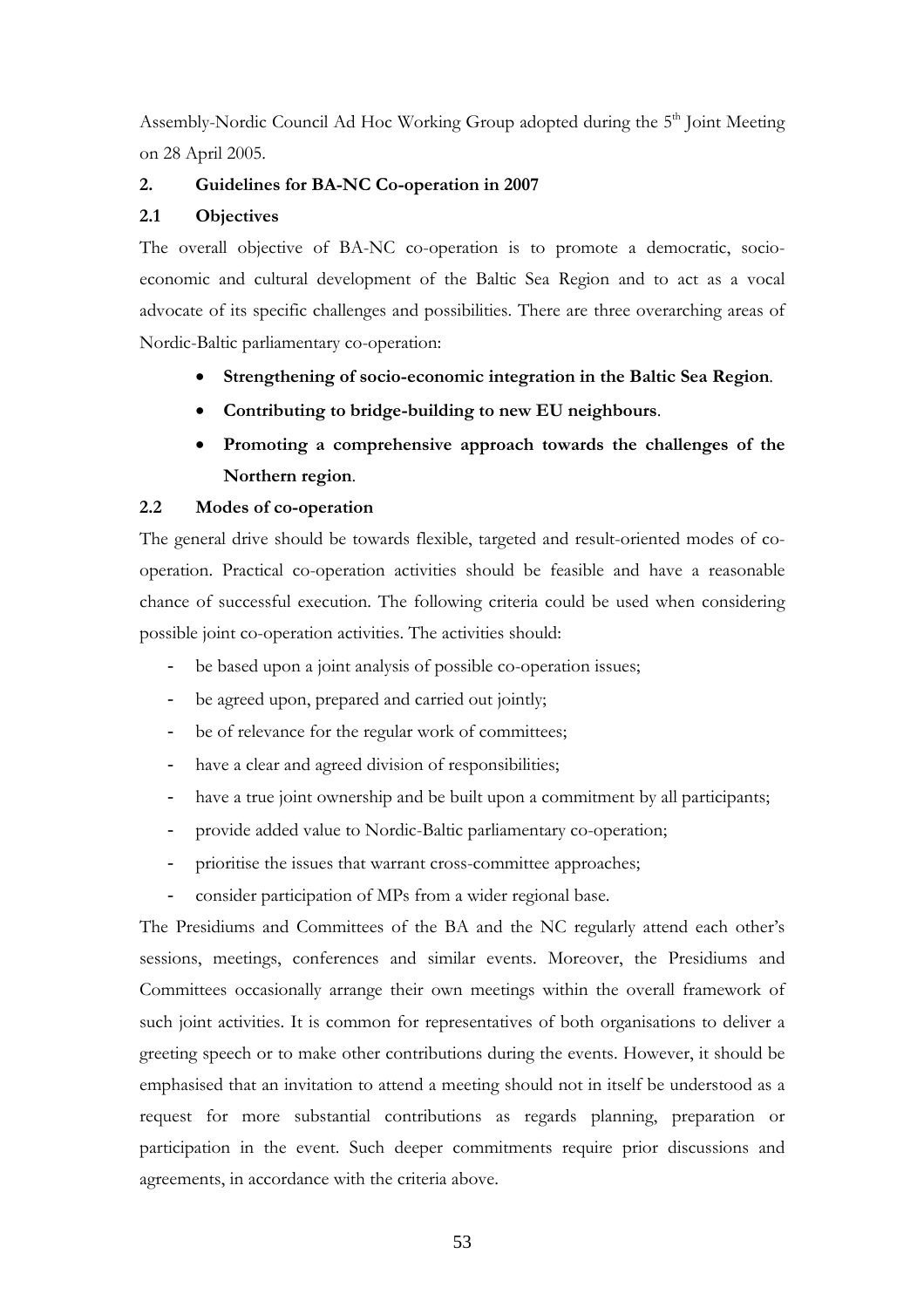# **3. Joint Seminars between the Committees of the Baltic and the Nordic Parliaments**

In addition to the planned co-operation between the BA and the NC in 2007, the BA and the NC will also promote co-operation between the Nordic and the Baltic parliaments. The project of launching a series of joint seminars between the committees of the Nordic and the Baltic parliaments was initiated by deliberations between the Speakers of the Nordic parliaments and the President of the Nordic Council. It is also founded on previous discussions between the Speakers of the Nordic parliaments and the Speakers of the Baltic Parliaments.

It is fundamentally important that the seminars are based on a genuine commitment from the national parliaments and their committees. Therefore, a decisive first step is to gather information from the national committees on what issues they would see as relevant to deal with in a joint Nordic-Baltic parliamentary context.

This process was initiated during the autumn of 2006. A "Group of 4" will meet in early 2007 to decide on the topics for the seminars. The group will include one representative each from the Baltic Assembly, the Nordic Council, the Baltic parliaments and the Nordic parliaments. The Nordic Council will be responsible for practical execution of the seminars.

The seminar series could start in the autumn of 2007. It is envisaged that the seminar attendance will be four participants from each of the Nordic and the Baltic parliaments together with four participants each from the BA and the NC, which is 40 participants in total for each seminar.

### **4. Priority Issues in BA-NC Cooperation in 2007**

The priority issues for joint activities of the Presidiums and the Committees during 2007 are listed in sub-sections 4.1 – 4.6 below.

# **4.1 The Presidiums of the Baltic Assembly and the Nordic Council**

The overarching aim of co-operation in 2007 is to maintain and develop long-term cooperation in the Baltic-Nordic region, and to develop the network of contact with other parliamentary actors in the Baltic Sea Region. The Presidiums should promote an intensified feedback between the Baltic Assembly and the Nordic Council on the one hand, and the national parliaments of the Baltic and the Nordic countries on the other. The Presidiums will thus assume a leading and driving role in the preparation and execution of the Joint Seminar Series described in Section 3 above.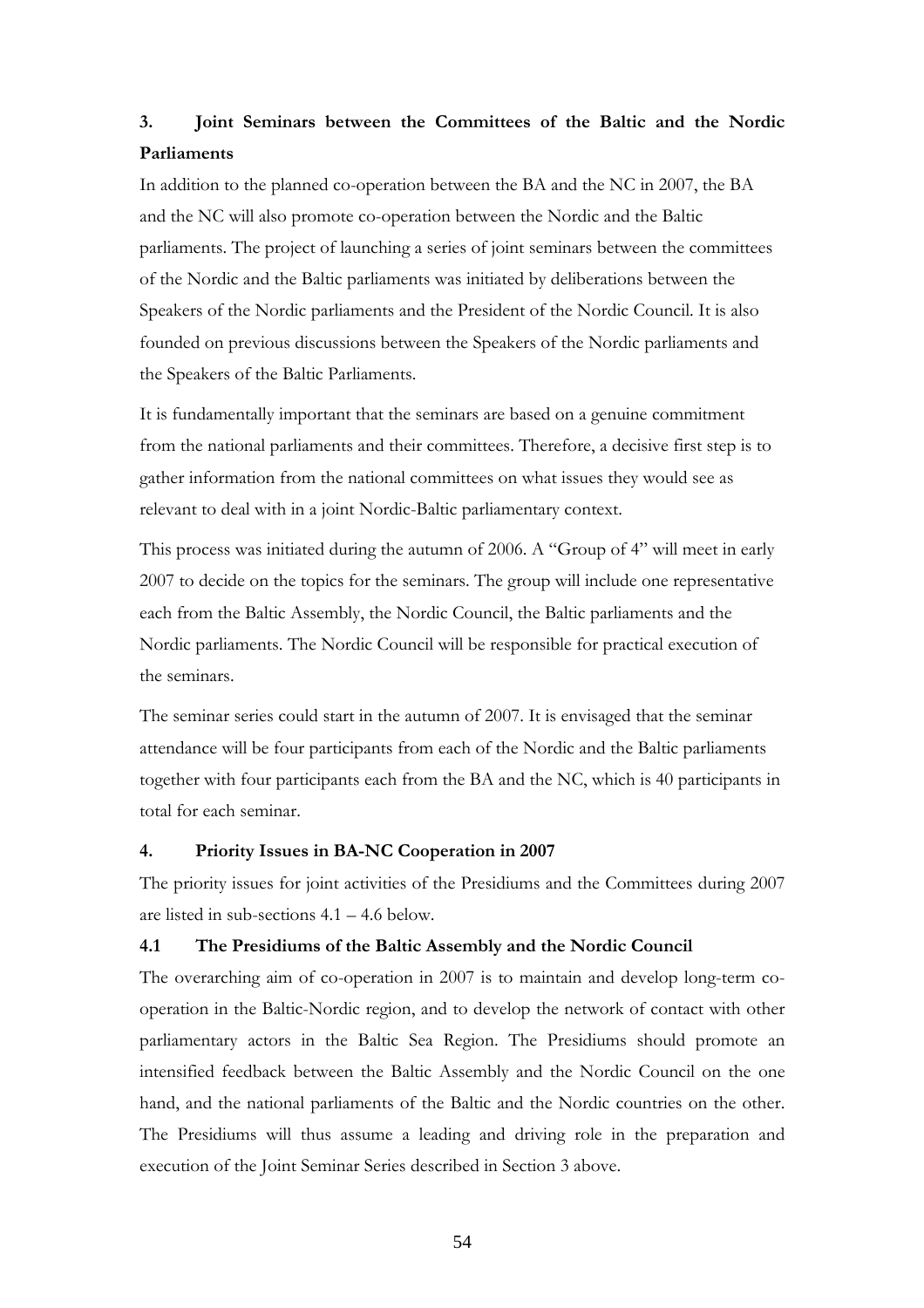Moreover, the Presidiums have an overall responsibility for developing contacts with Russian parliamentarians and parliamentary bodies. This should primarily be carried out within the framework of larger structures, such as the Baltic Sea Parliamentary Conference (BSPC). Possible topics to address in this context include (but are not limited to) environmental and marine issues in the Baltic Sea Region, good governance, NGO development and networking, security of citizens, and cultural issues.

# **4.2 The Baltic Assembly Education, Science and Culture Committee and the Nordic Council Culture, Education and Training Committee**

For the past two years, the two committees have focussed on issues relating to the quality of education. The co-operation activities have included conferences on the quality of education, study visits and seminars, and the committees have significantly contributed to the establishment of the Baltic-Nordic area for education and research.

The overarching aim of co-operation in 2007 is to maintain long-term co-operation in the entire field of education and research, and to focus more deeply on issues relating to the preservation of cultural heritage and the relationship between cultural heritage and creative/cultural industries. Other issues concerning how cultural industries are becoming important components of the economies in the region will be considered by the committees.

# **4.3 The Baltic Assembly Environmental Protection and Energy Committee and the Nordic Council Environment and Natural Resources Committee**

For the past two years, the two committees have focussed on a wide range of issues such as combating eutrophication in the Baltic Sea, constructing of a gas pipeline, the Baltic Sea environment and shipping, etc.

In November 2006, the two committees started drafting a new Memorandum of Understanding supplementing the previous Memorandums of Understanding of 2003 and 2005. The new Memorandum of Understanding is expected to be adopted in January 2007 and will address energy and eutrophication issues.

The overarching aim of co-operation in 2007 is to concentrate on sustainable energy production and consumption, including energy safety and energy supply security issues. These issues will also be discussed within a Baltic Sea Region perspective as well as a European perspective. A study visit to Denmark concerning energy efficiency issues is planned for 2007. Work on eutrophication of the Baltic Sea will be continued under the auspices of the Baltic Sea Parliamentary Conference Working Group.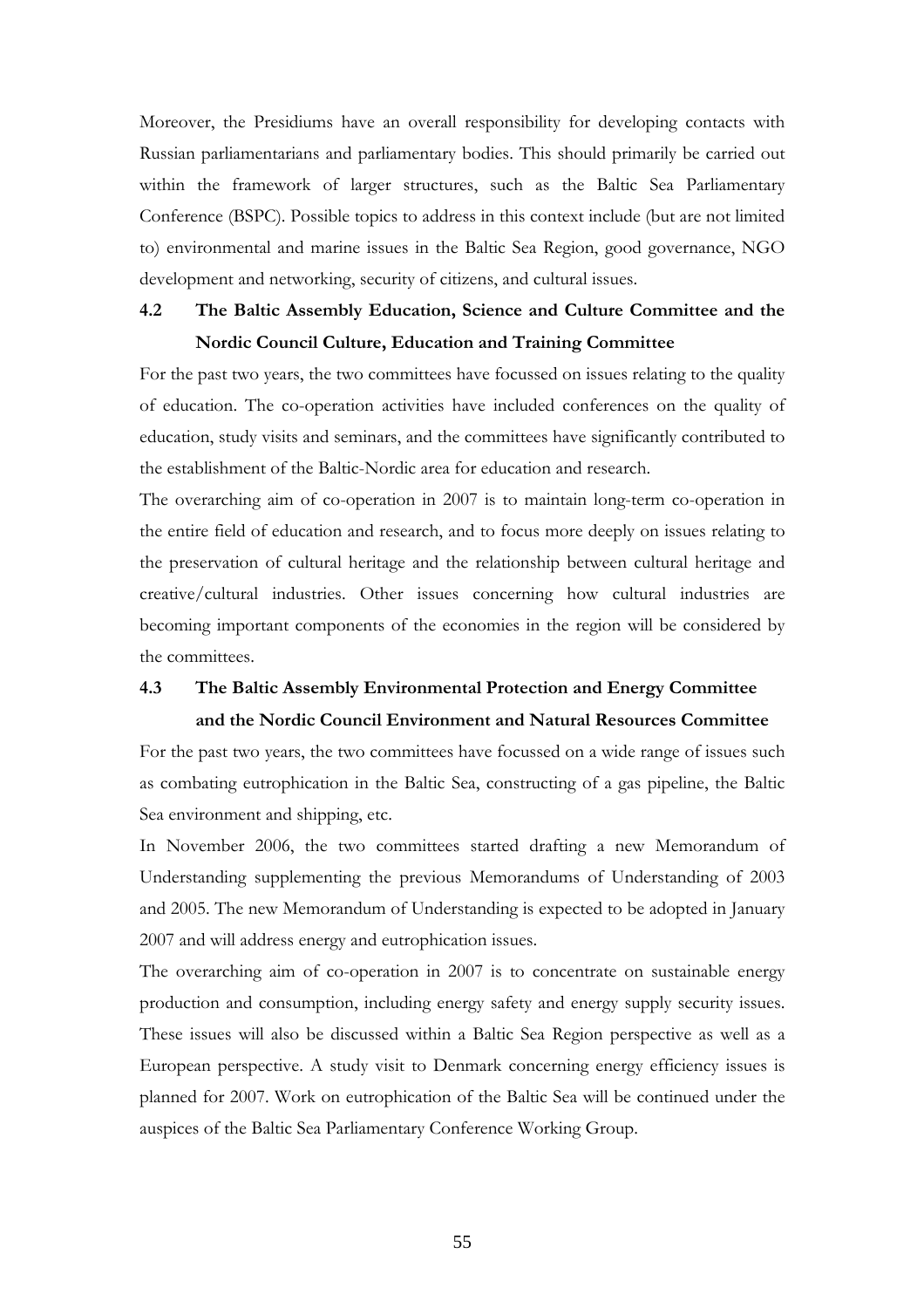# **4.4 The Baltic Assembly Economic Affairs, Communications and Informatics Committee and the Nordic Council Business and Industry Committee**

A natural and intended consequence of EU enlargement is a free movement of labour. This will, however, also exert pressure on the Nordic and Baltic labour markets, due to the migration of qualified and flexible labour force. It is also likely that it will generate increased cross-border movement of labour within the Northern European countries. The overarching aim of co-operation in 2007 is to concentrate on labour market relations and mobility within a European perspective (illegal labour, mobility and flexibility). The committees plan to elaborate two concept papers: one concerning a possible meeting between the Economic Affairs committees in the BA and the NC in April, and another one – the consequences of labour market mobility.

# **4.5 The Baltic Assembly Legal Affairs and Security Committee and the Nordic Council Citizens' and Consumer Rights Committee**

For the past two years, the two committees have focussed on trafficking in human beings, which is a complex crime rooted in poverty, marginalisation and ideas about the subordination of women and children, which makes them targets for traffickers.

The overarching aim of co-operation in 2007 is to continue a discussion on the issues of trafficking in persons for the black labour market as well as illegal and legal migration. Under the European campaign against domestic violence, the BA Legal Affairs and Security Committee, the NC Citizens' and Consumer Rights Committee together with the BA Social Affairs Committee and the NC Welfare Committee will focus on the issues of domestic violence.

# **4.6 The Baltic Assembly Social Affairs Committee and the Nordic Council Welfare Committee**

For the last two years, NC-BA co-operation, under the flag of the two committees working in the field of social issues, has focused on alcohol policies in the Nordic and the Baltic countries and the movement of labour forces and services. The latter topic has been in co-operation with the Nordic Council Business and Industry Committee and the Baltic Assembly Economic Affairs, Communications and Informatics Committee.

The overarching aim of co-operation in 2007 is to focus on domestic violence, family policy, children's policy, and social institutions. Under the European campaign against domestic violence, the NC Welfare Committee together with the BA Social Affairs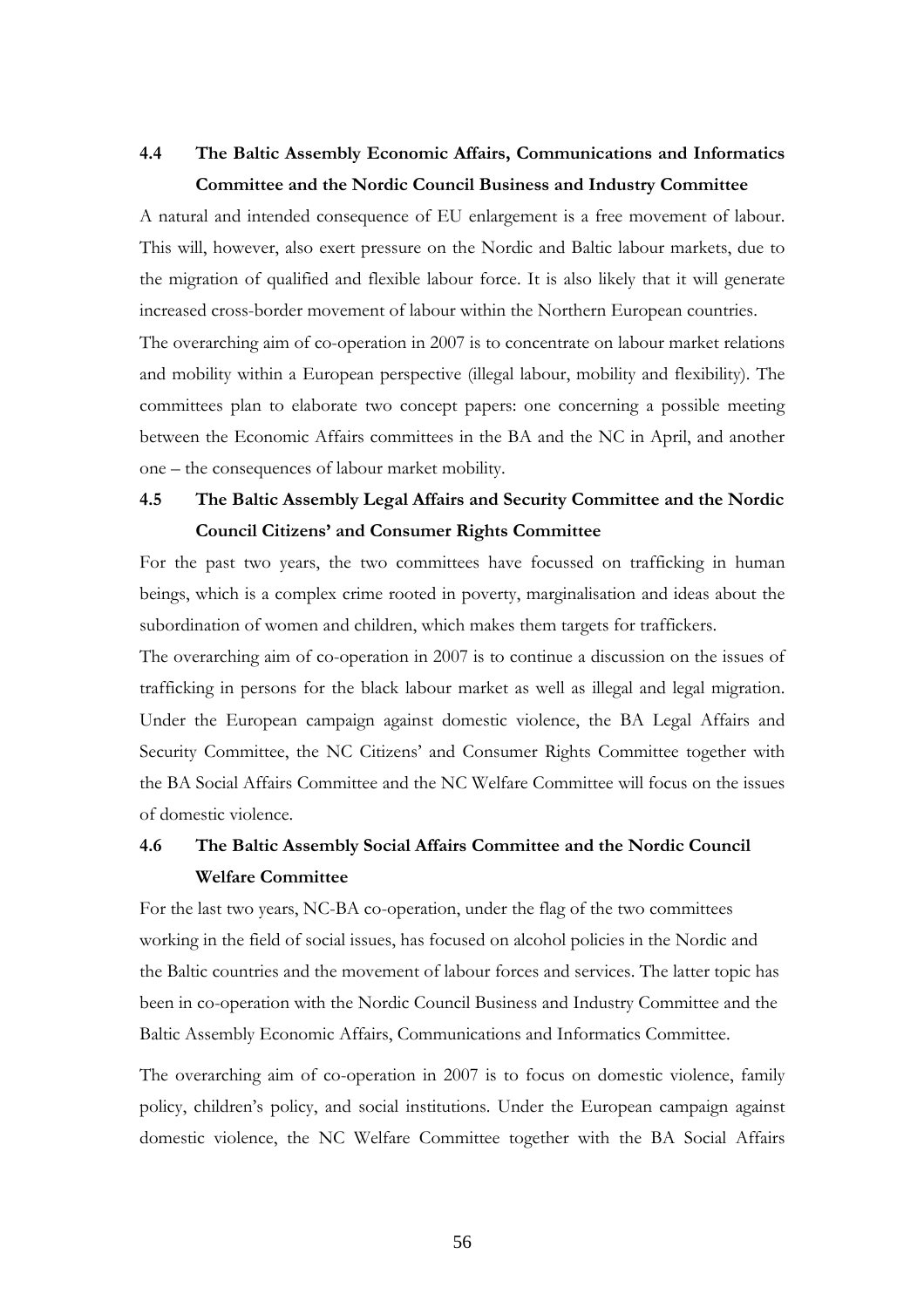Committee and the NC Citizens' and Consumer Rights Committee and the BA Legal Affairs and Security Committee will focus on the issues of domestic violence.

# **5. Annual Summit 2007**

In December 2007, the Nordic Council and the Baltic Assembly will hold a summit. On that occasion, reports on the activities during 2007 will be submitted, and priorities for the following year will be adopted. The purpose of the summit is twofold: to present reports from presidencies on the work and achievements of the work in 2007, and to discuss and adopt priorities for co-operation in the forthcoming year.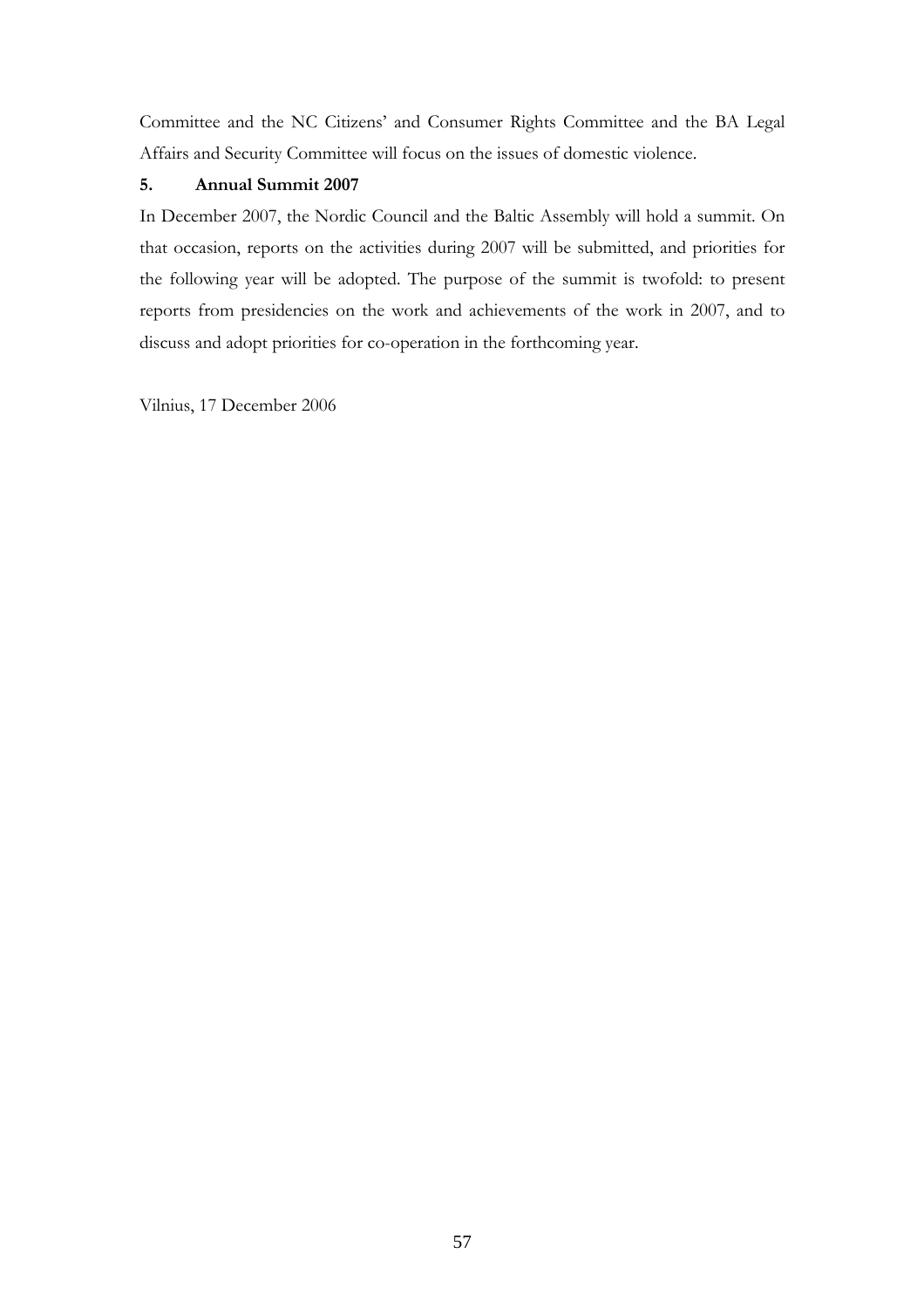# **THE BALTIC ASSEMBLY AND THE NORDIC COUNCIL**

# **Joint Press Statement**

On 15 December 2006 in Vilnius the Baltic Assembly and the Nordic Council convened for an annual summit to discuss their co-operation development and experience, the priorities of the Baltic – Nordic parliamentary co-operation, as well as the issues relating to energy in the Baltic Sea region, which is utmost important not only for the Baltic and Nordic countries, but for all the states of Europe.

#### **Co-operation between the Baltic Assembly and the Nordic Council**

- The Baltic Assembly (BA) Nordic Council (NC) Annual Summit reaffirmed the continued need for common activities of the Baltic Sea Region. Baltic and Nordic parliamentarians noted that all co-operating countries would benefit form a deepened and intensified cooperation between the Baltic and Nordic countries.
- The overall objective of BA NC cooperation is to promote democratic, socioeconomic and cultural development of the Baltic Sea Region and to act as a vocal advocate of the specific challenges and possibilities of the states of this Region. The general drive should be towards flexible, targeted and efficient modes of cooperation.
- The BA and NC plan not only to continue their co-operation in future, but also to promote cooperation between the parliaments of the Nordic and the Baltic countries.

#### **Energy in the Baltic Sea region**

- Baltic and Nordic countries shall make the utmost of the possibility to act together both in the region and on the international arena when resolving immediate implementation of joint energy and infrastructure projects.
- The aim of Baltic Nordic co-operation on energy is to promote effective, competitive, safe and sustainable energy production and supply. Energy resources are to be used in an economical and environmentally responsible way.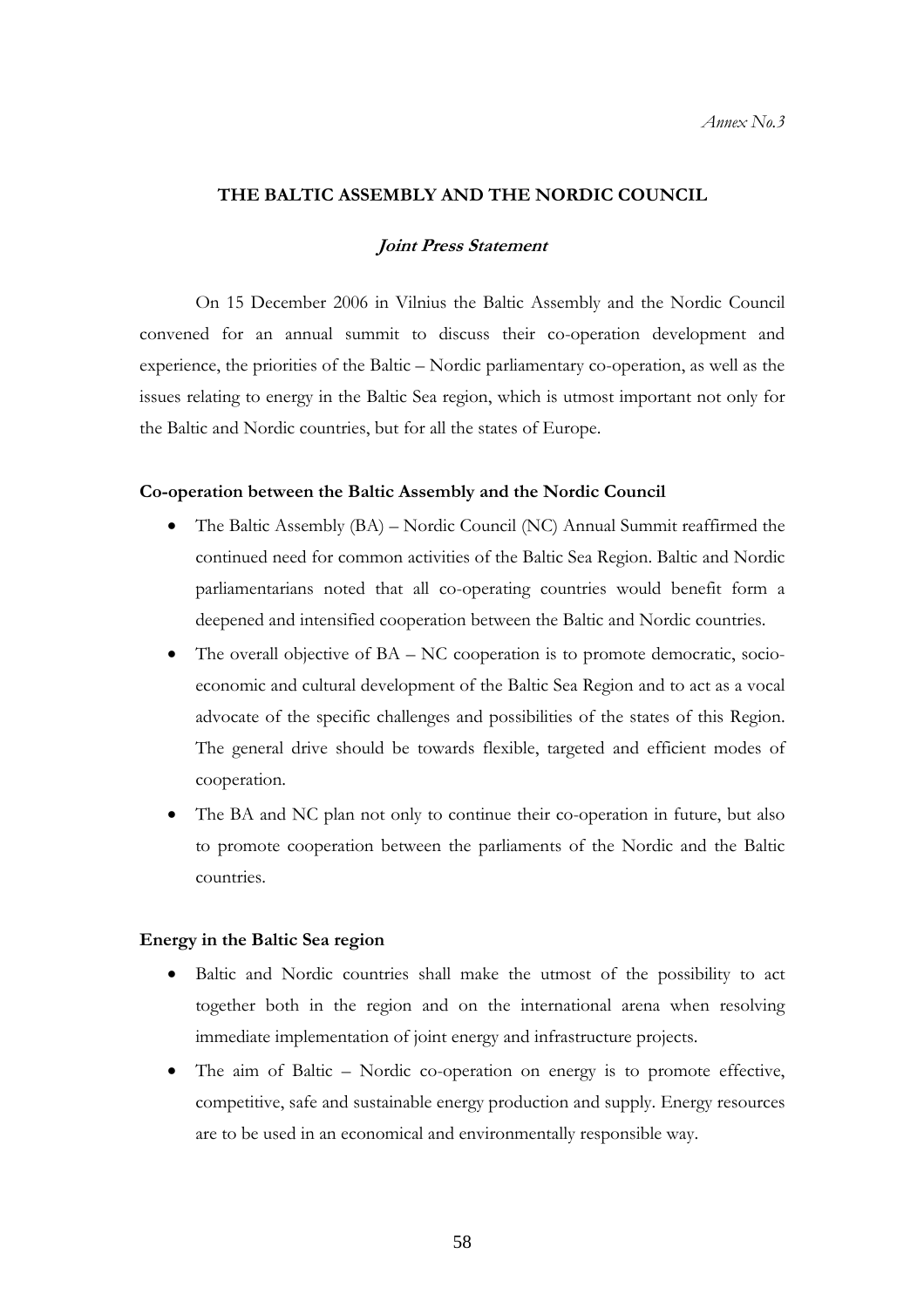- Implementation of joint energy projects advances the integration of the regional energy markets in the Baltic – Nordic region into the common EU market. The project of the power cable *Estlink,* which unites the Baltic States with Finland, is a significant step for ensuring developing energy market in the Baltic Sea Region, and the European Union is approaching to its goal to establish a common European power system and extend secure power supply possibilities.
- In regard to the Russian-German gas pipeline which is planned to run under the Baltic Sea, the Baltic and Nordic parliamentarians stress that construction of gas pipeline must not damage the ecosystems of the Baltic Sea and cause irrecoverable environmental problems to separate states of the Region.